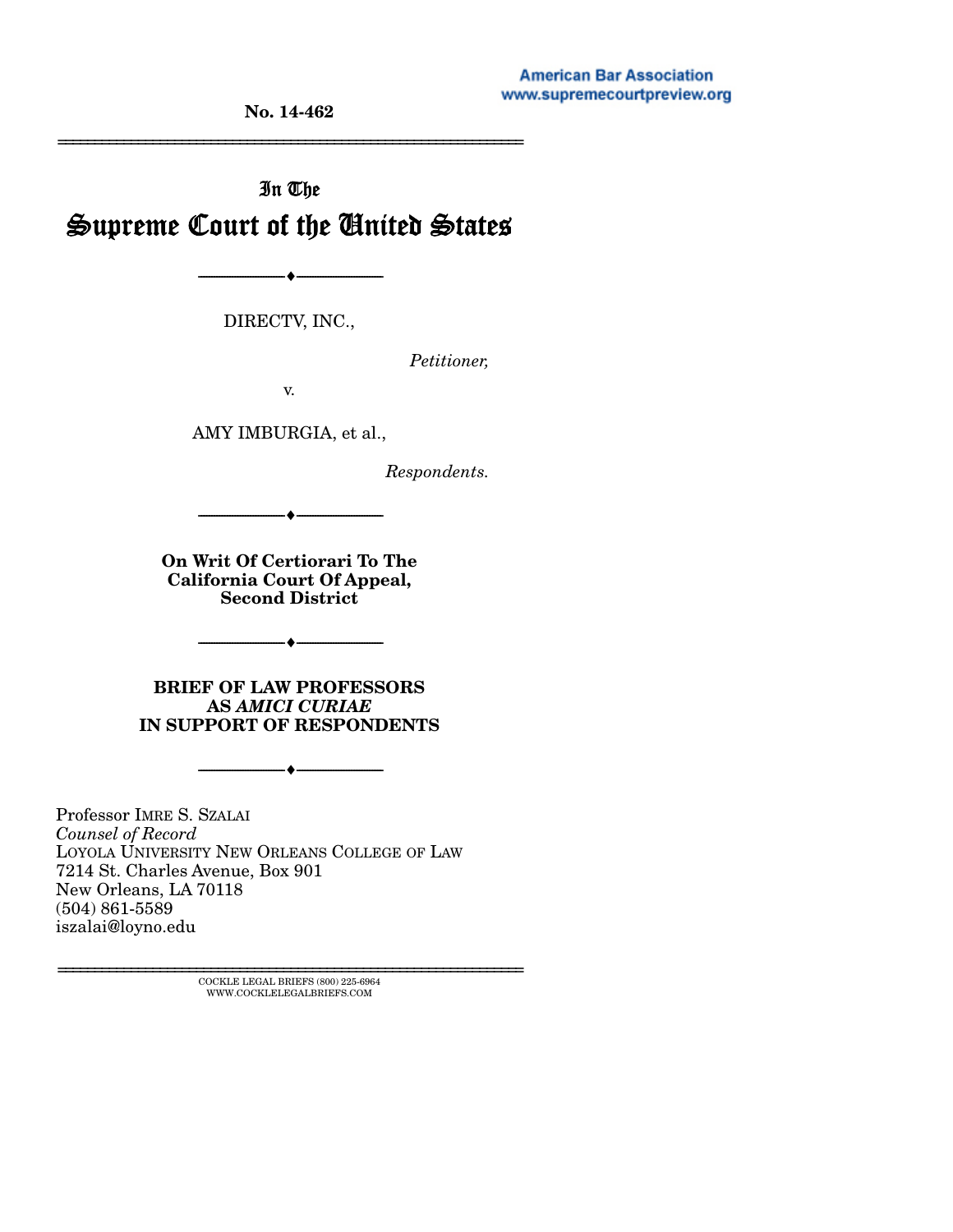# TABLE OF CONTENTS

# Page

| TABLE OF AUTHORITIES                                                                                                                                                                                                                                 | iii |
|------------------------------------------------------------------------------------------------------------------------------------------------------------------------------------------------------------------------------------------------------|-----|
| INTEREST OF AMICI CURIAE                                                                                                                                                                                                                             | 1   |
| SUMMARY OF ARGUMENT                                                                                                                                                                                                                                  | 1   |
|                                                                                                                                                                                                                                                      | 3   |
| The Court Should Affirm The Decision<br>I.<br>Below Because The Parties Bargained<br>For Application Of State Law, And The<br>FAA's Primary Purpose Is The Enforce-<br>ment Of Arbitration Agreements Accord-<br>ing To Their Terms, Including Terms | 3   |
| A. The FAA's Preemption Doctrine Does<br>Not Operate Without Consideration<br>Of The Parties' Agreement, The<br>Foundation Of All Arbitration                                                                                                        | 9   |
| Enforcing The Parties' Agreement To<br>В.<br>Incorporate State Law Advances Par-<br>ty Autonomy, Promotes Federalism,<br>And Improves Dispute Resolution In<br>Both Arbitration And The Courts                                                       | 16  |
| П.<br>The Court Should Not Apply Concepcion's<br>Preemption Test In This Case                                                                                                                                                                        | 22  |
| A. Concepcion Is Inapplicable Because<br>The Parties In Concepcion Did Not<br>Bargain For State Law To Govern<br>The Enforceability Of The Class                                                                                                     | 23  |
|                                                                                                                                                                                                                                                      |     |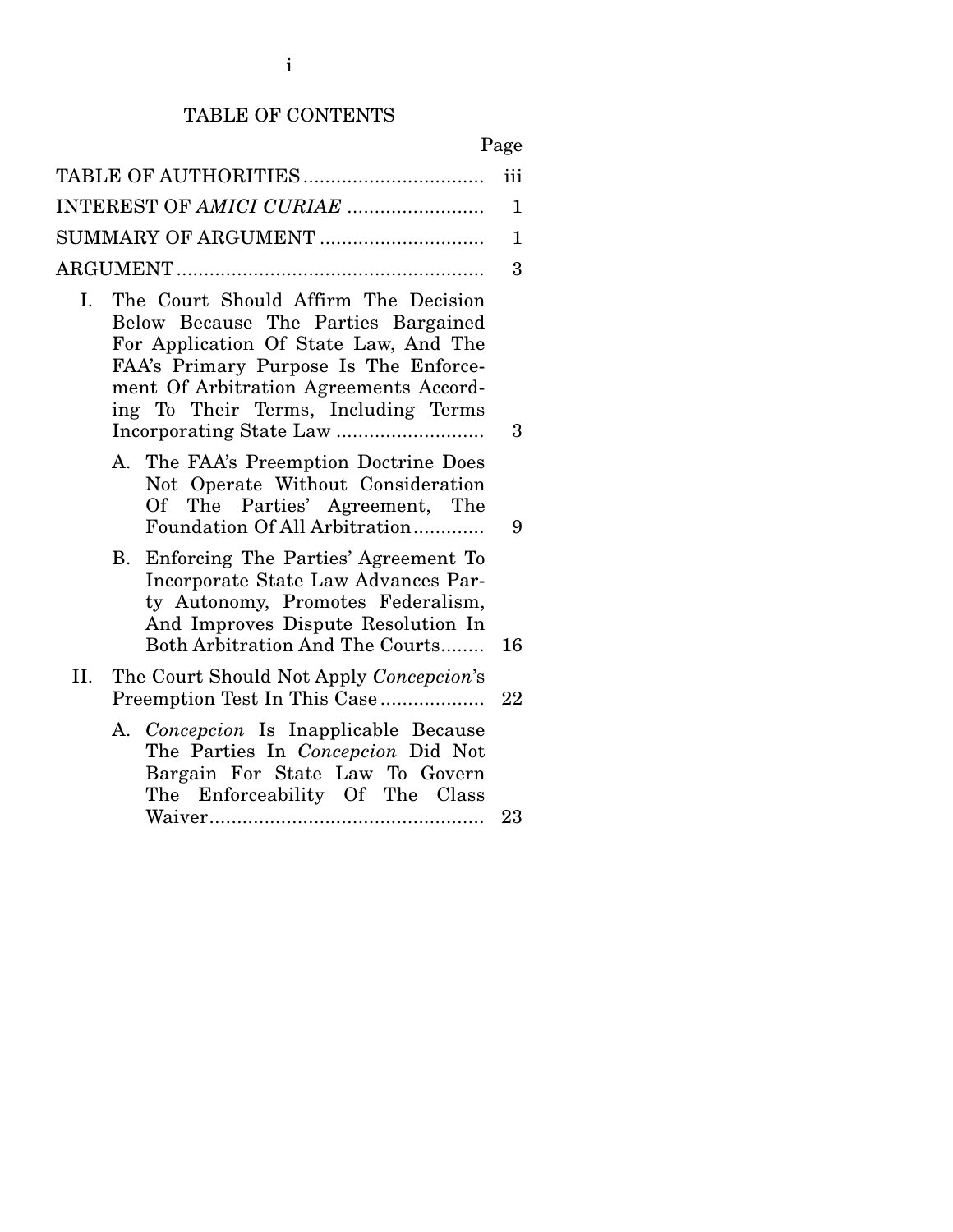# TABLE OF CONTENTS – Continued

Page

|     | B. Concepcion Is Inapplicable Because<br>Concepcion Addressed An Unrelated,<br>Manipulable State Rule Not At Issue                                                                                           |    |
|-----|--------------------------------------------------------------------------------------------------------------------------------------------------------------------------------------------------------------|----|
|     | C. The Court Should Be Hesitant To Ex-<br>pand <i>Concepcion's</i> "Purposes-And-<br>Objectives" Preemption Test, Which<br>Is Destabilizing Arbitration Law  27                                              |    |
|     | D. The Court Should Re-Affirm The Role<br>Of State Arbitration Law Because Of<br>The Shrinking Scope Of Judicial Re-<br>view Of Arbitration Agreements  31                                                   |    |
| HL. | The Court Should Affirm The Appellate<br>Court's Interpretation Of The Contractu-<br>al Terms Because Disregarding The Ap-<br>pellate Court's Interpretation Would<br>Result In Erosion Of State Sovereignty | 34 |
|     |                                                                                                                                                                                                              |    |
|     |                                                                                                                                                                                                              | 38 |
|     |                                                                                                                                                                                                              |    |

# APPENDIX

List of Amici Curiae ............................................. App. 1

ii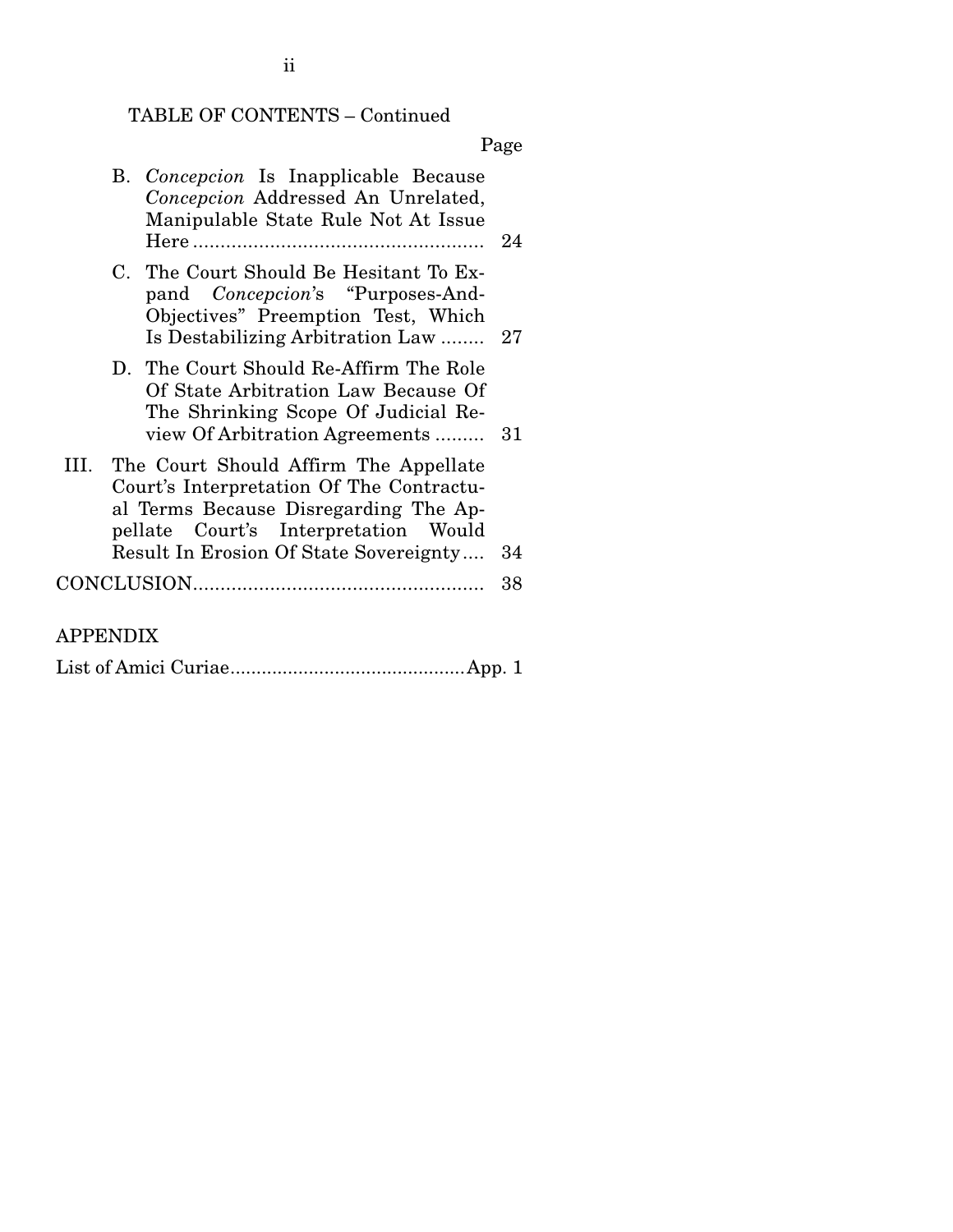# Page

## CASES

| Abrahim v. ESIS, Inc., 2008 WL 220104 (N.D.                                                    |
|------------------------------------------------------------------------------------------------|
| Allied-Bruce Terminix Cos. v. Dobson, 513 U.S.                                                 |
| American Express Co. v. Italian Colors Rest.,                                                  |
| Armendariz v. Found. Health Psychcare Servs.,                                                  |
| AT&T Mobility LLC v. Concepcion, 131 S.Ct.                                                     |
| Byrd v. SunTrust Bank, 2013 WL 3816714                                                         |
| Cable Connection, Inc. v. DirecTV, Inc., 190                                                   |
| C & L Enters., Inc. v. Citizen Band Potawatomi<br>Indian Tribe of Okla., 532 U.S. 411 (2001) 7 |
| Cohen v. DirecTV, Inc., 2007 WL 5314555 (Cal.<br>Super. Ct. Nov. 15, 2007), aff'd, 101 Cal.    |
| Collins v. Taco Bell Corp., 2013 WL 3984252                                                    |
| Dean Witter Reynolds, Inc. v. Byrd, 470 U.S.                                                   |
| Figueroa v. THI of New Mexico, 306 P.3d 480                                                    |

iii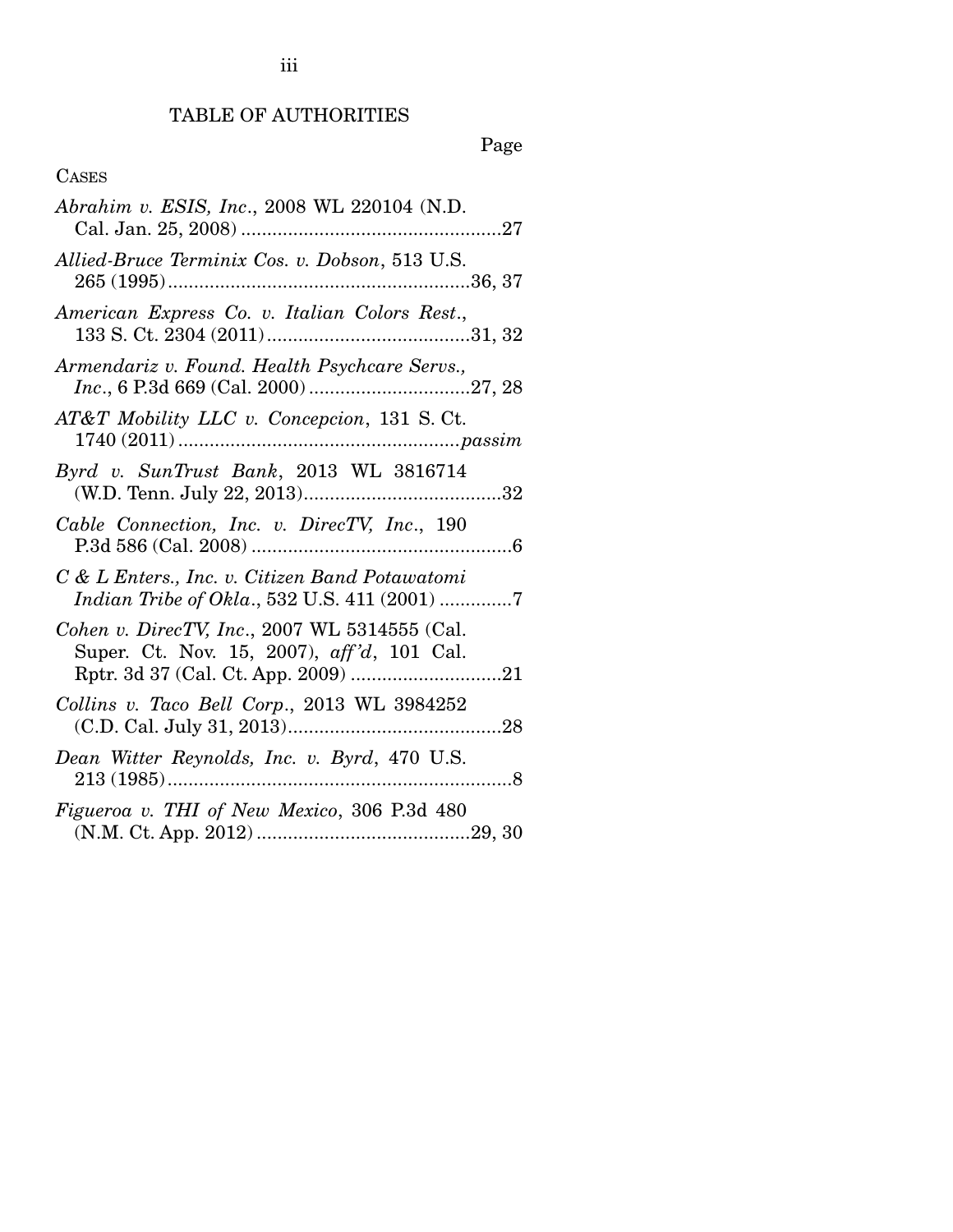| Page                                                                                      |
|-------------------------------------------------------------------------------------------|
| First Options of Chicago, Inc. v. Kaplan, 514                                             |
| Garrity v. Lyle Stuart, Inc., 353 N.E.2d 793                                              |
| Gilmer v. Interstate/Johnson Lane Corp., 500                                              |
| Hackett v. Milbank, Tweed, Hadley & McCloy,                                               |
| Hall Street Assocs., L.L.C. v. Mattel, Inc., 552                                          |
| Hill v. T-Mobile USA, Inc., 2011 WL 10958888                                              |
| In re D.R. Horton, Inc., 357 NLRB No. 184                                                 |
| Kristian v. Comcast Corp., 446 F.3d 25 (1st Cir.<br>32                                    |
| Lelouis v. W. Directory Co., 230 F. Supp. 2d                                              |
| Lucas v. Hertz Corp., 875 F. Supp. 2d 991 (N.D.                                           |
| Marmet Health Care Ctr., Inc. v. Brown, 132                                               |
| Mastrobuono v. Shearson Lehman Hutton, Inc.,                                              |
| Mercado v. Doctors Med. Ctr. of Modesto, Inc.,<br>2013 WL 3892990 (Cal. Ct. App. July 26, |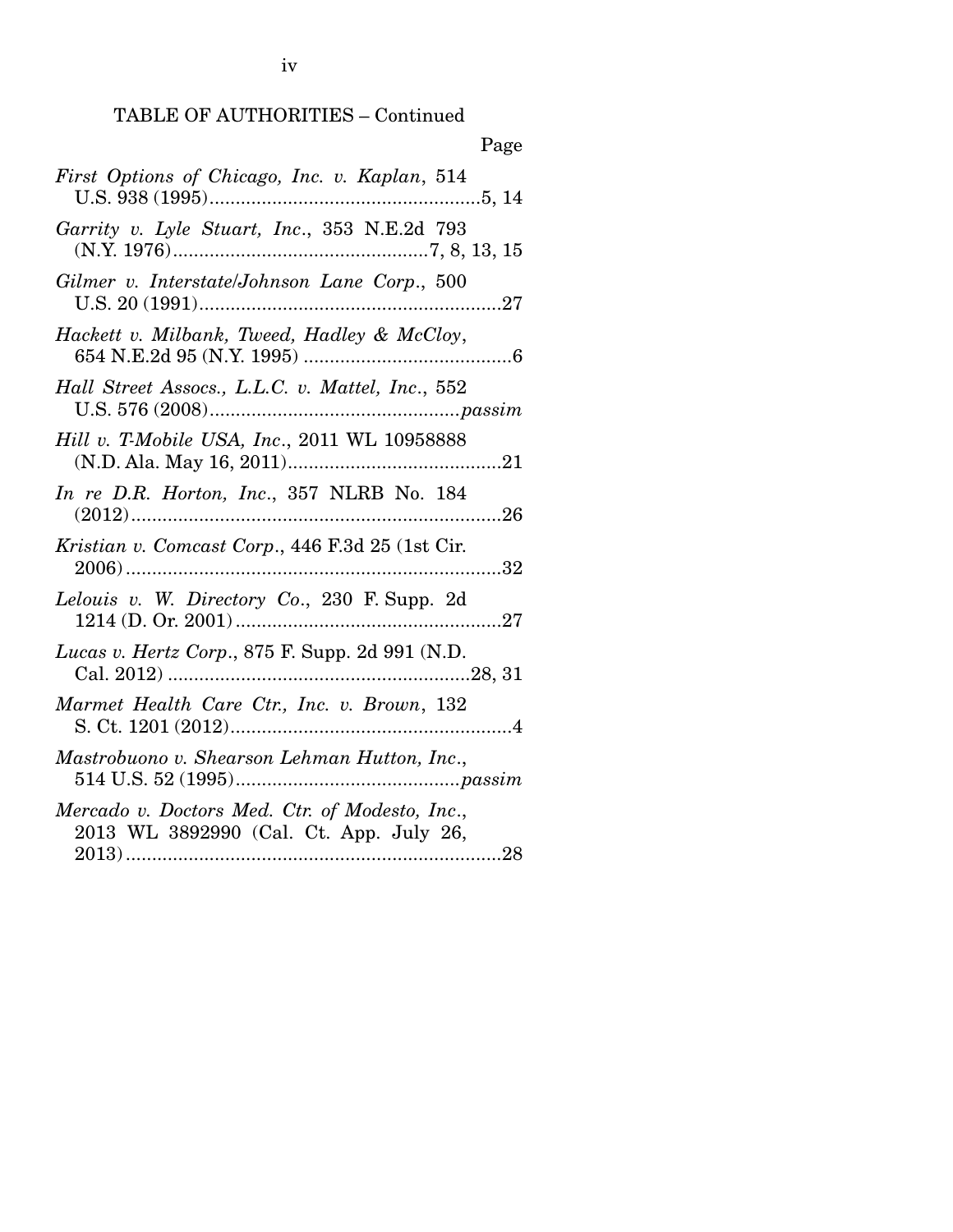| × |
|---|
|---|

| Mitsubishi Motors Corp. v. Soler Chrysler-<br>Plymouth, Inc., 473 U.S. 614 (1985)6, 36             |
|----------------------------------------------------------------------------------------------------|
|                                                                                                    |
| Raymond James Fin. Servs., Inc. v. Honea, 55                                                       |
| Rent-A-Center, West, Inc. v. Jackson, 561 U.S.                                                     |
| Southland Corp. v. Keating, 465 U.S. 1 (1984)passim                                                |
| Stolt-Nielsen S.A. v. AnimalFeeds Int'l Corp.,                                                     |
| THI of New Mexico v. Patton, 741 F.3d 1162                                                         |
| Torres v. CleanNet, U.S.A., Inc., 2015 WL                                                          |
| Volt Info. Scis., Inc. v. Board of Trs. of Leland<br>Stanford Jr. Univ., 489 U.S. 468 (1989)passim |
| Wellness Int'l Network v. Sharif, 575 U.S. __                                                      |
| Wyeth v. Levine, 555 U.S. 555 (2009)30                                                             |
| Zaborowski v. MHN Gov't Servs., Inc., 2014 WL                                                      |
| <b>STATUTES</b>                                                                                    |
|                                                                                                    |

| Federal Arbitration Act, 9 U.S.C. §§ 1-16 <i>passim</i> |  |
|---------------------------------------------------------|--|
|                                                         |  |
|                                                         |  |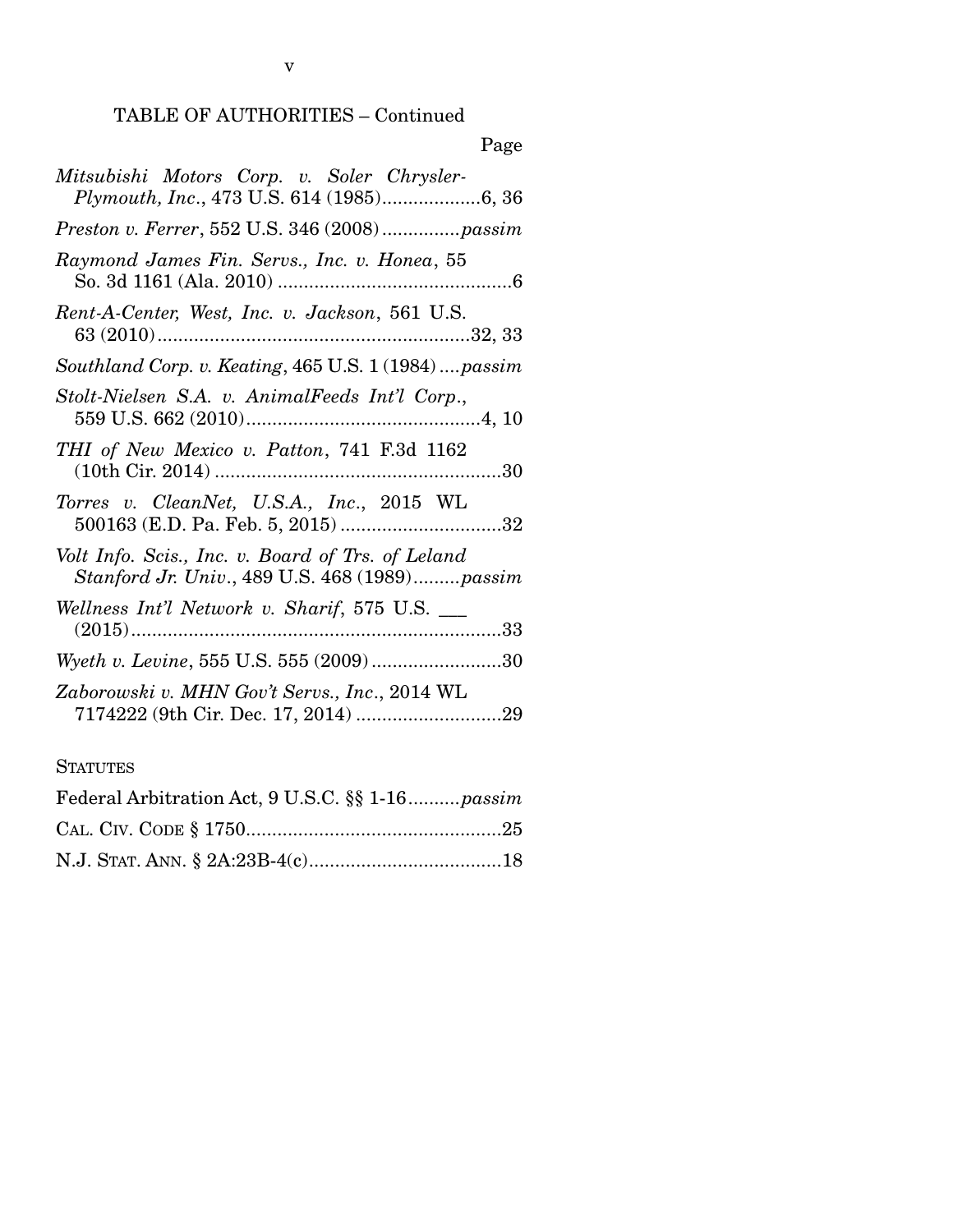Page

# OTHER AUTHORITIES

| Administrative Order of the Chief Administrative<br>Judge of New York's Courts (June 2, 2014),<br>https://www.nycourts.gov/rules/comments/                                                                                              |
|-----------------------------------------------------------------------------------------------------------------------------------------------------------------------------------------------------------------------------------------|
| Hiro N. Aragaki, The Federal Arbitration Act<br>as Procedural Reform, 89 N.Y.U. L. Rev. 1939                                                                                                                                            |
| Edward Brunet, Richard E. Speidel, Jean E.<br>Sternlight & Stephen H. Ware, Arbitration<br>Law in America: A Critical Assessment                                                                                                        |
| James S. Caldwell, A Treatise of the Law of<br>35                                                                                                                                                                                       |
| Consumer Fin. Prot. Bureau, Arbitration<br>Study, Report to Congress, Pursuant to Dodd-<br>Frank Wall Street Reform and Consumer<br>Protection Act § 1028(a) (March 2015)33                                                             |
| Lia Iannetti, New Rule on Accelerated Adjudi-<br>cation Procedures in New York State Courts,<br>http://www.cpradr.org/About/NewsandArticles/<br>tabid/265/ID/861/New-Rule-on-Accelerated-<br>Adjudication-Procedures-in-New-York-State- |
| Ian R. Macneil, American Arbitration Law:<br>Reformation, Nationalization, International-                                                                                                                                               |
| Peter B. Rutledge, Arbitration and the Consti-                                                                                                                                                                                          |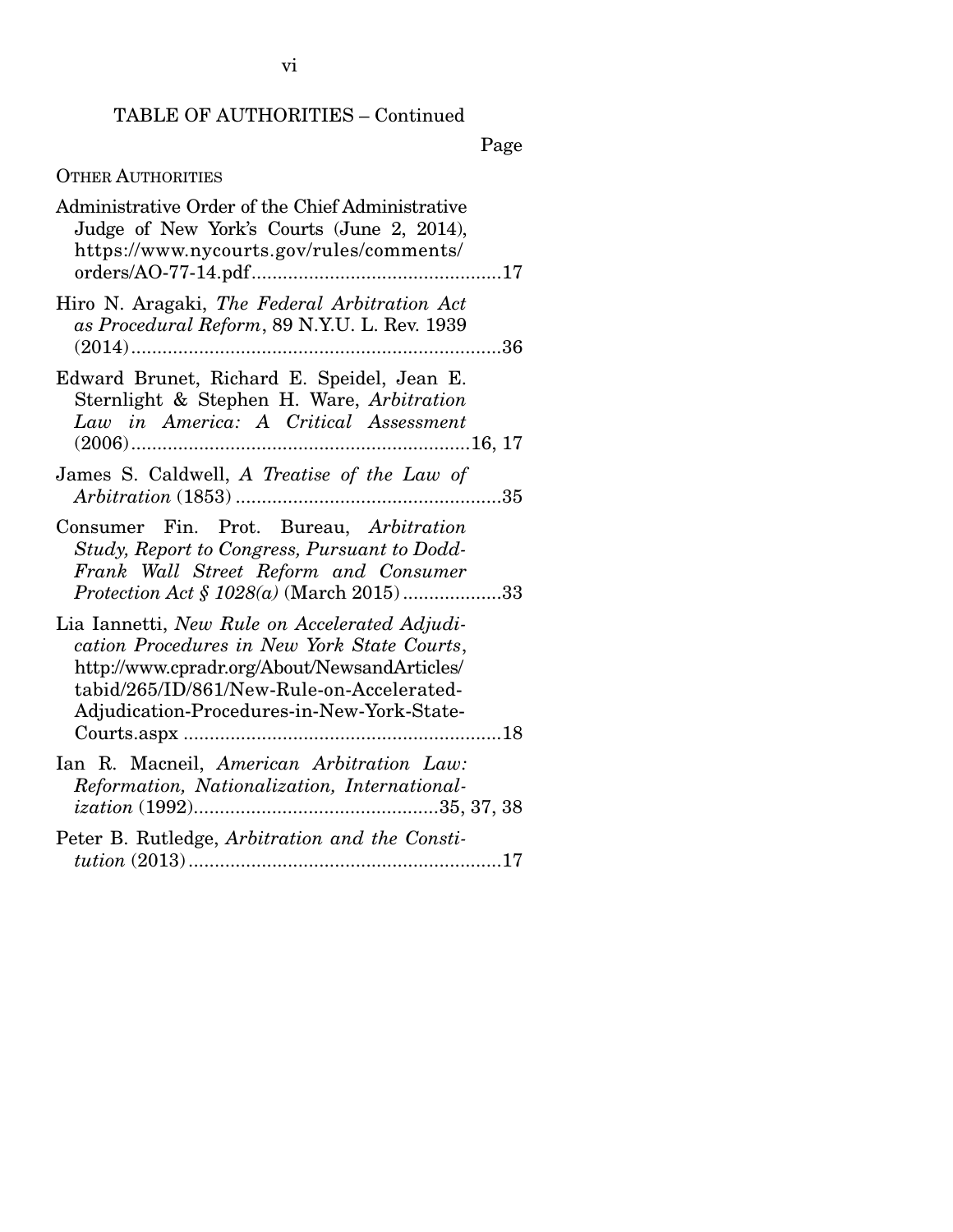# Page

| Sen. Menendez Urges FTC to Intervene on                                                        |
|------------------------------------------------------------------------------------------------|
| Behalf of General Mills Customers, Apr. 17,                                                    |
| 2014, http://www.menendez.senate.gov/news-                                                     |
| and-events/press/sen-menendez-urges-ftc-to-                                                    |
| intervene-on-behalf-of-general-mills-customers20                                               |
| Stephanie Strom, General Mills Reverses Itself<br>on Consumers' Right to Sue, N.Y. Times, Apr. |
|                                                                                                |
| Wesley A. Sturges, A Treatise on Commercial<br>Arbitration and Awards (1930)35                 |
| Imre S. Szalai, Outsourcing Justice: The Rise of                                               |

*Modern Arbitration Laws in America* (2013) ..... 35, 36

vii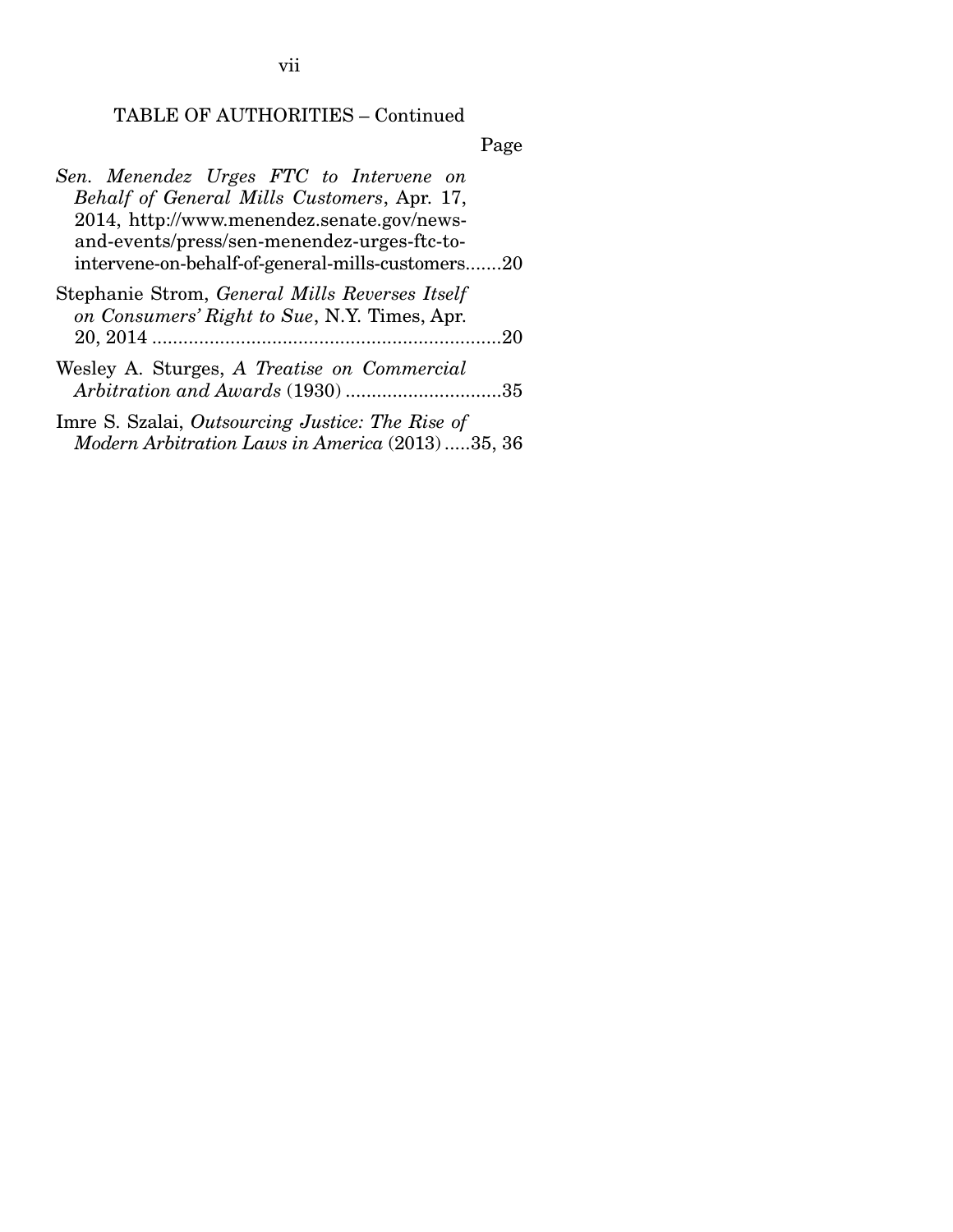#### **INTEREST OF** *AMICI CURIAE*<sup>1</sup>

*Amici* are law professors whose teaching, practice, and scholarship focus on arbitration, dispute resolution, and civil procedure. *Amici* are concerned that the expanding scope of the preemption doctrine under the Federal Arbitration Act (FAA) is destabilizing arbitration law and threatens to undermine party autonomy. *Amici* file this brief to provide context regarding the FAA's enactment and development, with a particular emphasis on the increasing scope of FAA preemption. In light of this background and based on a few core principles of arbitration law set forth below, *amici* respectfully urge the Court to affirm the decision below in favor of the respondents.

#### **SUMMARY OF ARGUMENT**

--------------------------------- ---------------------------------

 The cardinal rule of arbitration law is that arbitration is simply a matter of contract, and as a result, courts must generally enforce the bargained-for terms of an arbitration agreement as written, including terms that incorporate state law. In accordance with

<sup>&</sup>lt;sup>1</sup> *Amici* file this brief in their individual capacities, not as representatives of the institutions with which they are affiliated. No counsel for a party authored this brief in whole or in part. No person or entity made a monetary contribution to the preparation or submission of the brief, except for Loyola University New Orleans College of Law, which provided funds for the printing and filing of this brief. All parties have consented to the filing of this brief, and letters of consent have been filed with the Court. A list of *amici* appears in the appendix.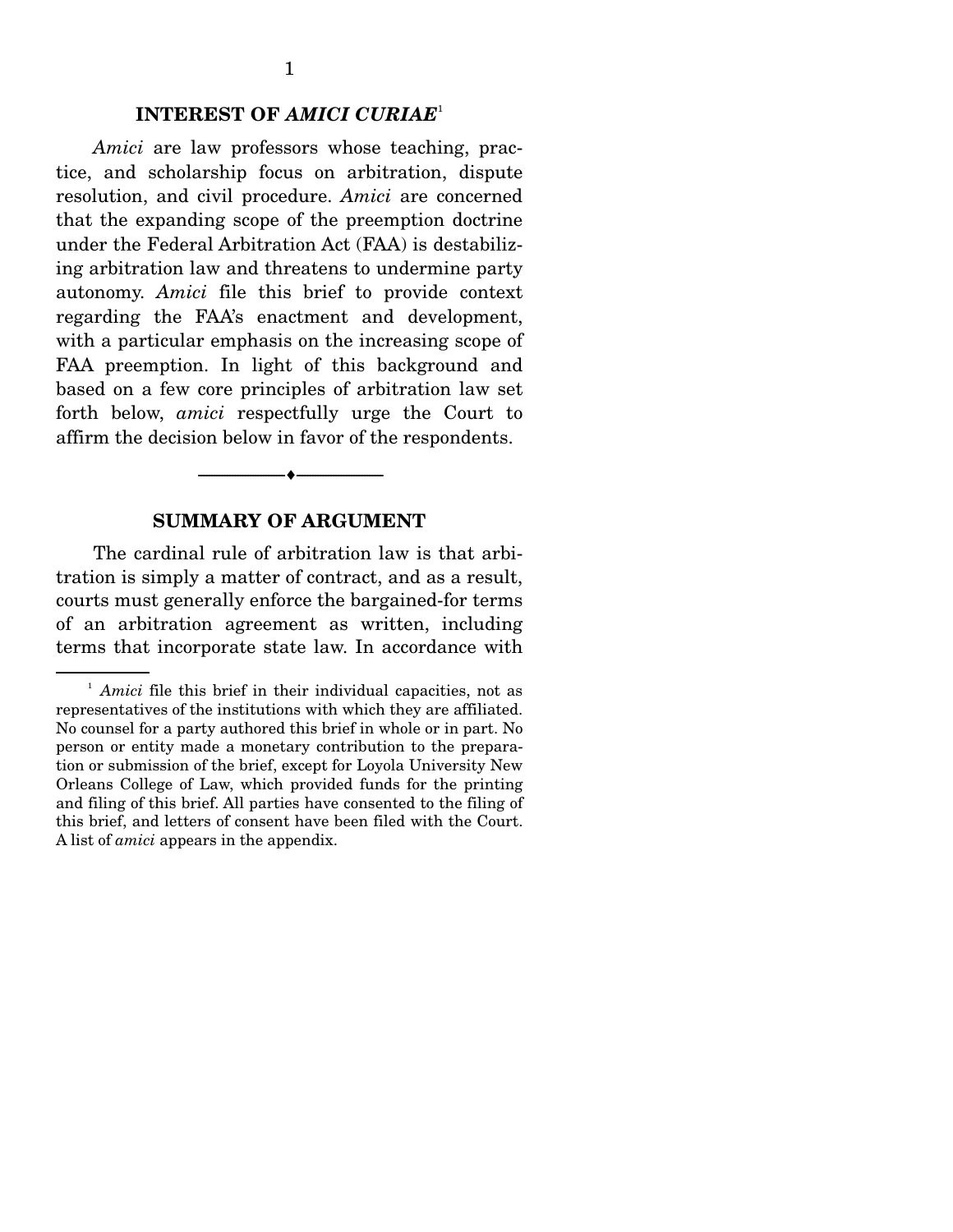this cardinal rule, the FAA's preemption analysis does not occur in the abstract and must take into account the parties' agreement, which is the cornerstone of arbitration. Through their agreement to arbitrate, parties may incorporate state law, even if the FAA would normally preempt the state law. *Mastrobuono v. Shearson Lehman Hutton, Inc.*, 514 U.S. 52, 59 (1995) ("*[I]n the absence of contractual intent to the contrary*, the FAA would pre-empt [a state law prohibiting arbitrators from hearing claims for punitive damages].") (emphasis added). Enforcing the terms of an arbitration agreement as written advances the most critical value of arbitration law, party autonomy.

 DirecTV made calculated choices when drafting a sophisticated arbitration clause that incorporated state law to govern different aspects of its agreement, and DirecTV should be held to its side of the bargain. The appellate court found the parties bargained for state law to govern the enforceability of the class waiver provision in the arbitration clause. As explained below, DirecTV probably incorporated a stateby-state analysis to frustrate the possibility of a nationwide class action, and the Court should enforce this bargain to incorporate "the law of [each customer's] state."

DirecTV's core argument, relying heavily on *AT&T Mobility LLC v. Concepcion*, 131 S. Ct. 1740 (2011), is that the courts below should have enforced the class waiver as a matter of federal law pursuant to the preemption analysis from *Concepcion*, notwithstanding the clause providing that the "law of [each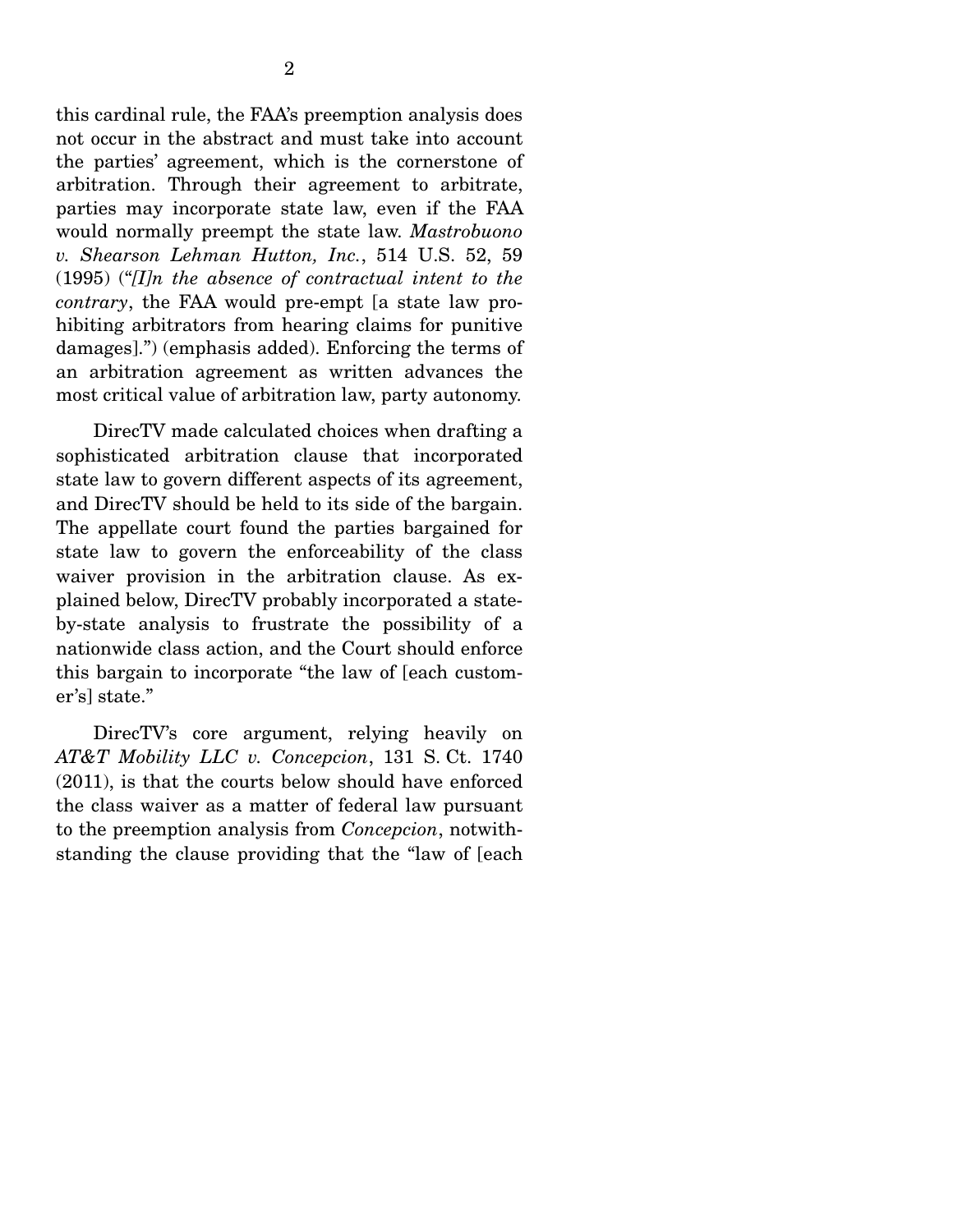customer's] state" governs the enforceability of the class waiver. However, *Concepcion* is inapposite and distinguishable. *Concepcion* did not involve a contract where parties specifically incorporated state law to govern the enforceability of the class waiver, and *Concepcion* addressed an unrelated, malleable state rule not at issue in this case.

 Finally, disregarding the state court's interpretation of the contractual terms in this case would also raise serious federalism problems. To help promote federalism as well as party autonomy, the Court should affirm the decision below in favor of the respondents and enforce the parties' bargain to incorporate state law.

#### **ARGUMENT**

--------------------------------- ---------------------------------

**I. The Court Should Affirm The Decision Below Because The Parties Bargained For Application Of State Law, And The FAA's Primary Purpose Is The Enforcement Of Arbitration Agreements According To Their Terms, Including Terms Incorporating State Law** 

 In several cases, the Court has acknowledged the supremacy and sweeping preemptive effect of the FAA. For example, in *Preston v. Ferrer*, 552 U.S. 346 (2008), the Court held the FAA can supersede a state law granting primary jurisdiction to an administrative agency to resolve certain disputes. Similarly, in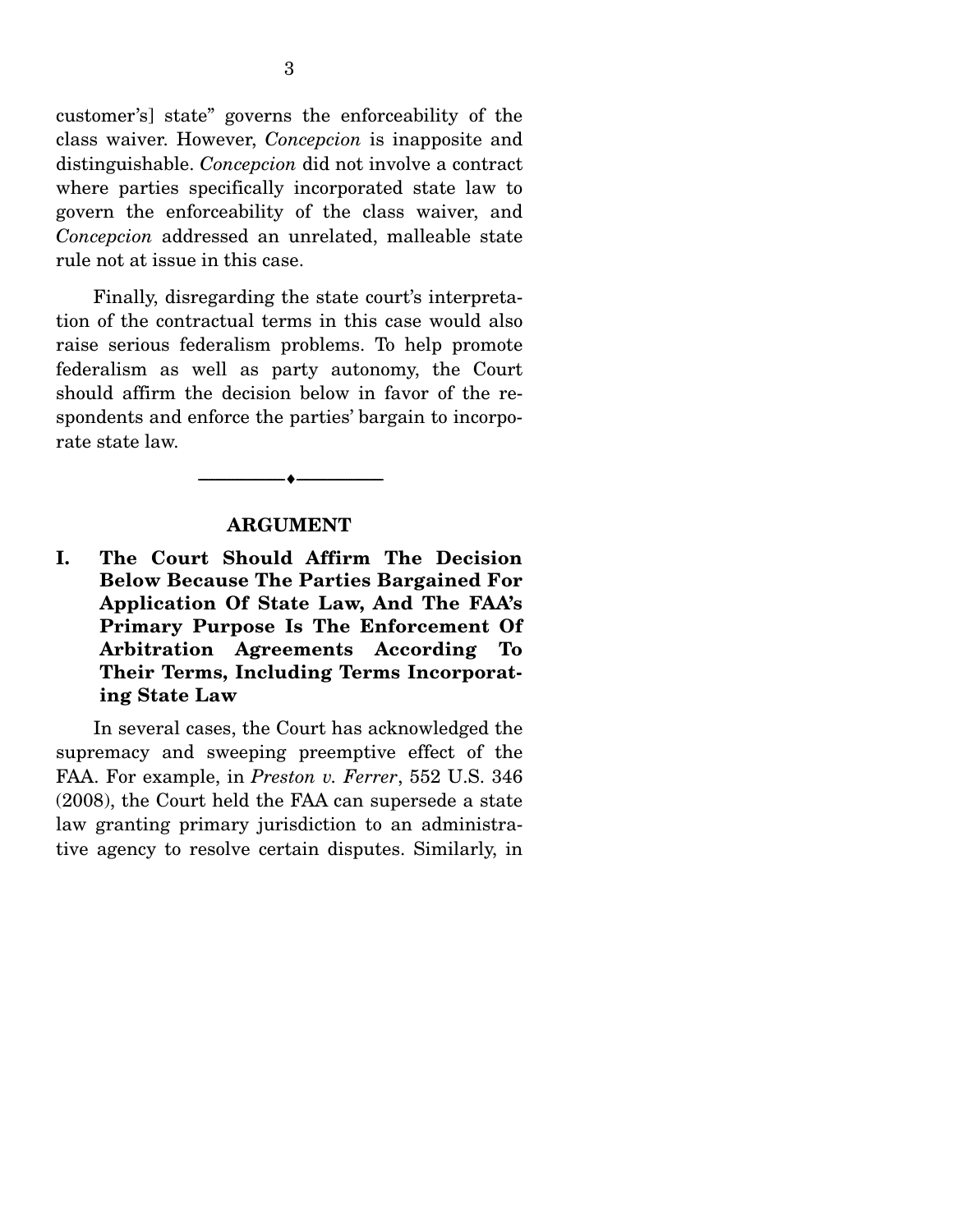*Southland Corp. v. Keating*, 465 U.S. 1 (1984), the Court held the FAA can override a state statute requiring judicial resolution of franchising disputes. There is no doubt federal arbitration law is supreme when it applies. *See, e.g.*, *Marmet Health Care Ctr., Inc. v. Brown*, 132 S. Ct. 1201 (2012) (per curiam) (the FAA preempts state law guaranteeing a state judicial forum for personal injury claims against nursing homes).

 Alongside several cases recognizing the FAA's broad preemptive reach, this Court has also declared, however, that the FAA does not "reflect a congressional intent to occupy the entire field of arbitration." *Volt Info. Scis., Inc. v. Board of Trs. of Leland Stanford Jr. Univ.*, 489 U.S. 468, 477 (1989) (holding the FAA does not preempt the parties' choice of state law permitting a court to stay an arbitration proceeding). State law chosen by the parties co-exists with the FAA's preemption doctrine and can play a critical role in arbitration.

 To help understand the relationship between state law and the FAA, it is important to recall two axiomatic arbitration law principles, and a straightforward application of these principles helps resolve this case in favor of the respondents. The first, most fundamental principle of arbitration law is that arbitration is a matter of contract between the parties. *Stolt-Nielsen S.A. v. AnimalFeeds Int'l Corp.*, 559 U.S. 662, 682 (2010) ("Whether enforcing an agreement to arbitrate or construing an arbitration clause, courts and arbitrators must give effect to the contractual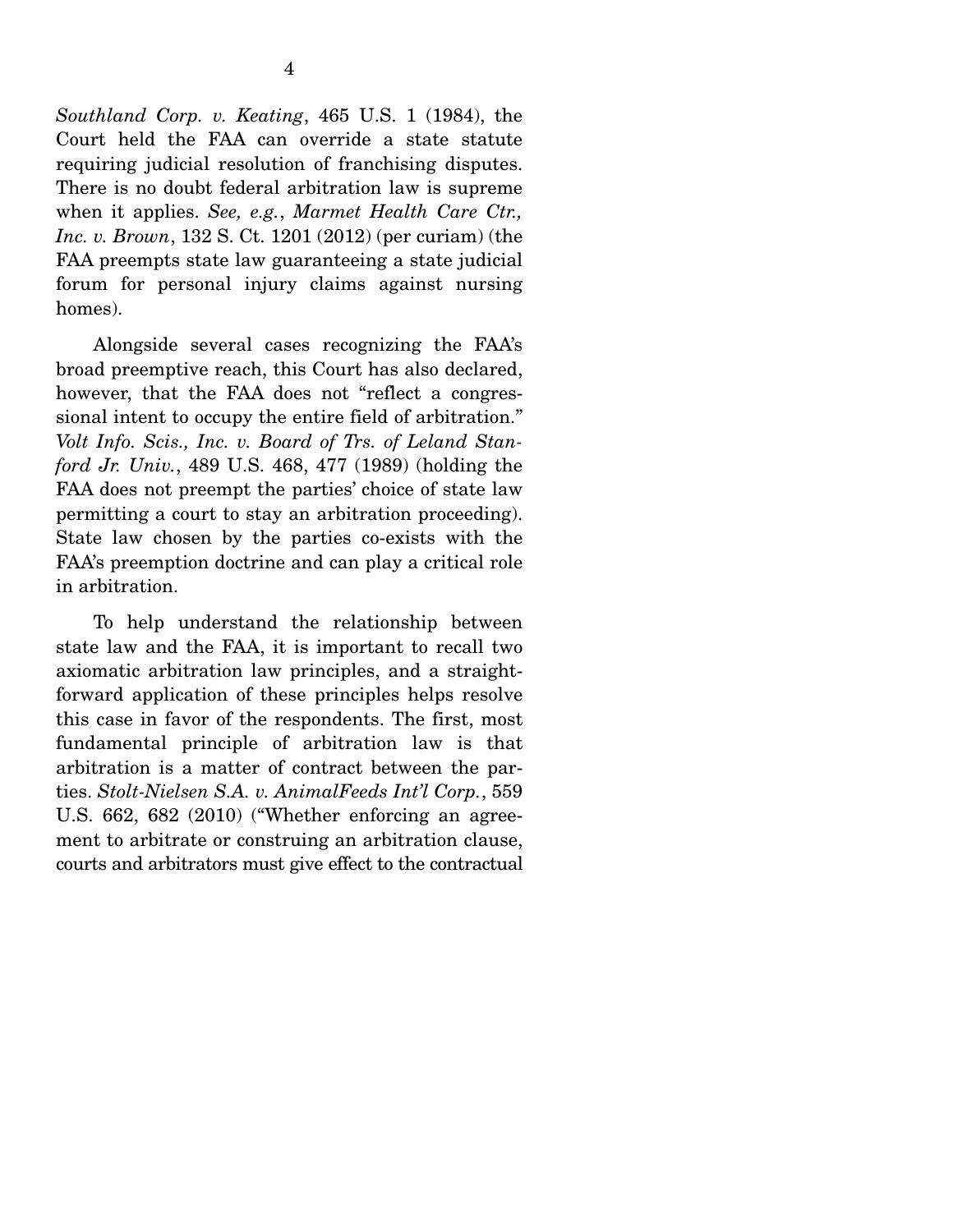rights and expectations of the parties. In this endeavor, as with any other contract, the parties' intentions control. This is because an arbitrator derives his or her powers from the parties' agreement....") (citations and internal quotations omitted); *First Options of Chicago, Inc. v. Kaplan*, 514 U.S. 938, 943 (1995) ("[A]rbitration is simply a matter of contract between the parties.") (citations omitted).

 The second principle, which flows from the first, is that parties can choose state law to govern their arbitration agreements, even if the FAA would normally override the state law. *Hall Street Assocs., L.L.C. v. Mattel, Inc*., 552 U.S. 576, 590 (2008) (parties to an arbitration agreement "may contemplate enforcement under state statutory or common law"); *Mastrobuono v. Shearson Lehman Hutton, Inc.*, 514 U.S. 52, 59 (1995) ("*[I]n the absence of contractual intent to the contrary*, the FAA would pre-empt [a state law prohibiting arbitrators from hearing claims for punitive damages].") (emphasis added); *Volt Info. Scis., Inc. v. Board of Trs. of Leland Stanford Jr. Univ.*, 489 U.S. 468, 477 (1989) (the FAA does not preempt state law staying the enforcement of an arbitration clause "where, as here, the parties have agreed to arbitrate in accordance with California  $law$ ").

 About one month after holding in *Preston v. Ferrer*, 552 U.S. 346 (2008), that the FAA's broad preemptive power can displace a state's carefullydesigned administrative scheme, the Court again acknowledged the critical role of state law in arbitration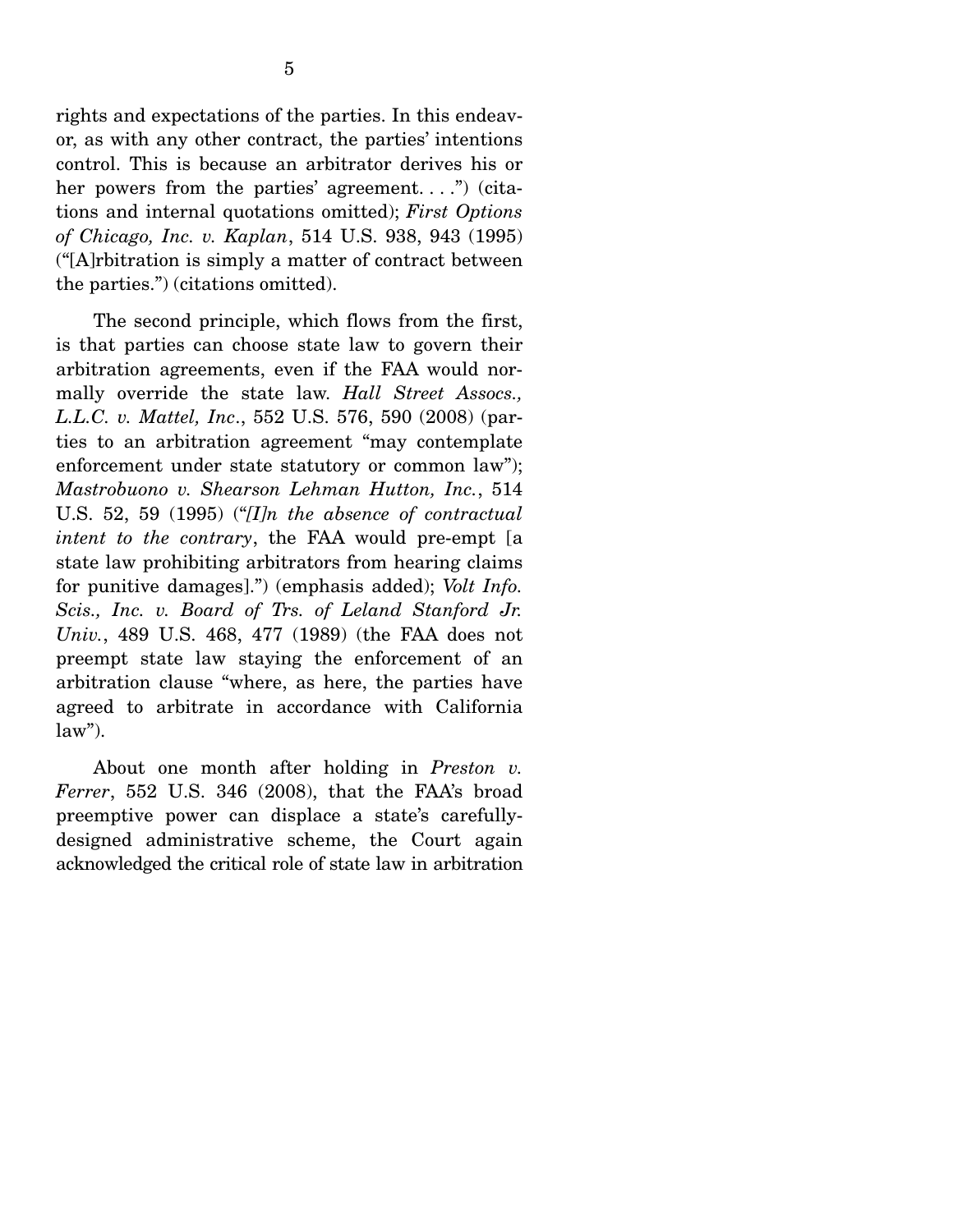in *Hall Street Assocs., L.L.C. v. Mattel, Inc*., 552 U.S. 576 (2008). The *Mattel* case addressed whether parties can draft arbitration agreements providing for enhanced judicial review of arbitral awards beyond the FAA's limited grounds for vacatur or modification. The Court held that §§ 10 and 11 of the FAA provide the exclusive grounds for vacating or modifying an award under the FAA. *Id.* at 584. The Court, however, emphasized that the FAA is not the only law governing arbitration. The Court explained that parties to an arbitration agreement, if they desire, "may contemplate enforcement under state statutory or common law. . . ." *Id.* at 590. Therefore, if state statutory or common law provides for judicial vacatur of arbitral awards on grounds differing from the FAA, and if parties bargained for application of such state law, the FAA would not preempt application of state law under these circumstances. *See, e.g.*, *Raymond James Fin. Servs., Inc. v. Honea*, 55 So. 3d 1161 (Ala. 2010) (given *Mattel*, parties may agree under state common law for *de novo* judicial review of arbitral awards, which is not allowed under the FAA); *Cable Connection, Inc. v. DirecTV, Inc.*, 190 P.3d 586, 599 (Cal. 2008) ("[A] reading of the [California Arbitration Act] that permits the enforcement of agreements for merits review is fully consistent with the FAA 'policy guaranteeing the enforcement of private contractual arrangements.'") (quoting *Mitsubishi Motors Corp. v. Soler Chrysler-Plymouth, Inc.*, 473 U.S. 614, 625 (1985)); *Hackett v. Milbank, Tweed, Hadley & McCloy*, 654 N.E.2d 95, 100-01 (N.Y. 1995) (because the FAA's "overriding policy" is "the enforcement of arbitration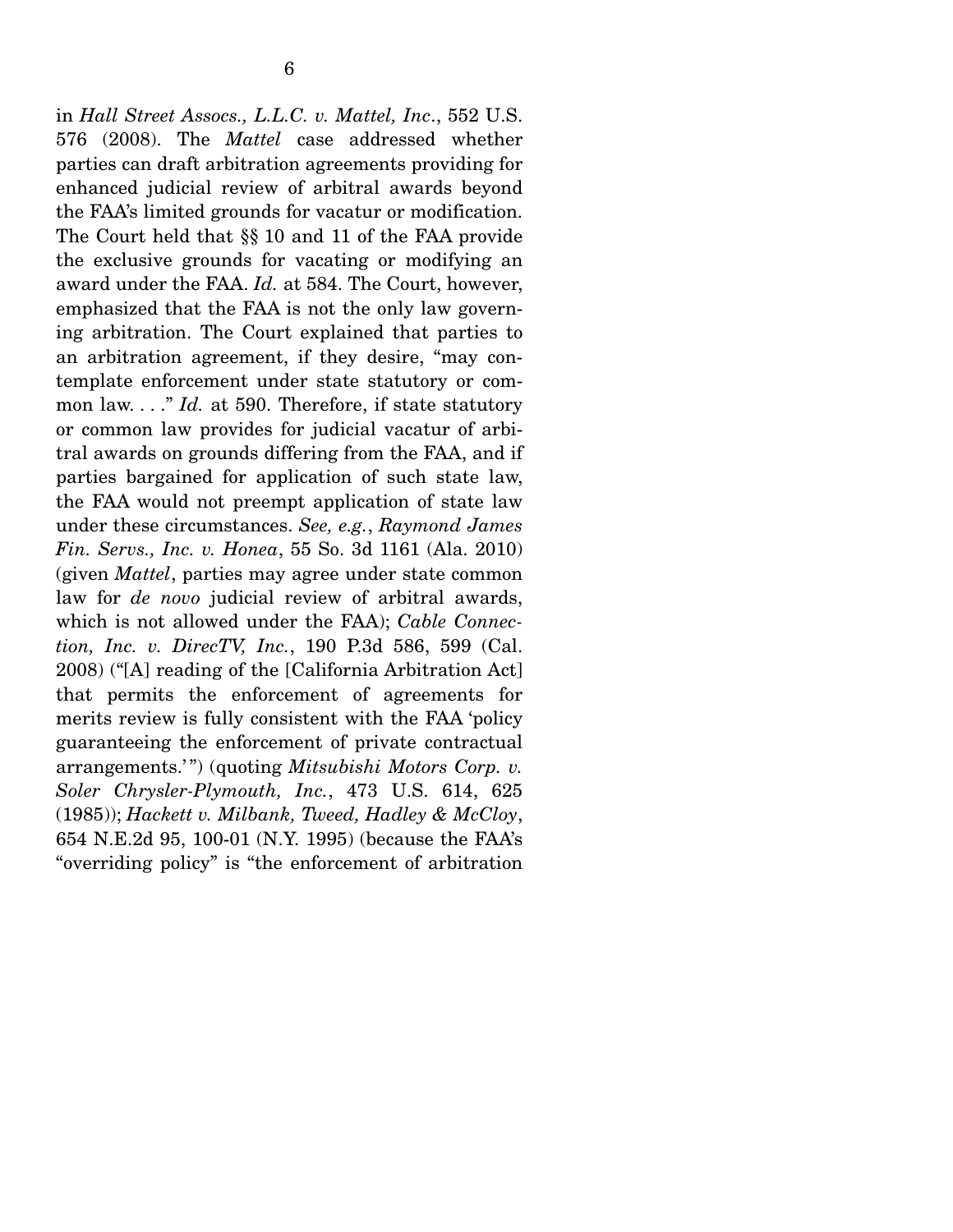agreements according to their terms," and because the parties explicitly chose state law to govern their arbitration clause, the FAA does not preempt vacatur of an award on state law grounds of irrationality and public policy, grounds not available under the  $FAA$ ).<sup>2</sup> In sum, the FAA's core objective is the enforcement of arbitration agreements as written, and the FAA allows parties to bargain for application of state law as part of their arbitration agreement, even if the FAA, absent party choice, would normally preempt the state law. As explained below, the parties in this case bargained for "the law of [each customer's] state" to govern the enforceability of the class waiver, and courts should respect this choice. *Cf. C & L Enters., Inc. v. Citizen Band Potawatomi Indian Tribe of Okla.*, 532 U.S. 411, 419 (2001) ("By selecting Oklahoma law ('the law of the place where the Project is located') to govern the contract, the parties have effectively consented to confirmation of the award 'in accordance with' the Oklahoma Uniform Arbitration Act.").

 In *Mastrobuono v. Shearson Lehman Hutton, Inc.*, 514 U.S. 52 (1995), the Court also addressed the relationship between the FAA and state law. The state law at issue was New York's *Garrity* rule, which prohibited arbitral awards of punitive damages. *Id.* at

<sup>&</sup>lt;sup>2</sup> Taking advantage of state law, DirecTV drafted its arbitration clause to provide for *de novo* judicial review of mere "errors of law" in an arbitral award. *See* Customer Agreement § 9(c), Joint Appendix (JA) 128.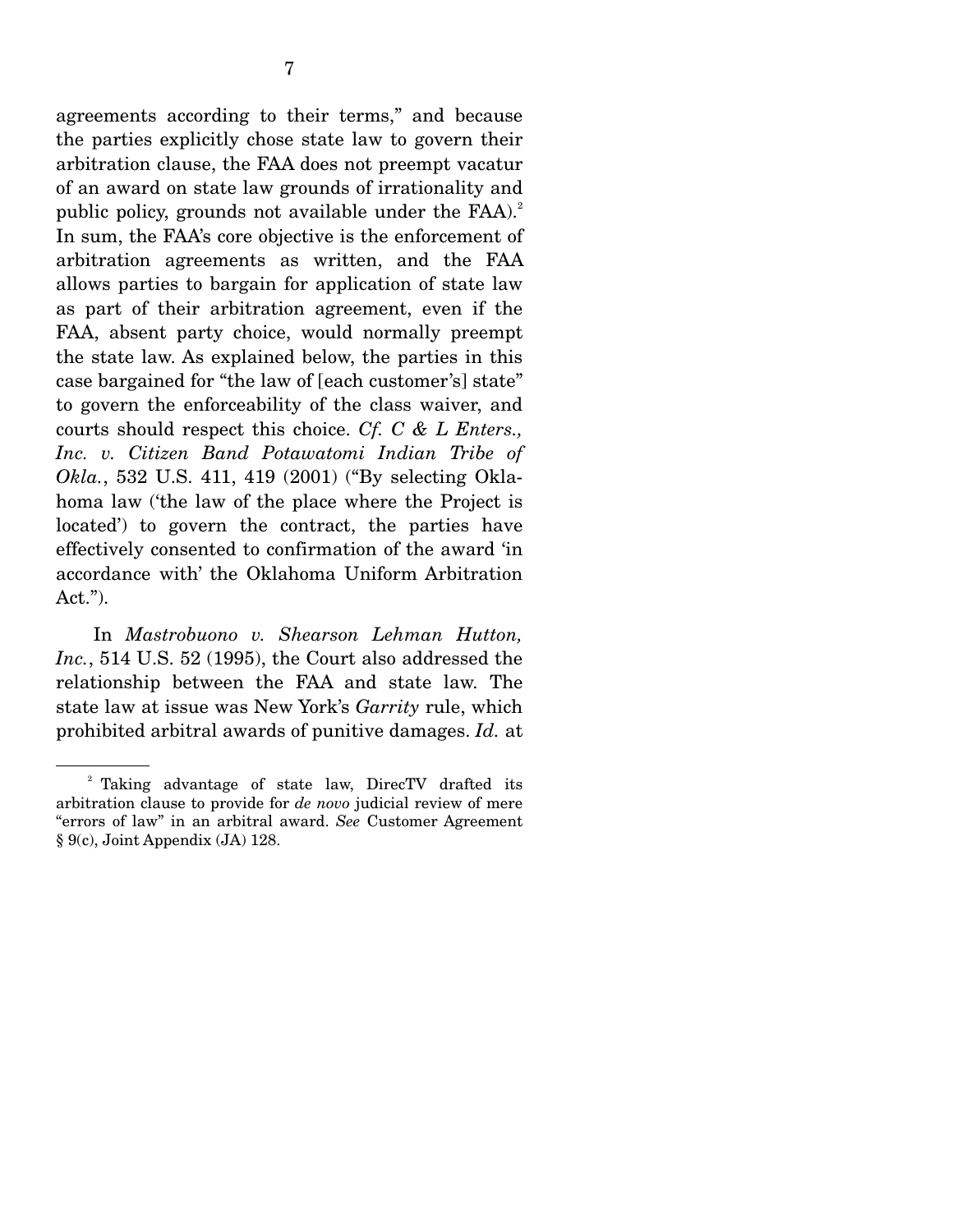55 (citing *Garrity v. Lyle Stuart, Inc.*, 353 N.E.2d 793 (N.Y. 1976)). The Court emphasized that the "FAA's proarbitration policy does not operate without regard to the wishes of the contracting parties," the foundation of all arbitration. 514 U.S. at 57. As succinctly stated by the Court in *Mastrobuono*, "*in the absence of contractual intent to the contrary*, the FAA would preempt the *Garrity* rule." *Id.* at 59 (emphasis added). Thus, if contractual intent exists showing that the parties bargained for state law to govern, as they did here, state law would control even if the FAA would normally override that state law.

 In *Volt Info. Scis., Inc. v. Board of Trs. of Leland Stanford Jr. Univ.*, 489 U.S. 468 (1989), the Court addressed the FAA's preemption doctrine where the parties had bargained for state law to govern the arbitration agreement. In a similar posture to the case at hand, a California appellate court in *Volt* interpreted the parties' arbitration agreement to incorporate state law. *Volt*, 489 U.S. at 472. Under this state law, if pending litigation existed between a party to the arbitration agreement and a non-party, a court could stay arbitration so that the related litigation could resolve common questions, or the court could go even further and "refuse to enforce the arbitration agreement" and direct all the parties to litigate in one proceeding. *Id.* at 471 & n.3. However, under the FAA, courts must compel arbitration when there is a valid arbitration agreement, even if related litigation is pending. *See, e.g.*, *Dean Witter Reynolds, Inc. v. Byrd*, 470 U.S. 213, 218 (1985) (the FAA "leaves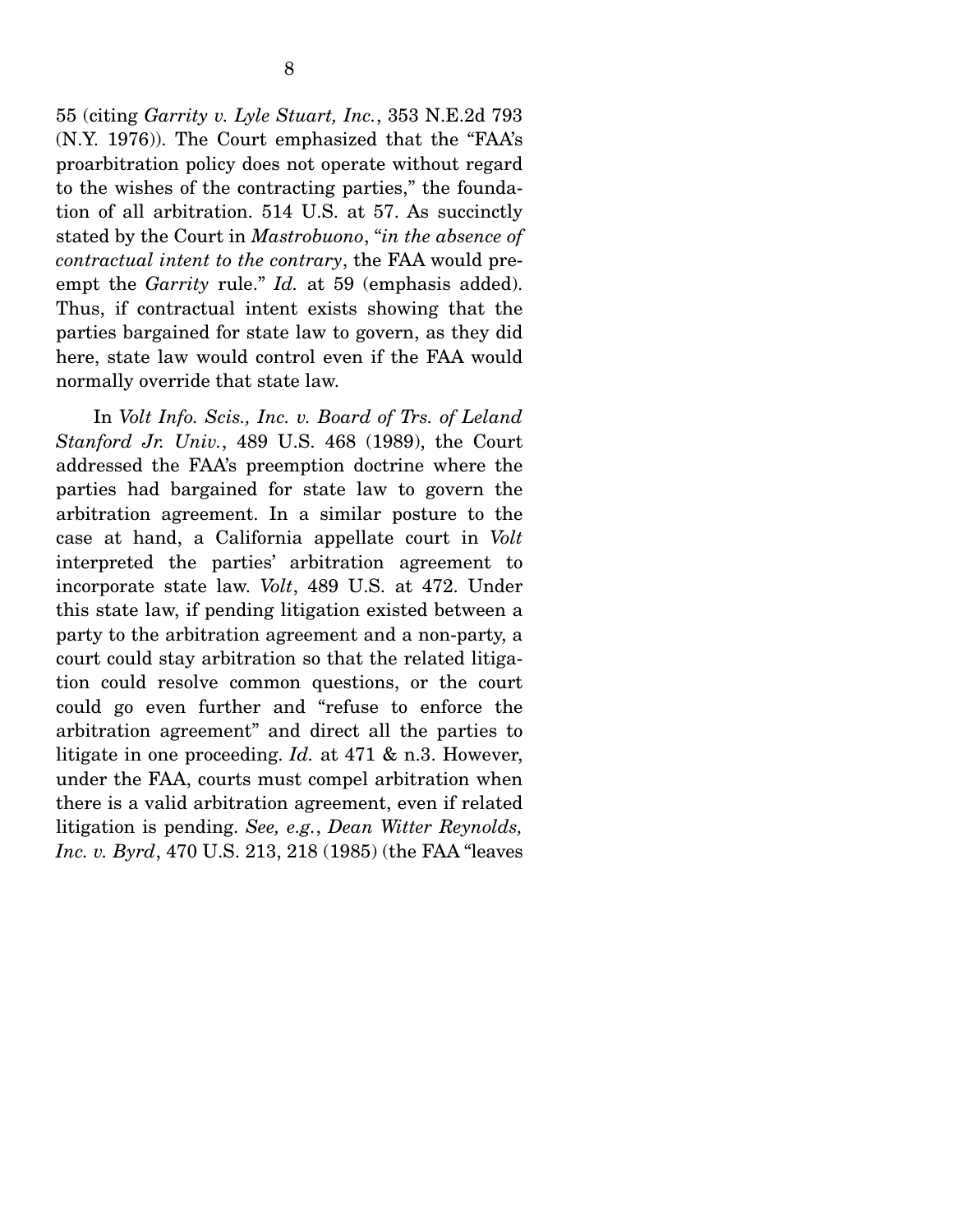no place for the exercise of discretion by a district court" and requires courts to enforce arbitration agreements, even if there is the possibility of inefficient, separate proceedings involving related claims). In reconciling this strong conflict between the FAA and state law, the Court in *Volt* held that the FAA would not preempt the state law because the terms of the parties' agreement, as interpreted by the state court, had incorporated that state law. *Volt*, 489 U.S. at 477-79. In holding that state law controlled, the Court emphasized the "FAA's primary purpose of ensuring that private agreements to arbitrate are enforced according to their terms." *Id.* at 479. *See also Mastrobuono*, 514 U.S. at 65 (Thomas, J., dissenting) ("We concluded [in *Volt*] that even if the FAA pre-empted the state statute as applied to other parties, the choice-of-law clause in the contract at issue demonstrated that the parties had agreed to be governed by the statute.").

## **A. The FAA's Preemption Doctrine Does Not Operate Without Consideration Of The Parties' Agreement, The Foundation Of All Arbitration**

 At first glance, it seems there is tension between the Court's cases like *Preston* and *Southland*, on the one hand, which set forth a sweeping, expansive preemption doctrine under the FAA, and cases like *Mattel*, *Mastrobuono*, and *Volt*, on the other, which acknowledge that state law can apply to arbitration agreements, even if the FAA would normally override the state law. However, any such apparent tension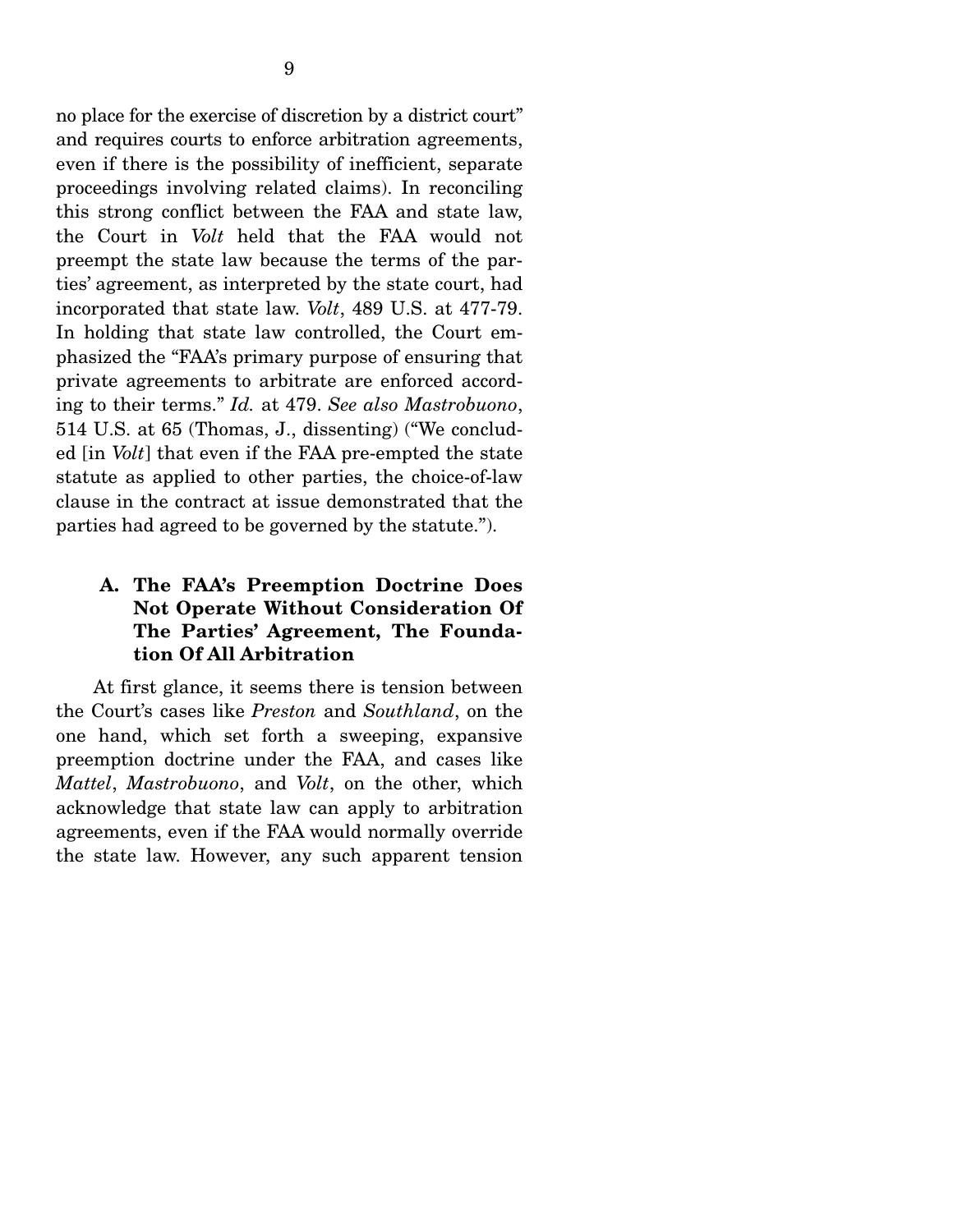vanishes when one recognizes that the FAA's preemption doctrine does not operate in the abstract and without consideration of the parties' agreement, which is the foundation for all arbitration. *Stolt-Nielsen S.A. v. AnimalFeeds Int'l Corp.*, 559 U.S. 662, 682 (2010) ("Whether enforcing an agreement to arbitrate or construing an arbitration clause, courts and arbitrators must give effect to the contractual rights and expectations of the parties.") (citations and internal quotations omitted). If a contract or transaction involves interstate commerce, the FAA generally applies by default to an arbitration agreement involving such a contract or transaction. But as demonstrated by *Mattel*, *Mastrobuono*, and *Volt*, the FAA allows parties to incorporate state law to govern their agreement, even if the FAA would otherwise supersede or conflict with the state law in the absence of party choice.

 Because FAA preemption cannot occur without reference to a particular agreement of the parties, the Court's FAA preemption cases cannot be divorced from the particular arbitration agreements in those cases. For example, in *Preston v. Ferrer*, 552 U.S. 346 (2008) – a highwater mark for FAA preemption where the Court held the FAA can displace a carefullydesigned state administrative scheme, the Court cautioned its holding was limited to situations where the parties had a broad arbitration agreement. The Court emphasized that the "dispositive issue" is "*not*  whether the FAA preempts [state law] wholesale" because in the abstract, the "FAA plainly has no such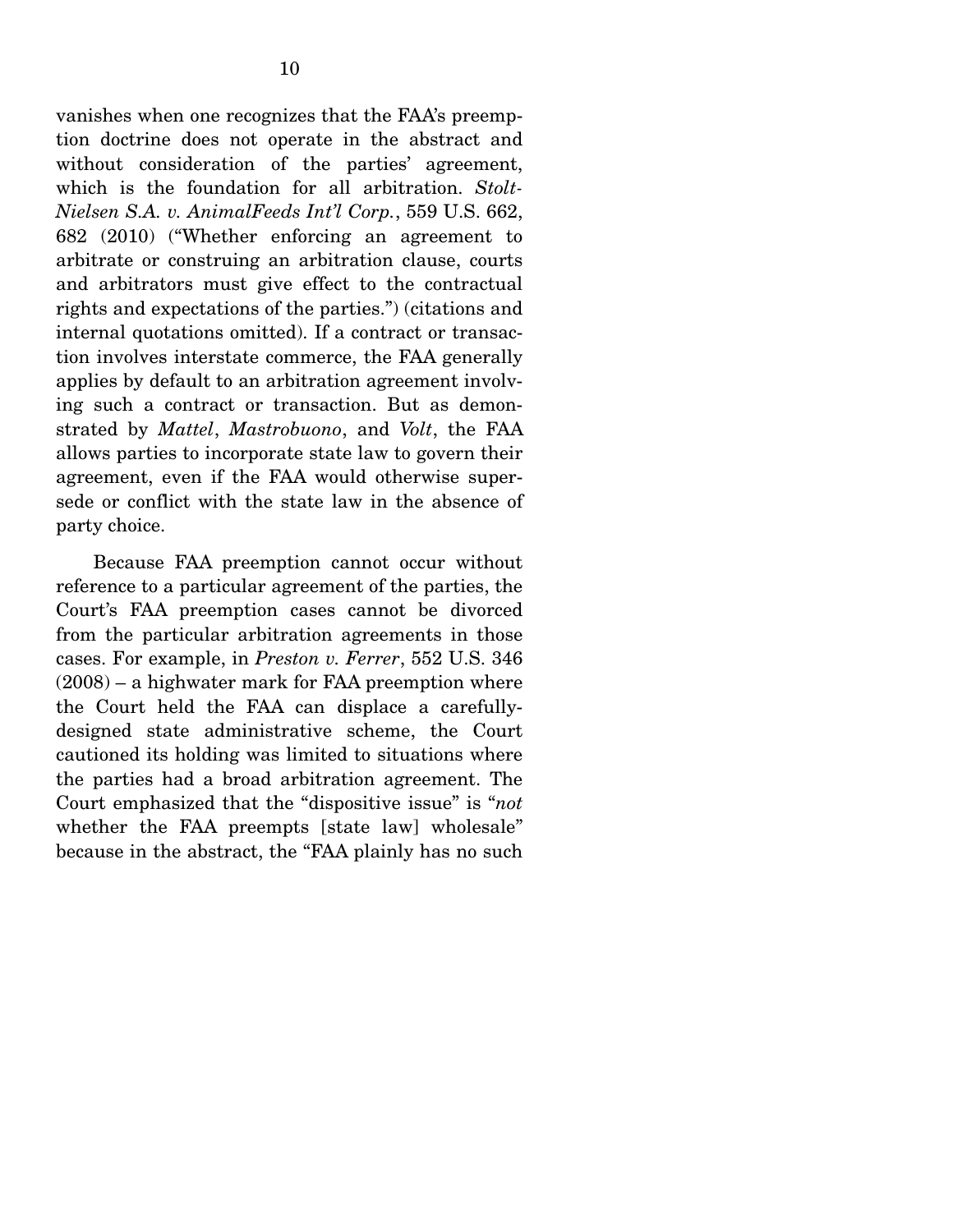destructive aim or effect." *Preston*, 552 U.S. at 353 (emphasis added). Instead, it was critical for the Court to examine the parties' agreement, the bedrock of arbitration, and the Court found that "when parties agree to arbitrate all questions arising under a contract, the FAA supersedes state laws lodging primary jurisdiction in another forum, whether judicial or administrative." *Id.* at 359. The contract at issue in *Preston*, with its broad terms, made a critical difference in the Court's analysis. In *Preston*, the parties had not agreed to an applicable state law as they have done in this case.

 In light of the core principle that the parties' agreement is the foundation for all arbitration, consider the following hypotheticals involving *Preston*, as well as *Southland v. Keating*, 465 U.S. 1 (1984), and *AT&T Mobility LLC v. Concepcion*, 131 S. Ct. 1740 (2011). Suppose that the contract between the artist and entertainment lawyer in *Preston* were rewritten to contain the following terms:

Any claim arising out of this agreement shall be settled by arbitration. However, if the law of your state requires that such claims be heard in a judicial or administrative forum, this arbitration agreement is not enforceable.

It seems clear that if the artist's state required an administrative hearing for the dispute at issue in *Preston*, this hypothetical arbitration agreement would be unenforceable due to the bargained-for terms of the parties' agreement. In *Preston*, if the arbitration agreement had incorporated such a state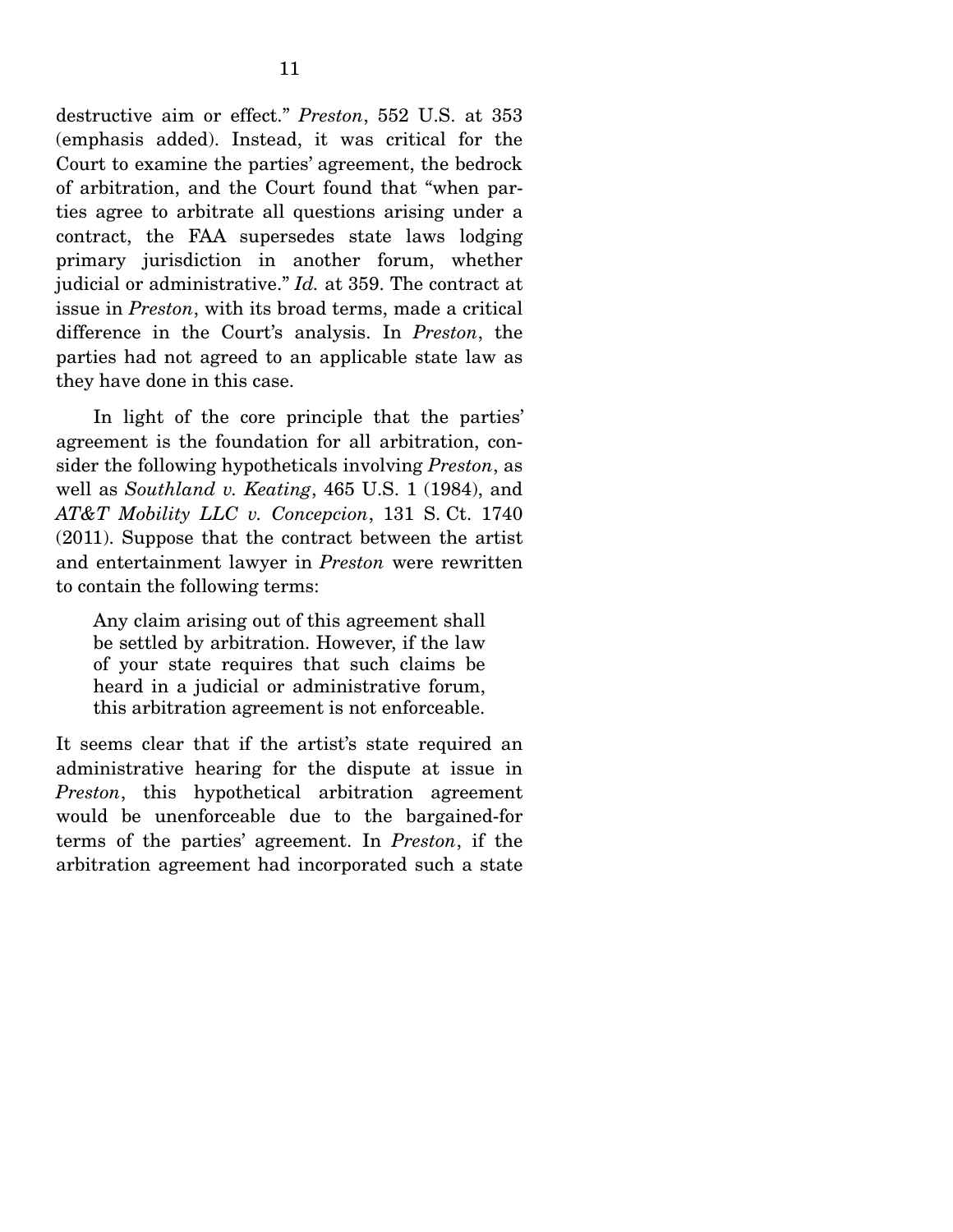law requiring an administrative hearing, then the wholesale displacement of state law in *Preston* would not have occurred.

 In *Southland*, the Court held that the FAA can preempt a state law requiring judicial resolution of franchising disputes when the parties had bargained for a broad arbitration clause requiring all disputes to be arbitrated. 465 U.S. at 16. However, suppose that the franchisor and franchisee in *Southland* had bargained for a different, narrower clause in their franchise agreement as follows:

Any claim arising out of this agreement shall be settled by arbitration. However, if the law of your state prohibits the arbitration of such claims between a franchisee and franchisor, this arbitration agreement is not enforceable.

It seems apparent that if the law of a franchisee's state prohibited arbitration of claims between franchisees and franchisors, then the arbitration clause would be unenforceable in that state due to the bargained-for terms of the arbitration agreement – *even though the FAA would typically displace such a state law under the* Southland *ruling in connection with a broad clause*. However, in other states that did not ban the arbitration of franchise disputes, the hypothetical arbitration clause would be fully enforceable.

 Similarly, suppose that the cellular telephone contract at issue in *Concepcion* were rewritten to contain the following terms: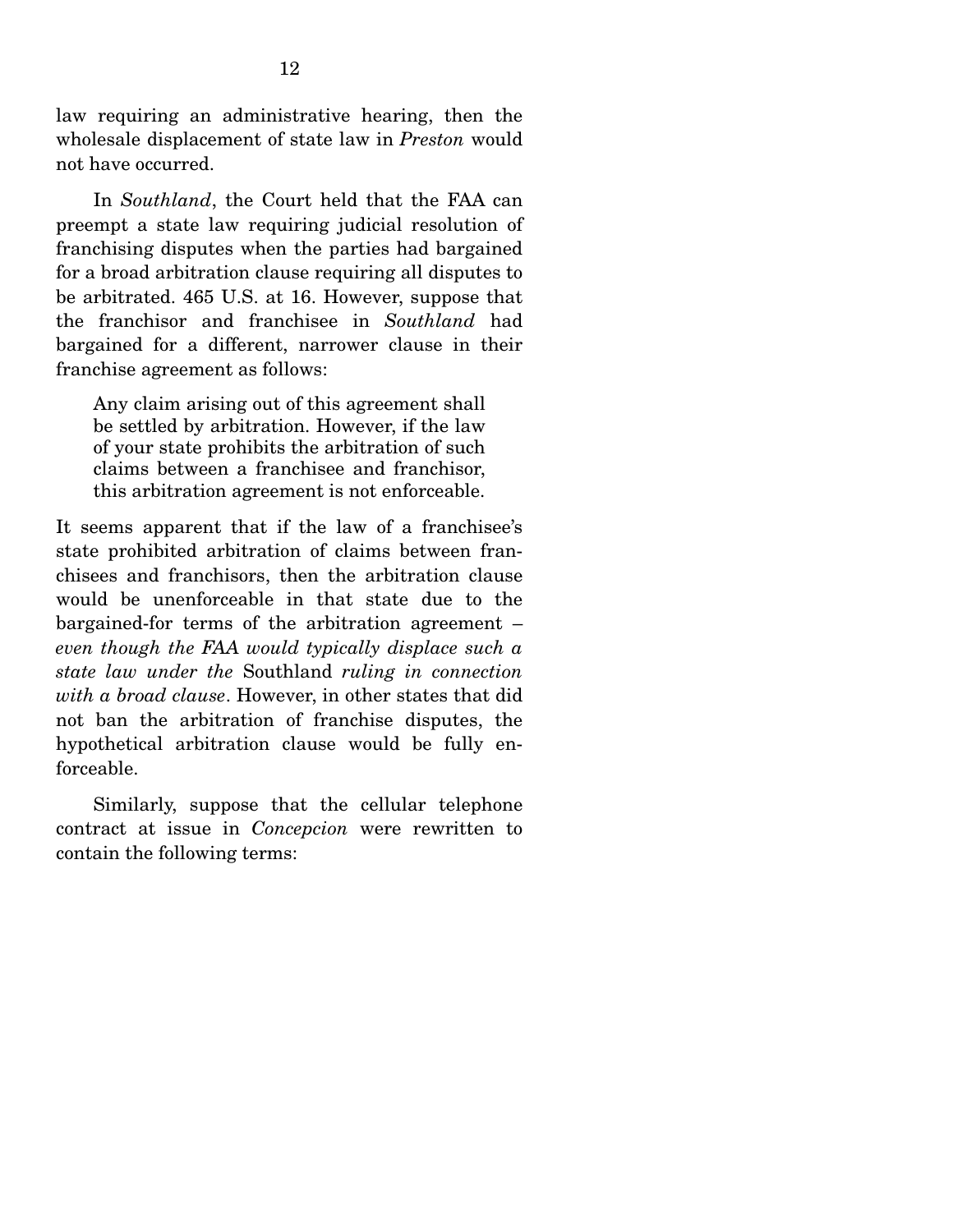Any claim arising out of this agreement shall be settled by arbitration. There shall be no right to any class or representative proceedings in arbitration (the "class waiver"). However, if the law of your state invalidates this class waiver, this arbitration agreement is not enforceable.

Similar to the above hypotheticals, it seems clear that if the law of a customer's state invalidates judicial and arbitral class waivers, then the arbitration clause would be unenforceable for customers in that state because of the bargained-for terms of the contract, even though the FAA may displace such a state law under the *Concepcion* ruling. However, the hypothetical clause would be fully enforceable for customers in other states without such a law invalidating class waivers.

 These hypotheticals illustrate that leading FAA preemption cases like *Preston*, *Southland*, and *Concepcion* would have been resolved differently if the parties had different arbitration clauses and specifically incorporated state law to govern, even if the FAA would, in the absence of party choice, override the particular state law. *Mastrobuono*, 514 U.S. at 59 ("*[I]n the absence of contractual intent to the contrary*, the FAA would pre-empt the [state's] *Garrity* rule.") (emphasis added); *id.* at 65 (Thomas, J., dissenting) ("We concluded [in *Volt*] that even if the FAA preempted the state statute as applied to other parties, the choice-of-law clause in the contract at issue demonstrated that the parties had agreed to be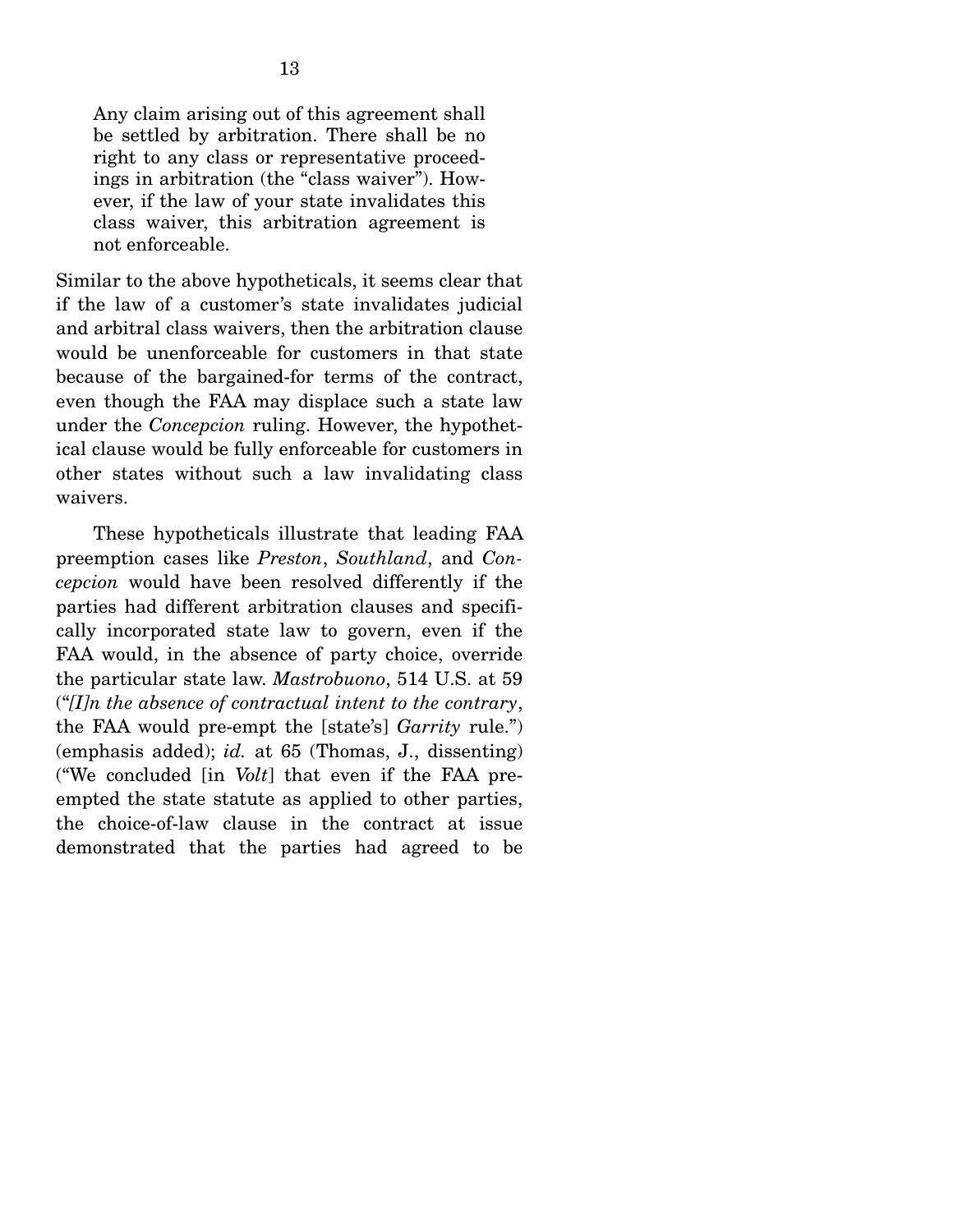governed by the statute."). As the above hypotheticals demonstrate, the FAA's preemption doctrine cannot operate in a vacuum, without consideration of the parties' agreement. If parties incorporate state law to govern their arbitration clause, the FAA's prime directive is to enforce the agreement as written. *Volt*, 489 U.S. at 479.

 If the FAA broadly trumped the parties' choice of state laws in the above hypotheticals, then the FAA would operate contrary to the most fundamental principle of arbitration law – "arbitration is simply a matter of contract." *First Options of Chicago, Inc. v. Kaplan*, 514 U.S. 938, 943 (1995) (citations omitted). In the above hypotheticals incorporating state law, it is important to recognize that the particular state law is not preventing arbitration or frustrating the purpose of the FAA. Instead, the parties' agreement, not state law, is limiting arbitration as the parties intended, and ensuring rigorous enforcement of the terms of an agreement is the FAA's core purpose. *Volt*, 489 U.S. at 479.

 The Court's opinions in *Mattel*, *Mastrobuono*, and *Volt* set forth a straightforward rule based on the axiomatic principle that arbitration is a matter of contract: courts must enforce the terms of an arbitration agreement, including terms incorporating state laws. Turning to the case at hand, this case boils down to the core question of whether the parties bargained for application of state law to govern the enforceability of the class waiver when the contract provided for "the law of [each customer's] state" to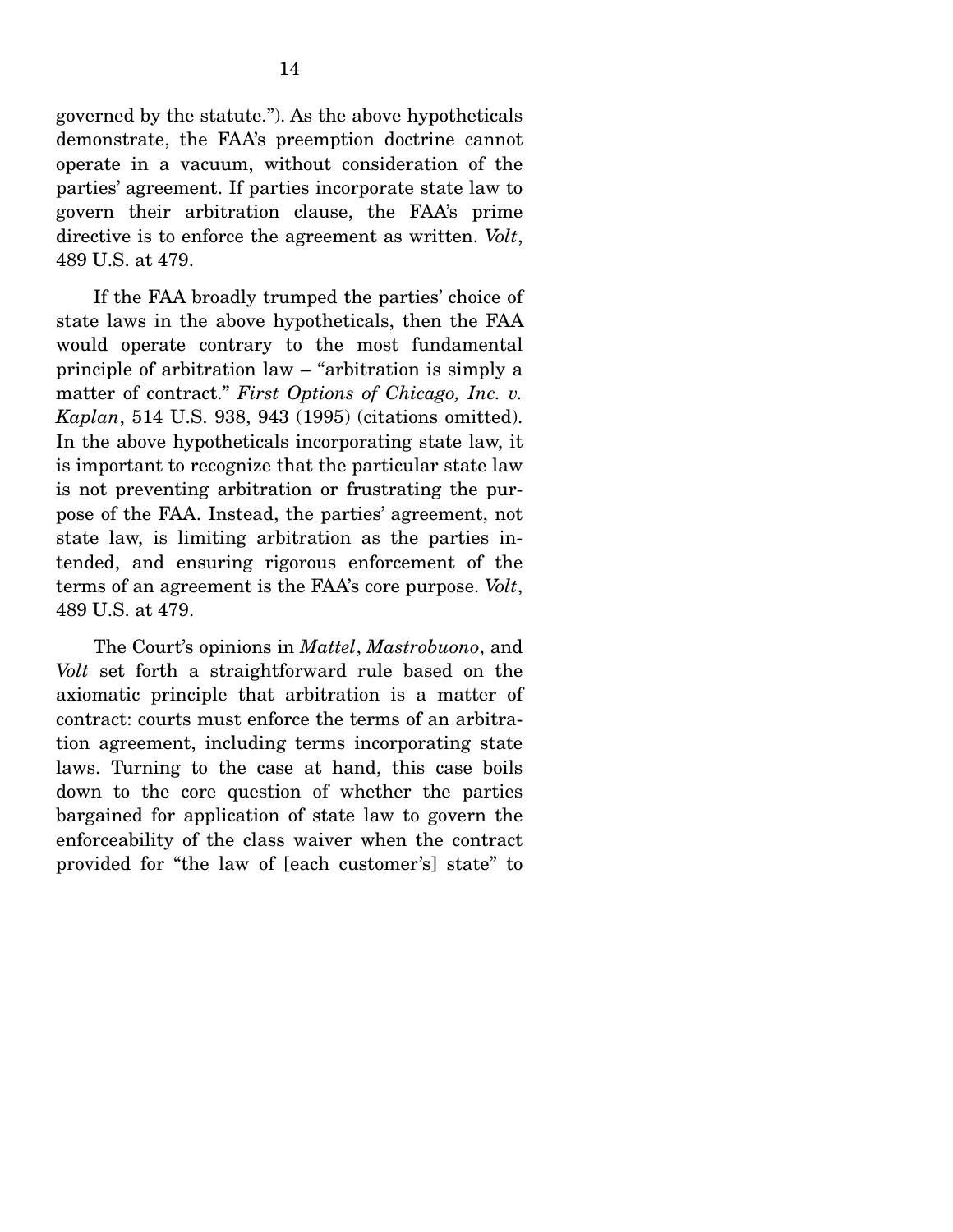govern this waiver. Even if one assumes that the FAA may preempt the state laws at issue in the absence of  $control$  intent to the contrary, $3$  the appellate court here found such contractual intent to incorporate state law. *Mastrobuono*, 514 U.S. at 59 ("*[I]n the absence of contractual intent to the contrary*, the FAA would pre-empt the [state's] *Garrity* rule.") (emphasis added). The appellate court in this case examined the parties' intent using contract law principles, and the court found the parties had explicitly bargained for adoption of state law to govern the class waiver's enforceability. Appendix to the Petition for Certiorari ("Pet. App.") at 2-16a. The appellate court reasoned that under state contract law, specific provisions govern over general provisions. Pet. App. 9-12a. Therefore, even though the contract states that the arbitration paragraph is generally subject to the FAA, the arbitration paragraph contains more specific language referring to the "law of your state" as governing the enforceability of the class waiver, and such specific language referencing state law trumps the more general reference to the FAA. *Id.* Furthermore, the appellate court reasoned that under state contract law, ambiguities are construed against the drafter, and this contract principle helped guide the court's interpretation of the phrase "law of your state" as referring to California law. *Id.* 

<sup>&</sup>lt;sup>3</sup> As explained in Section II, *infra*, such preemption is not entirely clear. Many conflicts exist in lower courts regarding *Concepcion*'s preemption analysis and its impact on state laws.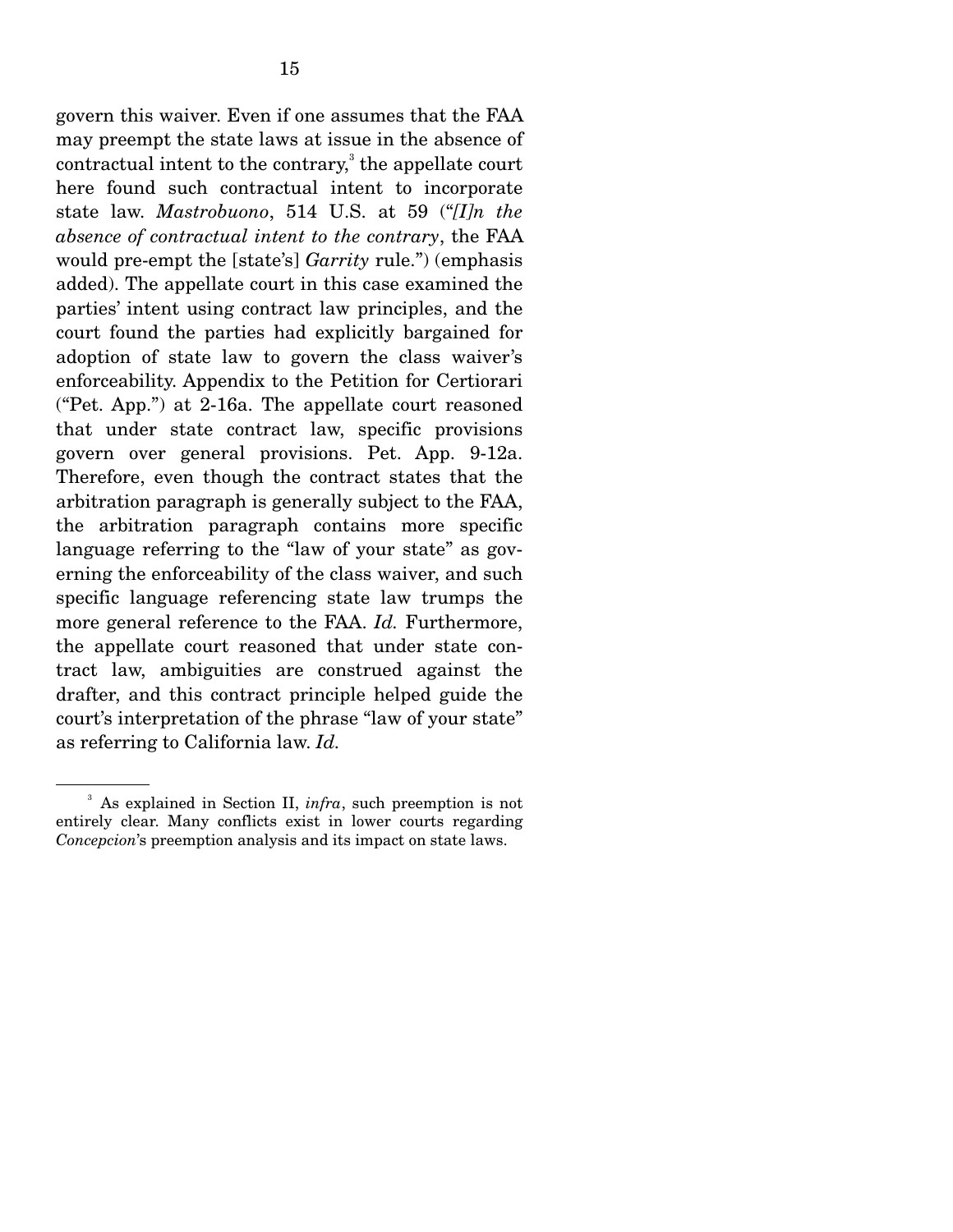This Court generally does not sit to review state courts' interpretations of contractual terms based on state contract law, and thus, the Court should affirm the decision below which applied general contract law principles and found that the phrase "law of [each customer's] state" refers to California law in this case. *Volt*, 489 U.S. at 474 ("Appellant acknowledges, as it must, that the interpretation of private contracts is ordinarily a question of state law, which this Court does not sit to review.").

## **B. Enforcing The Parties' Agreement To Incorporate State Law Advances Party Autonomy, Promotes Federalism, And Improves Dispute Resolution In Both Arbitration And The Courts**

 Why would parties choose to incorporate state law that could potentially invalidate an arbitration clause? Most fundamentally, because arbitration is a matter of contract, parties are free to limit the circumstances under which they are bound to arbitrate. Courts show respect for party autonomy, the most critical value in arbitration law, by allowing parties to incorporate state law in arbitration agreements and enforcing the parties' limitations regarding when they will arbitrate. Edward Brunet, Richard E. Speidel, Jean E. Sternlight & Stephen H. Ware, *Arbitration Law in America: A Critical Assessment* 3 (2006) ("parties own the dispute and should be able to control the details of their disputing process"); *Volt*, 489 U.S. at 479 ("[T]he FAA's primary purpose [is] ensuring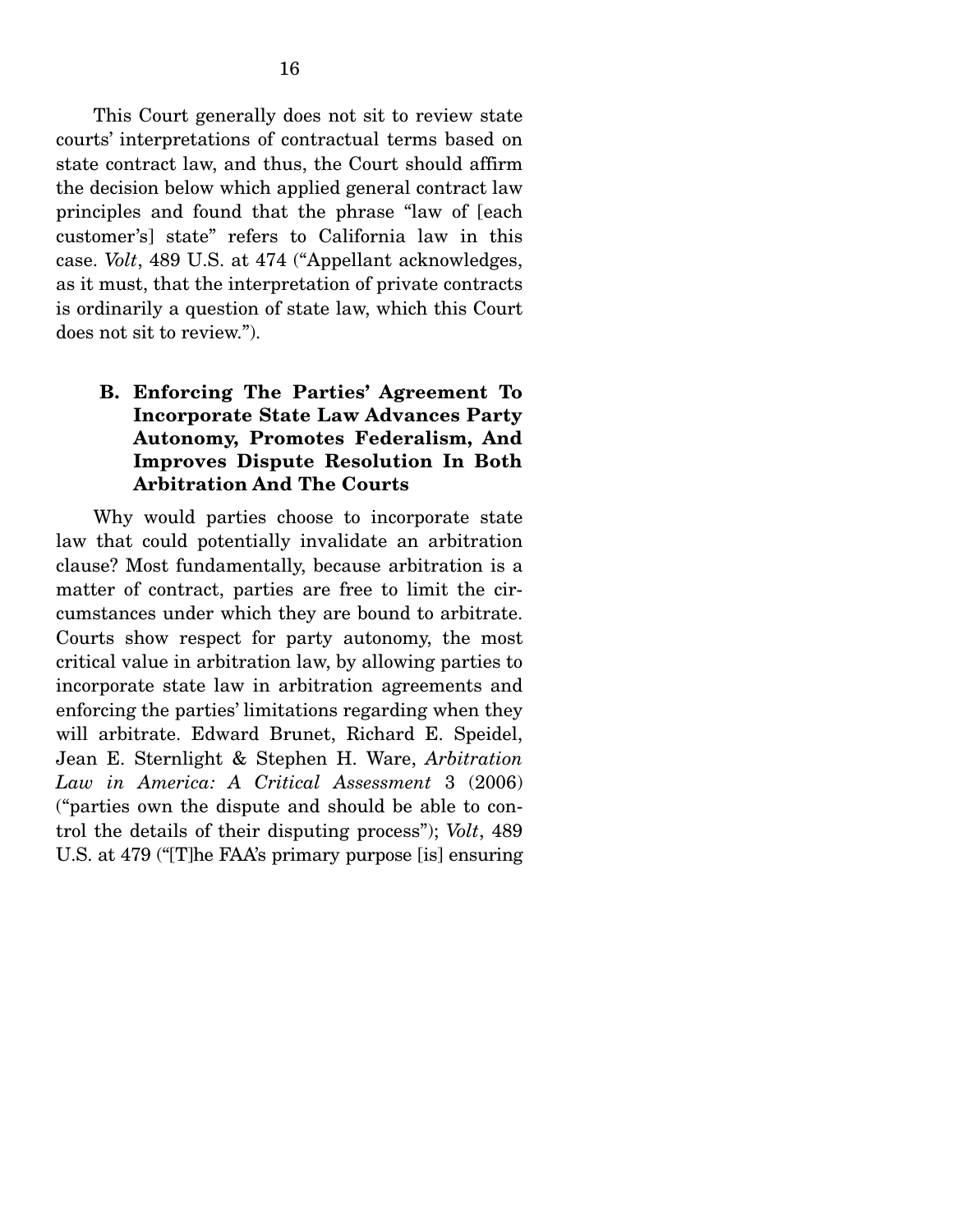that private agreements to arbitrate are enforced according to their terms."). This critical value of party autonomy is also "directly related to the freedom essential in a democratic state." Brunet, *supra*, at 5. By respecting the bargained-for language in the contract at hand, the Court would advance this fundamental value of party autonomy.

 Giving effect to state laws chosen by the parties in an arbitration agreement promotes not only party autonomy, but also federalism values. Peter B. Rutledge, *Arbitration and the Constitution* 121 (2013). Rigorous enforcement of arbitration agreements as written, including the incorporation of state law chosen by the parties, can promote federalism values by spurring competition among states to regulate arbitration in different ways. *Id.* Respecting parties' affirmative choices of state law to govern their arbitration agreements can lead to greater diversity of state laws and greater variations between state laws and federal practice. *Id.* Vibrant, diverse bodies of state law governing arbitration should allow parties greater flexibility and choices to design procedures to resolve disputes, and greater experimentation in the field of arbitration can, in turn, spur innovation and developments in judicial procedures. For example, in June 2014, New York established new court procedures for complex commercial cases, and pursuant to these new rules, cases are supposed to be ready for trial within nine months of a request for judicial intervention. *See* Administrative Order of the Chief Administrative Judge of New York's Courts (June 2,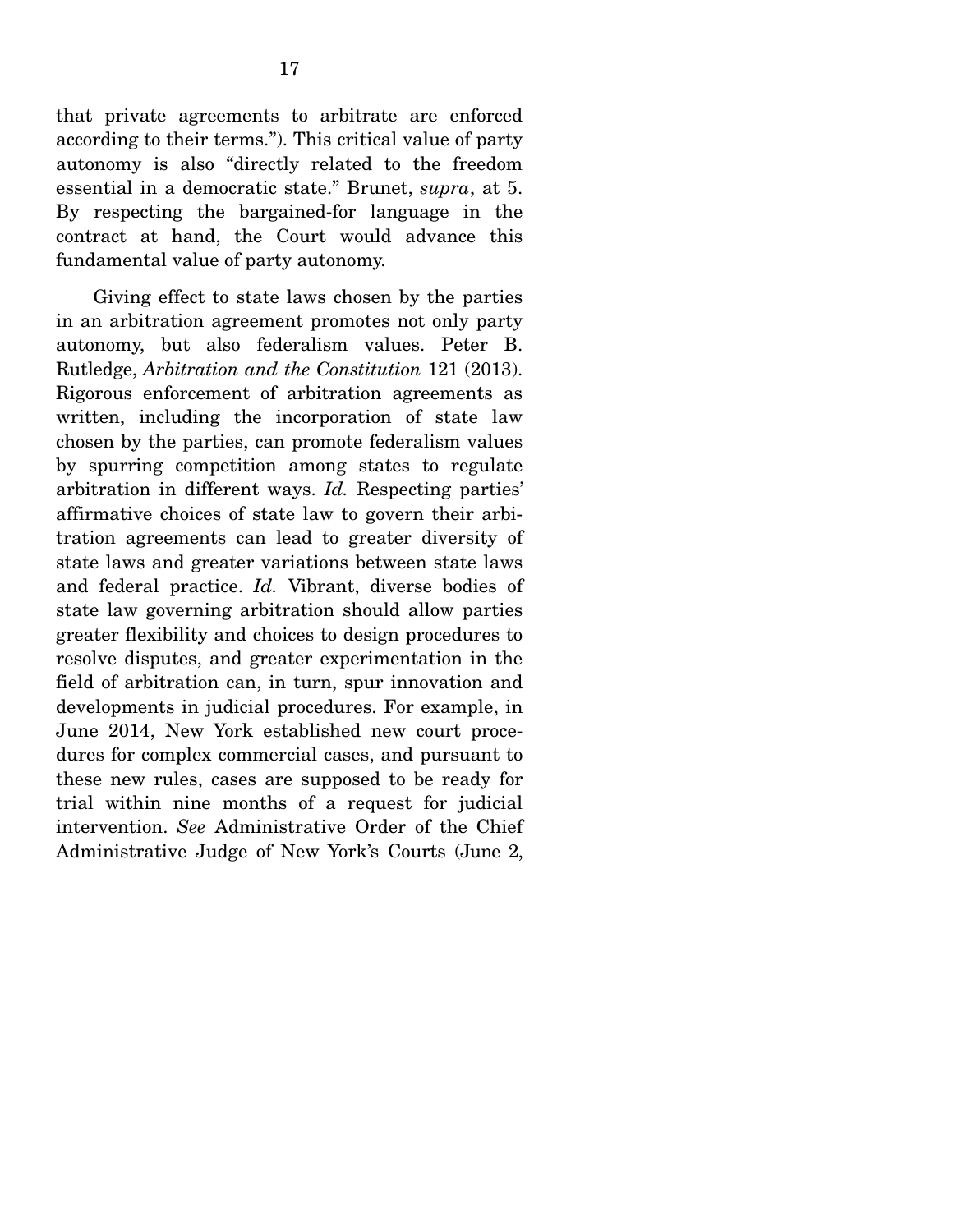2014), https://www.nycourts.gov/rules/comments/orders/ AO-77-14.pdf. Interestingly, the growth and use of commercial arbitration inspired these procedural innovations in court. Lia Iannetti, *New Rule on Accelerated Adjudication Procedures in New York State Courts*, http://www.cpradr.org/About/Newsand Articles/tabid/265/ID/861/New-Rule-on-Accelerated-Adjudication-Procedures-in-New-York-State-Courts.aspx.

 Although nothing forces parties to submit to state laws regarding arbitration, they may voluntarily choose to do so for many reasons. The above hypothetical based on *Preston v. Ferrer*, *supra* p. 11, illustrates one reason why parties may voluntarily choose to submit to state law. If a state establishes a specialized administrative agency to resolve particular claims, the drafting party may prefer the benefits, expertise, and carefully-developed rules of such administrative agencies to arbitration, and thus, the drafting party may provide that if "the law of your state" requires resolution of a dispute before an administrative agency, the arbitration clause is not enforceable. But in other states where such specialized administrative agencies do not exist, the drafting party may prefer arbitration.

 Another reason parties may bargain for application of state law is that state law may have special features unavailable through the FAA, and the ability to incorporate such features may make arbitration more appealing. *See, e.g.*, N.J. Stat. Ann. § 2A:23B-4(c) ("[N]othing in this act shall preclude the parties from expanding the scope of judicial review of an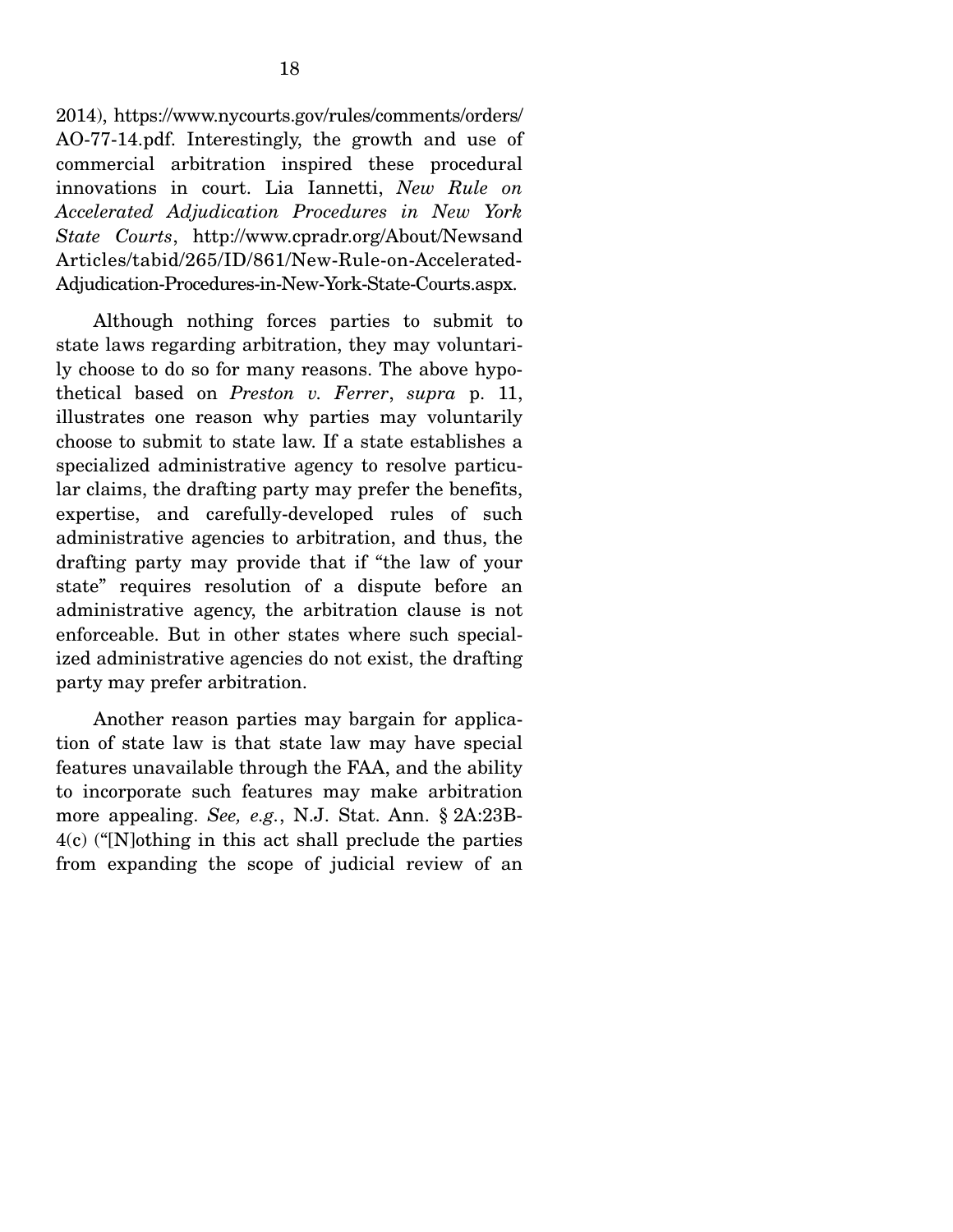award by expressly providing for such expansion.  $\dots$ "); *Mattel*, 552 U.S. at 590 (although the FAA does not provide for expanded judicial review of awards, parties can agree to incorporate "state statutory or common law" permitting a different level of judicial review). For example, taking advantage of state law, DirecTV made a purposeful choice in drafting its arbitration clause to provide that arbitral awards can be challenged for mere "errors of law," a level of judicial review not available under the FAA. *See*  Customer Agreement § 9(c), JA 128.

 Parties may also choose state law to govern arbitration clauses due to reputational concerns. For example, if a state has a strong policy guaranteeing a judicial or administrative forum for consumer or employment claims, a company or employer may be willing to forgo arbitration in that state in certain circumstances to promote a good reputation with employees or consumers in that state and to avoid the perception of undermining state policies. In addition to maintaining a good reputation with customers or employees, employers or corporations may willingly choose to submit to state policies to maintain a good rapport with state government officials or regulators, who may have the power to grant benefits in other matters. Perhaps DirecTV drafted a contract providing for application of "the law of [each customer's] state" in order to maintain a good reputation among customers and government regulators. Concern about one's reputation among members of the public and government officials due to the use of arbitration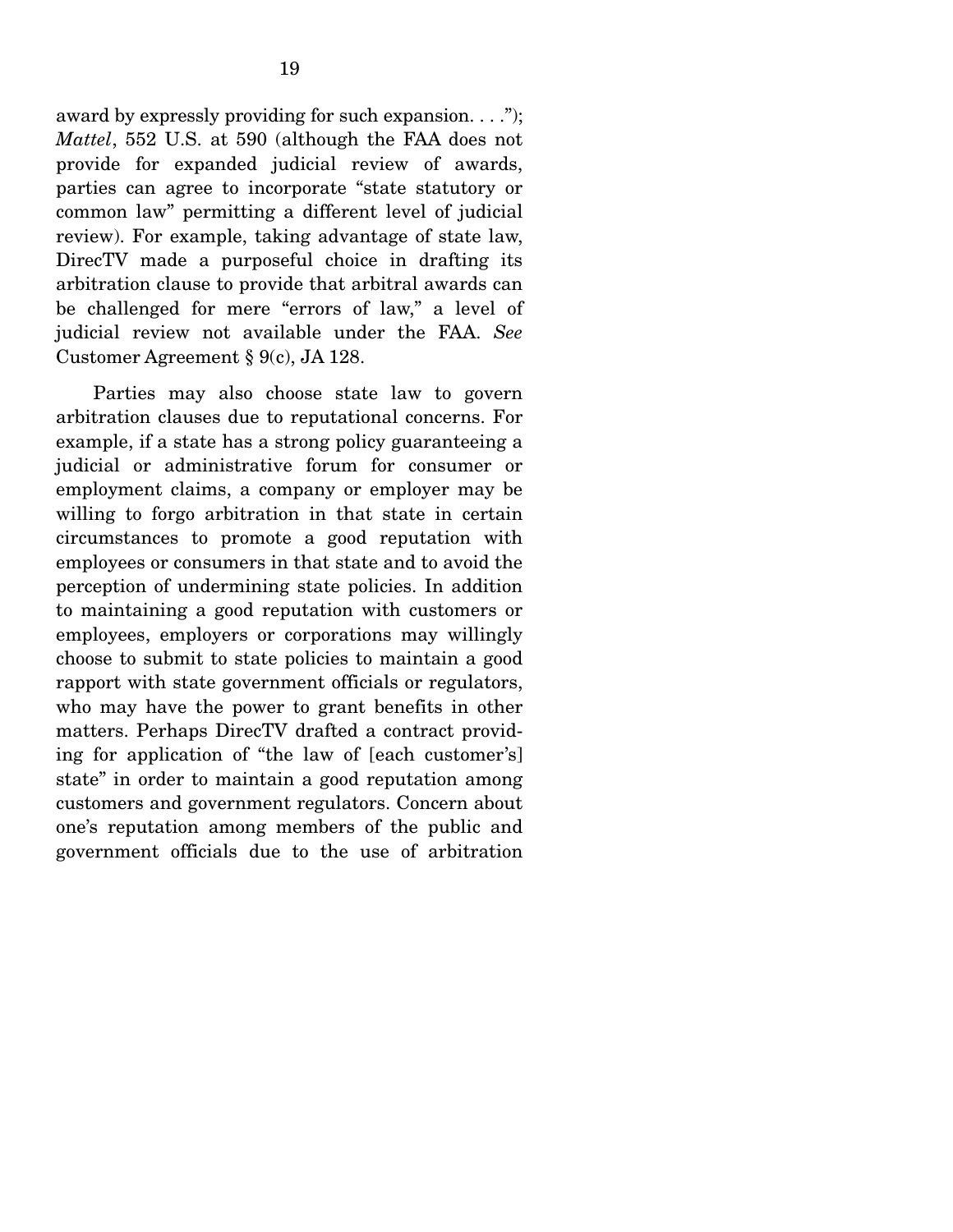clauses is not far-fetched. For example, in 2014, General Mills suddenly reversed its adoption of an arbitration clause just a few days after its implementation because of criticism from the public and government officials. *Sen. Menendez Urges FTC to Intervene on Behalf of General Mills Customers*, Apr. 17, 2014, http://www.menendez.senate.gov/news-andevents/press/sen-menendez-urges-ftc-to-intervene-onbehalf-of-general-mills-customers; Stephanie Strom, *General Mills Reverses Itself on Consumers' Right to Sue*, N.Y. Times, Apr. 20, 2014, at A17.

 One can infer that another particular reason petitioner DirecTV drafted a contract providing for state law to govern is that a state-by-state analysis can be used to frustrate the certification of a nationwide class. DirecTV included a "blowup" or nonseverability clause, which invalidates the entire arbitration agreement if "the law of [each customer's] state" finds the class waiver unenforceable. Customer Agreement § 9(c), JA 128. Imagine a hypothetical situation where DirecTV's agreement did not contain the blowup clause. Without a blowup clause and its direction to engage in a state-by-state analysis of the class waiver, there is a risk that a court in one state may apply its state law to invalidate the class waivers for an entire nationwide class. After such a sweeping invalidation of the class waivers for an entire nationwide class based on the laws of one state, perhaps class proceedings could potentially occur consisting of a nationwide class of all DirecTV customers. However, by including the blowup clause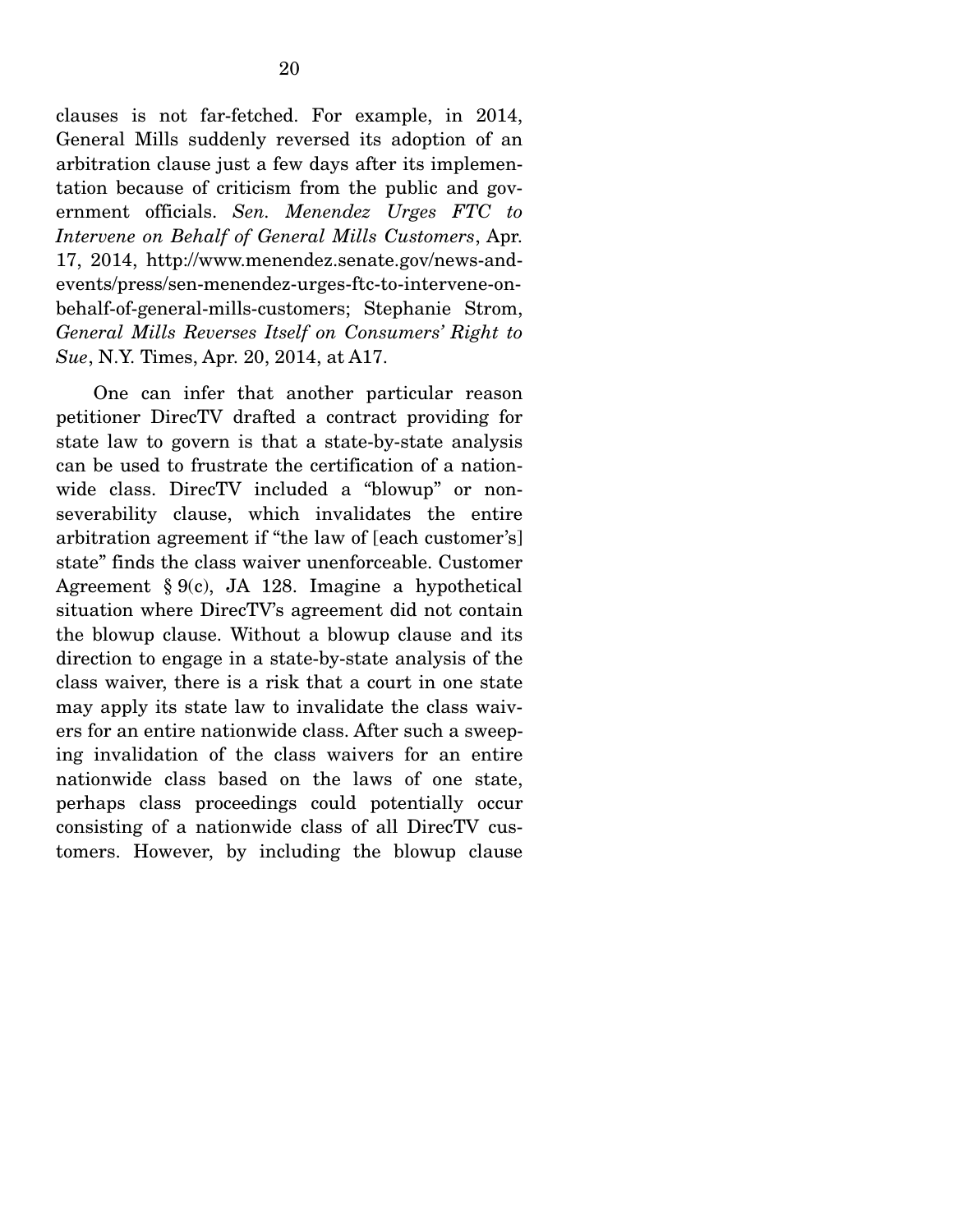requiring an individualized, state-by-state analysis, DirecTV ensures that if a customer files a nationwide class action in court, a court would not sweepingly invalidate the class waiver for the entire nationwide class based on the laws of just one state. As a result of the blowup clause with its state-by-state analysis, arbitration will generally be compelled on an individual basis in states whose laws permit class waivers. But in the event a court finds that a class waiver is not allowed under a particular state's laws, the blowup clause providing for a state-by-state analysis would invalidate the arbitration clause just in that one state, not the entire country, and the case could perhaps proceed as a statewide class, but not automatically as a nationwide class. By incorporating the "law of [each customer's] state" in the blowup clause, DirecTV made a calculated choice to provide for a state-by-state analysis of its class waiver, which in turn helps thwart the possibility of certification of a nationwide class. *See, e.g.*, *Hill v. T-Mobile USA, Inc.*, 2011 WL 10958888, at \*18 (N.D. Ala. May 16, 2011) ("Plaintiffs have also failed to factor in the varying impact that class action waivers, agreements to arbitrate, and challenges to such provisions' contractual enforceability *as a matter of state law* will have on the predominance inquiry [in connection with a purported nationwide class].") (emphasis added); *Cohen v. DirecTV, Inc.*, 2007 WL 5314555 (Cal. Super. Ct. Nov. 15, 2007) ("Where a *state by state* analysis of an arbitration provision's enforceability would be required to certify a nationwide class, predominance does not exist and the nationwide class should not be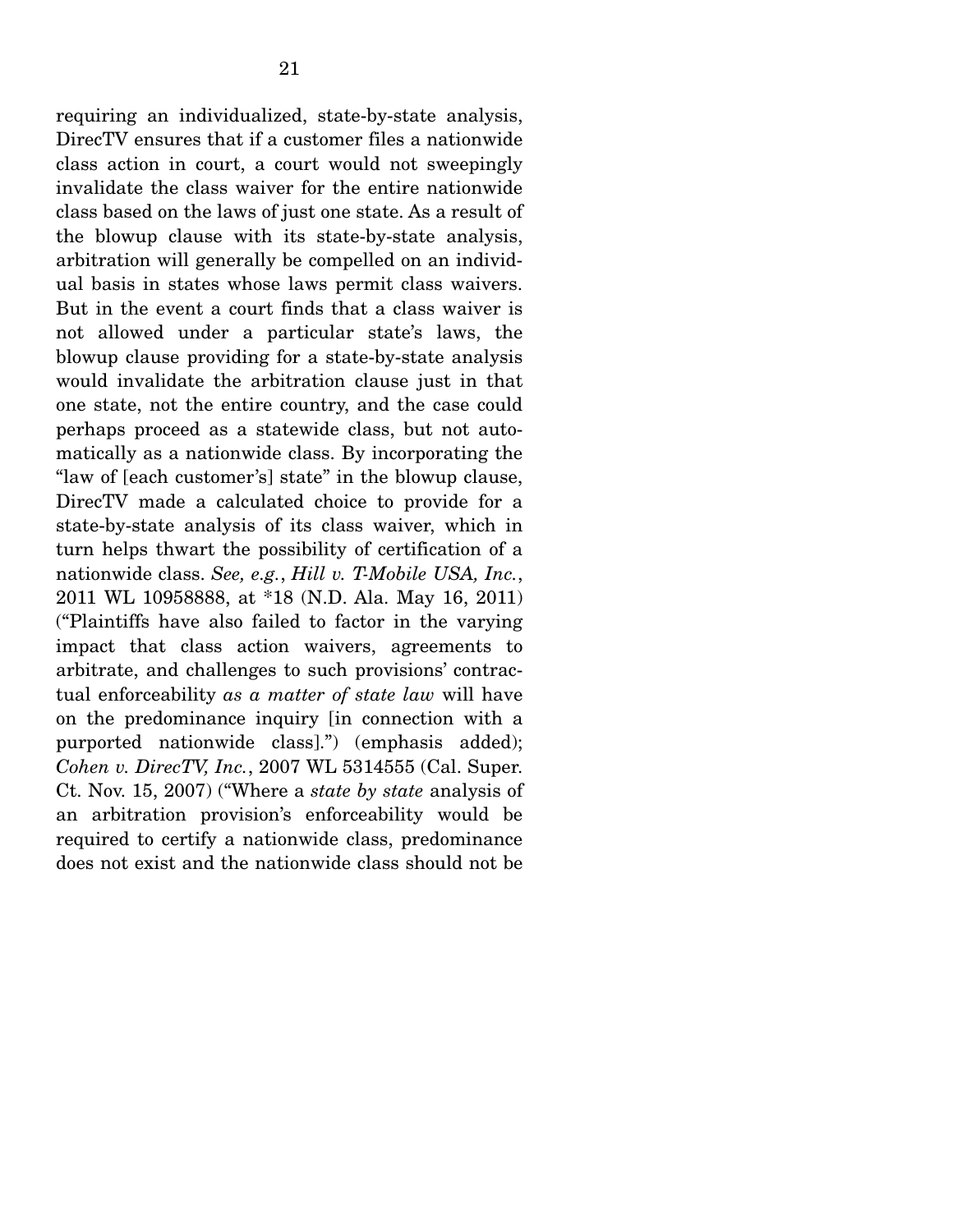certified.") (emphasis added and citation omitted), *aff 'd*, 101 Cal. Rptr. 3d 37 (Cal. Ct. App. 2009).

 DirecTV's arbitration clause is a sophisticated, tailored arbitration clause reflecting DirecTV's calculated decisions to design a specific arbitration proceeding of its own liking, which parties are entitled to do under the FAA. Taking advantage of state law, DirecTV's custom-fit arbitration clause provides that arbitral awards can be challenged for mere "errors of law," a level of judicial review not available under the FAA. Customer Agreement § 9(c), JA 128; *Mattel*, 552 U.S. at 590 (although the FAA does not allow for contractually-expanded judicial review of awards, parties can modify the level of judicial review pursuant to "state statutory or common law"). Also, most likely to hinder the certification of a nationwide class and ensure individual arbitration proceedings or at most, statewide classes, DirecTV specifically provided for a state-by-state analysis regarding the enforceability of its class waiver. Customer Agreement  $\S 9(c)$ , JA 128-29. Having drafted such a detailed, sophisticated arbitration clause incorporating state laws for its own benefit, DirecTV should be held to its side of the bargain, and the clause should be enforced according to its terms.

#### **II. The Court Should Not Apply** *Concepcion***'s Preemption Test In This Case**

 DirecTV relies heavily on *AT&T Mobility LLC v. Concepcion*, 131 S. Ct. 1740 (2011), to argue that the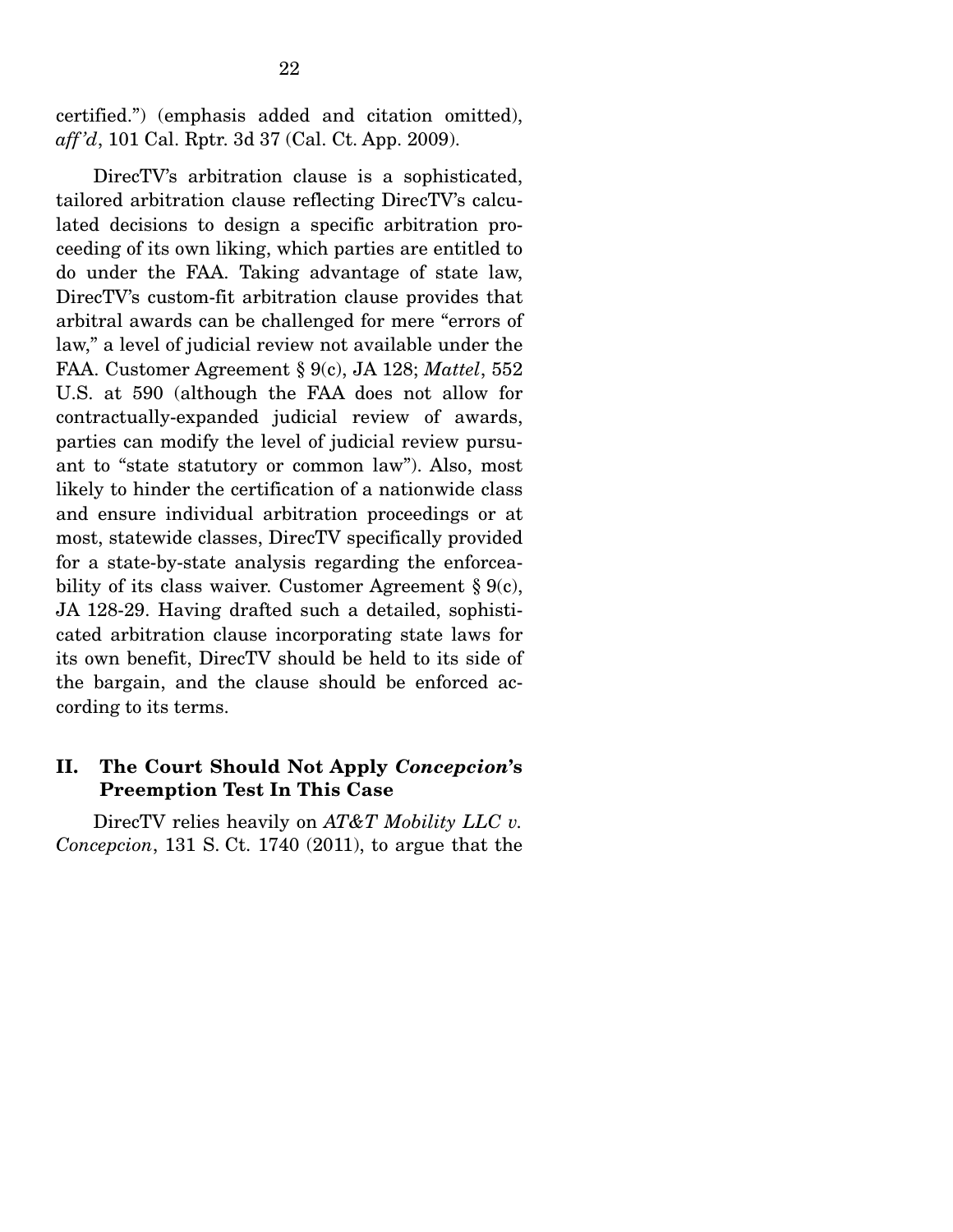class waiver must be enforced as a matter of federal law under *Concepcion*'s preemption analysis, notwithstanding the provision that the "law of [each customer's] state" governs the enforceability of the class waiver in this case. However, *Concepcion* is distinguishable and does not control this case because *Concepcion* did not involve a contract where parties explicitly chose to incorporate state law and because *Concepcion* involved an unrelated conflict between the FAA and a vague state rule not at issue here. Furthermore, *Concepcion*'s "purposes-and-objectives" preemption test is destabilizing arbitration law, and because of many problems associated with this test, the Court should be hesitant to expand *Concepcion* to the case at hand where the parties bargained for application of state law in a custom-fit arbitration clause.

## **A.** *Concepcion* **Is Inapplicable Because The Parties In** *Concepcion* **Did Not Bargain For State Law To Govern The Enforceability Of The Class Waiver**

 In *Concepcion*, the Court faced a narrow, specific issue: in connection with a broad arbitration clause, whether § 2 of the FAA preempted California's *Discover Bank* rule, which classified class waivers as unconscionable under certain circumstances. 131 S. Ct. at 1746 ("The question in this case is whether § 2 preempts California's rule classifying most collectivearbitration waivers in consumer contracts as unconscionable."). As explained above, the FAA's preemption doctrine does not operate in a vacuum without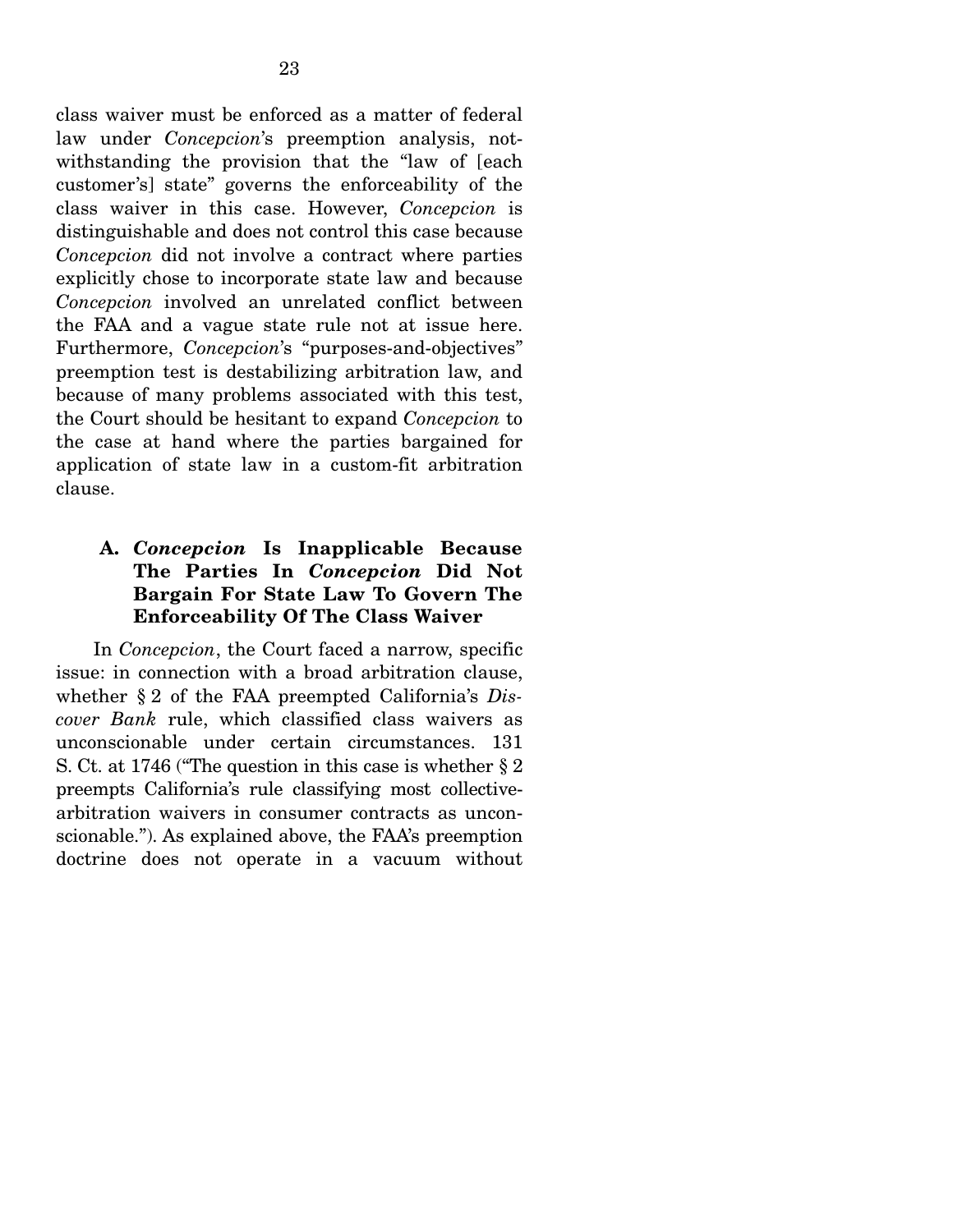consideration of the parties' agreement, the foundation of all arbitration. In other words, a correct preemption analysis under the FAA must take into account the parties' agreement; the FAA's preemption analysis cannot be limited to solely examining the FAA and a particular state law in the abstract without consideration of the agreement. It is critical to remember that the arbitration clause in *Concepcion* was broad, and the Court in *Concepcion* did not address a situation where the parties explicitly adopted state law to govern the arbitration agreement, or more specifically, the enforceability of the class waiver. Instead, the plaintiffs in *Concepcion* tried to argue that a state rule superseded and invalidated the terms of their contract. *Id.* at 1745-46. Here, however, the parties specifically incorporated state law into their contract. If the parties in *Concepcion* specifically chose state law to govern the enforceability of the class waiver, the outcome in *Concepcion* could have been different because, as explained above, the FAA allows parties to incorporate state law to govern their arbitration agreements.

### **B.** *Concepcion* **Is Inapplicable Because**  *Concepcion* **Addressed An Unrelated, Manipulable State Rule Not At Issue Here**

*Concepcion* is also distinguishable because *Concepcion* involved California's *Discover Bank* rule, which only applies if certain factors exist, including "small amounts of damages," a "consumer contract of adhesion," a party with "superior bargaining power,"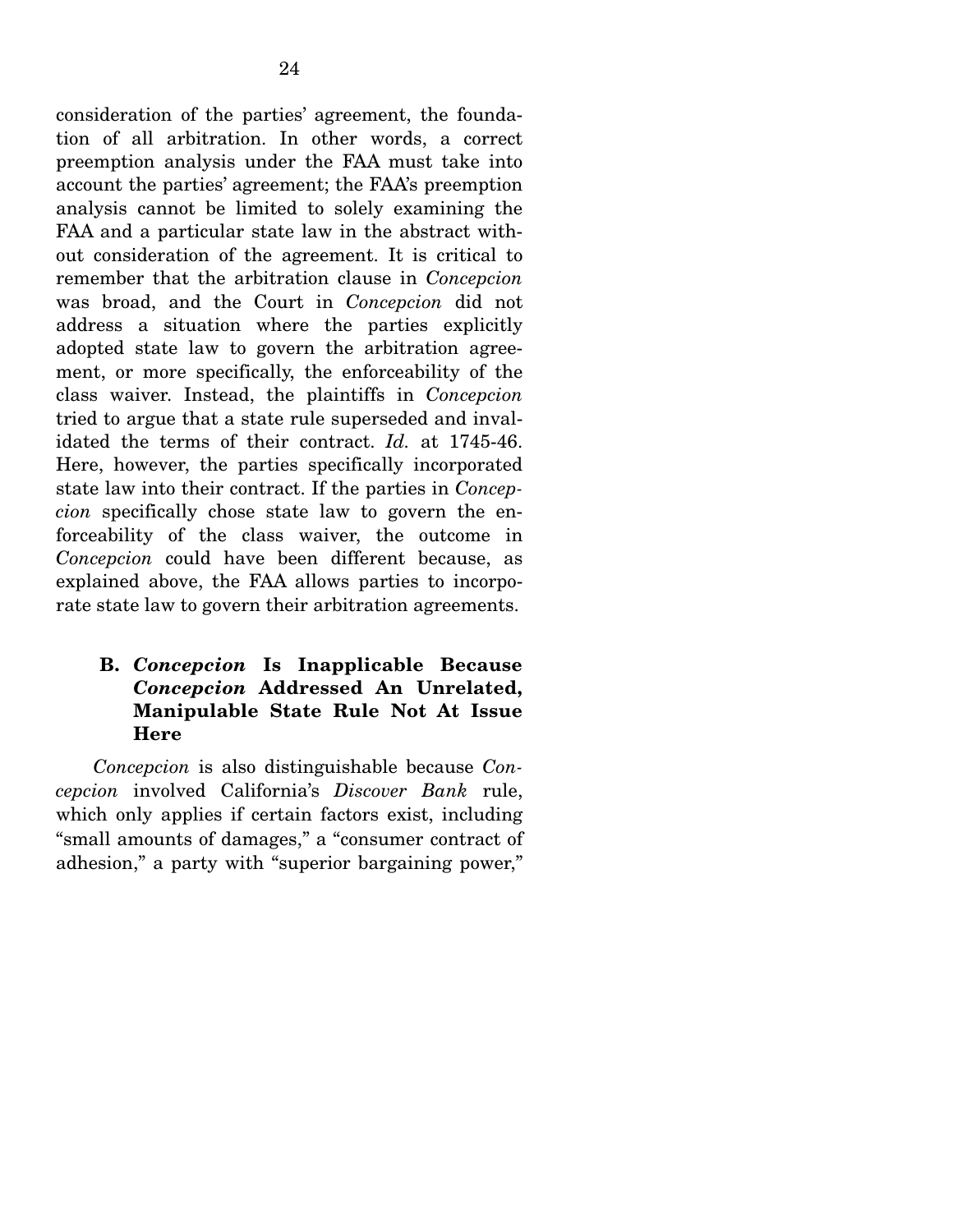and "a scheme to deliberately cheat large numbers of consumers out of individually small sums of money." 131 S. Ct. at 1746. The Court in *Concepcion* was skeptical of the *Discover Bank* rule because it found this particular state rule was "malleable" and "toothless." *Id.* at 1750. For example, the requirement of "small" damages was found to be unclear because several thousand dollars could be considered "small," and virtually every consumer transaction involves adhesive contracts with a stronger party. *Id.* Moreover, to trigger the *Discover Bank* rule, a party needed just a mere allegation of a scheme to defraud. *Id.*  In other words, the Court found the *Discover Bank* rule was a hollow rule that could be manipulated to invalidate arbitration agreements.

 In the present case, however, the vague *Discover Bank* rule from *Concepcion* is not at issue. Instead, the plaintiffs' underlying claims, which also serve as a basis for invalidating the class waiver provision, include California's Consumers Legal Remedies Act, CAL. CIV. CODE § 1750, *et seq.*, a consumer protection statute embodying strong, fundamental state policies and banning all contractual waivers of the right to bring collective proceedings on behalf of other consumers. JA 56-97. The trial court in the present case found that this California law, which the parties bargained for, provided a clear basis to invalidate the class waiver provision in DirecTV's contract. Pet. App. 17-20a. After finding the waiver of class procedures to be invalid under the bargained-for state law, the court then enforced the parties' bargain to invalidate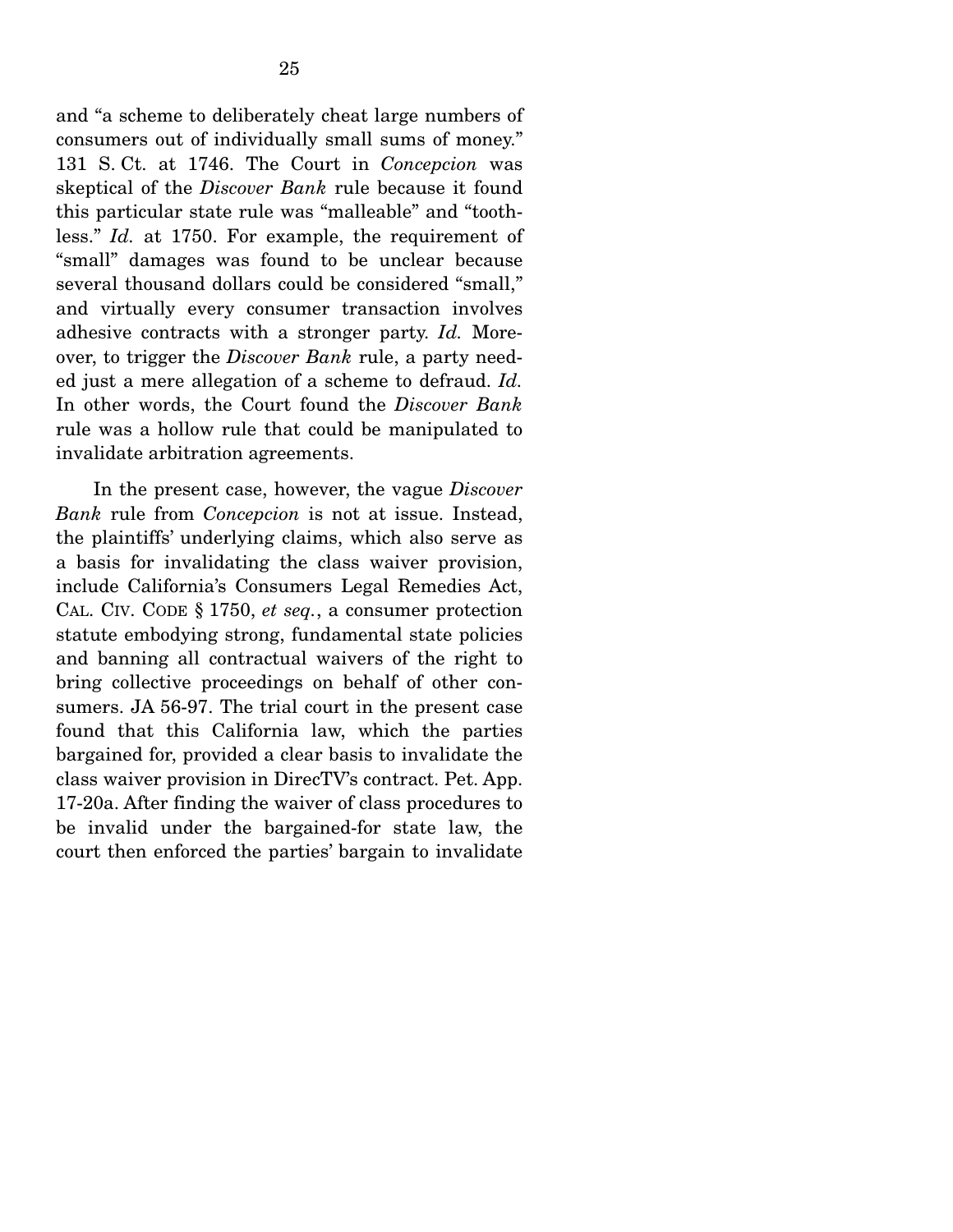the entire arbitration clause pursuant to the blowup or non-severability clause in the contract. *Id.* The statute at issue in the present case, which helps protect public rights by banning all contractual waivers of collective proceedings, is different from the "malleable" and "toothless" state rule considered in *Concepcion*.

 It is not clear whether the FAA as interpreted in *Concepcion* would preempt every possible law that could invalidate waivers of judicial class procedures or arbitral class procedures, such as, for example, state or federal laws providing for *qui tam* actions, laws providing for public injunctive and collective relief to protect consumers or employees, or the right of workers to engage in concerted activity. *See, e.g.*, *In re D.R. Horton, Inc.*, 357 NLRB No. 184 (2012) (class waivers violate federal labor law). *Concepcion* did not involve the state law at issue in this case and instead involved a manipulable state rule, which the *Concepcion* plaintiffs tried to use to override the terms of their agreement.

 However, and more importantly, the Court does not need to determine the precise contours of the FAA's preemption doctrine under *Concepcion* because, unlike the arbitration clause in *Concepcion*, DirecTV and the respondents specifically chose state law to govern the enforceability of the class waiver in this case.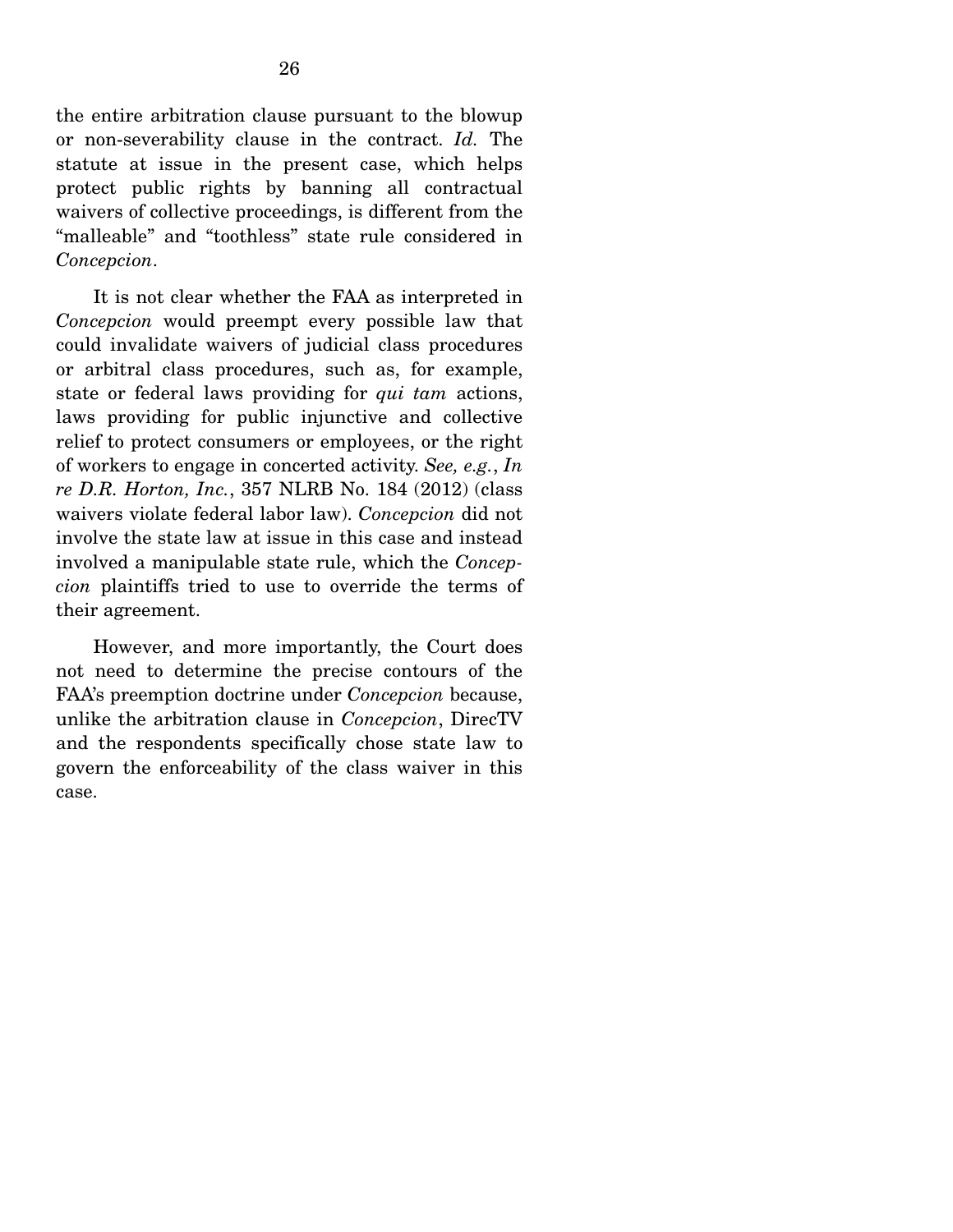*Concepcion*'s preemption test examines whether a state law presents an "obstacle" to the FAA's objectives, or whether a state law has a "disproportionate impact" on arbitration or somehow interferes with a vague notion of the "fundamental attributes of arbitration," which are not explicitly defined in the statute. 131 S. Ct. at 1747, 1748. This vague "purposes-andobjectives" preemption test is destabilizing arbitration law and causing confusion and conflicting lower court decisions.

 Prior to *Concepcion*, many courts engaged in a review of arbitration agreements by borrowing an analysis derived from this Court's opinion in *Gilmer v. Interstate*/*Johnson Lane Corp.*, 500 U.S. 20 (1991). For example, based on *Gilmer*, lower courts would sometimes find that an arbitration agreement was unconscionable and unenforceable if the plaintiff had to pay prohibitively expensive arbitrator's fees. *See, e.g.*, *Armendariz v. Found. Health Psychcare Servs., Inc.*, 6 P.3d 669 (Cal. 2000) (relying on *Gilmer* to develop standards regarding arbitrator's fees); *Abrahim v. ESIS, Inc.*, 2008 WL 220104, at \*5-6 (N.D. Cal. Jan. 25, 2008) (relying on the *Armendariz* unconscionability analysis to invalidate an arbitration agreement's fee provisions); *Lelouis v. W. Directory Co.*, 230 F. Supp. 2d 1214 (D. Or. 2001) (same). However, based on the vague, broad preemption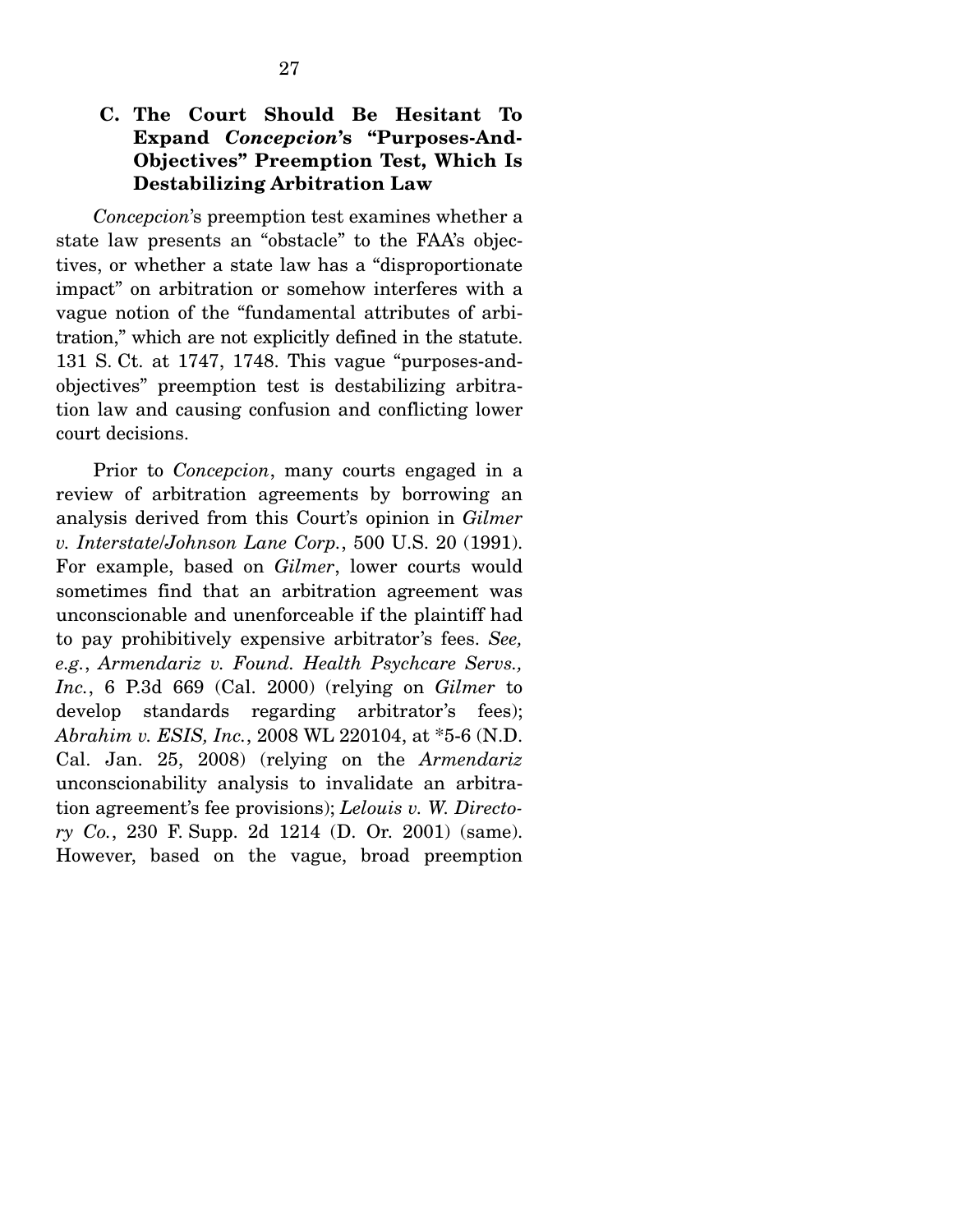analysis of *Concepcion*, some courts have rejected or questioned this pre-*Concepcion* unconscionability analysis regarding arbitration fees. *Compare Mercado v. Doctors Med. Ctr. of Modesto, Inc.*, 2013 WL 3892990, at \*6 (Cal. Ct. App. July 26, 2013) (*Concepcion*'s preemption test casts doubt on the continuing validity of the *Armendariz* unconscionability analysis because unconscionability arguments can no longer rely on the uniqueness of an arbitration clause), *with Collins v. Taco Bell Corp.*, 2013 WL 3984252, at \*4 (C.D. Cal. July 31, 2013) (*Concepcion* does not abrogate the unconscionability analysis set forth in *Armendariz*).

 Some courts are interpreting *Concepcion* as severely restricting the scope of unconscionability analysis. For example, in *Lucas v. Hertz Corp.*, a federal district court addressed an unconscionability challenge to an arbitration agreement that arguably banned all discovery. 875 F. Supp. 2d 991 (N.D. Cal. 2012). The court explained that prior to *Concepcion*, many courts invalidated severe discovery limits as unconscionable: "Prior to the Supreme Court's ruling in *Concepcion*, numerous courts, at both the state and federal level, found arbitration agreements substantively unconscionable where the rules of the arbitral forum allowed for only minimal discovery or where the affect [sic] of the discovery rules operated solely to one side's benefit." *Id.* at 1007 (citations omitted). However, the *Lucas* court noted that under *Concepcion*, the FAA preempts an unconscionability analysis relying on the "uniqueness of an agreement to arbitrate,"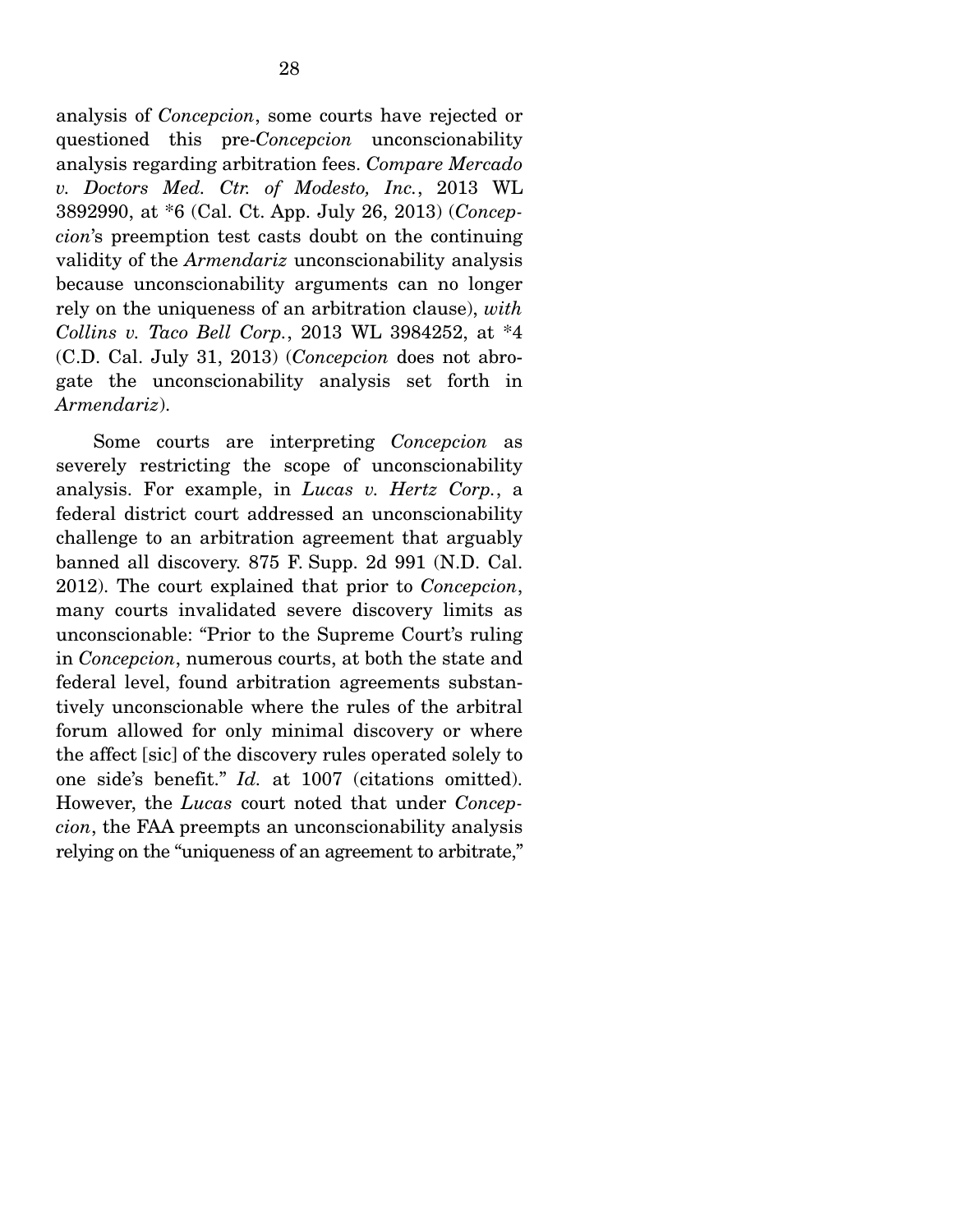and therefore, "limitations on arbitral discovery no longer support a finding of substantive unconscionability." *Id.* at 1007. The *Lucas* court found that "in this post-*Concepcion* landscape, the arbitration agreement [at issue with its limited discovery provisions] is not substantively unconscionable." *Id.* at 1009. *See also Zaborowski v. MHN Gov't Servs., Inc.*, 2014 WL 7174222, at \*3 (9th Cir. Dec. 17, 2014) (dissenting opinion) (the majority's test regarding severance, which finds that multiple unconscionable provisions will render an entire arbitration agreement unconscionable and unenforceable, has "a disproportionate impact on arbitration agreements," and therefore under *Concepcion*, the FAA should preempt the majority's test).

*Concepcion*'s broad preemption test is also causing problems with lower courts' analysis of lack of mutuality in arbitration agreements. If only one party is bound to arbitrate, or if an arbitration clause excludes from its scope certain claims likely to be brought by one party, some courts have held that such a lack of mutuality makes the arbitration clause unconscionable. For example, in *Figueroa v. THI of New Mexico*, 306 P.3d 480 (N.M. Ct. App. 2012), a personal injury nursing home case, a New Mexico appellate court found such a one-sided arbitration clause to be unconscionable and unenforceable. The court explained that an arbitration agreement is onesided or unconscionable "where the drafter unreasonably reserved the vast majority of his claims for the courts, while subjecting the weaker party to arbitration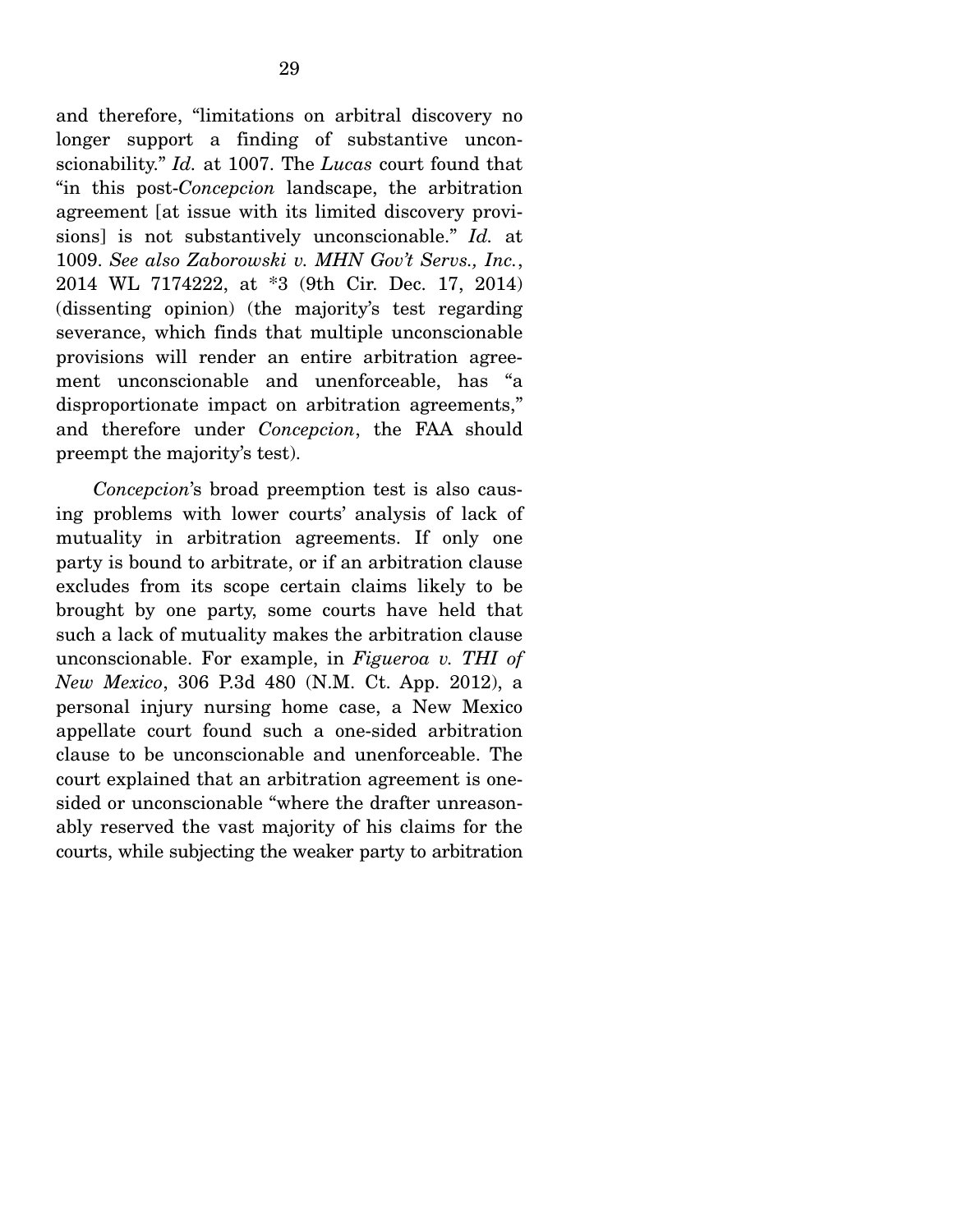on essentially all of the claims that party is likely to bring." *Id.* at 491. However, in another case involving the identical arbitration clause in *Figueroa*, the Tenth Circuit, relying on *Concepcion*, found that the clause was fully enforceable because the FAA preempted such an unconscionability analysis. *THI of New Mexico v. Patton*, 741 F.3d 1162 (10th Cir. 2014). The Tenth Circuit reasoned that the lack of mutuality analysis, whereby an arbitration clause is unconscionable because one party reserves the right to go to court, incorrectly presumes the inferiority of arbitration. *Id.* at 1169-70. The Tenth Circuit held that under *Concepcion*, the FAA preempts such a state law focusing on the uniqueness of an arbitration clause. *Id.* 

 *Concepcion*'s vague "purposes-and-objectives" preemption test is creating confusion and conflicting decisions in a variety of fact patterns involving arbitration fees, discovery limits, severance of unconscionable terms, and lack of mutuality. Such confusion in arbitration law is particularly harmful because increased litigation regarding arbitration law undermines the value of arbitration. Because *Concepcion* is destabilizing arbitration law with its vague preemption doctrine in many different contexts, the Court should not expand *Concepcion* to apply here. Instead, *Concepcion* should be limited to its unique facts regarding the validity of a class waiver in the face of a malleable state rule and broad arbitration clause, where parties did not specifically incorporate state law to govern. *Cf. Wyeth v. Levine*, 555 U.S. 555,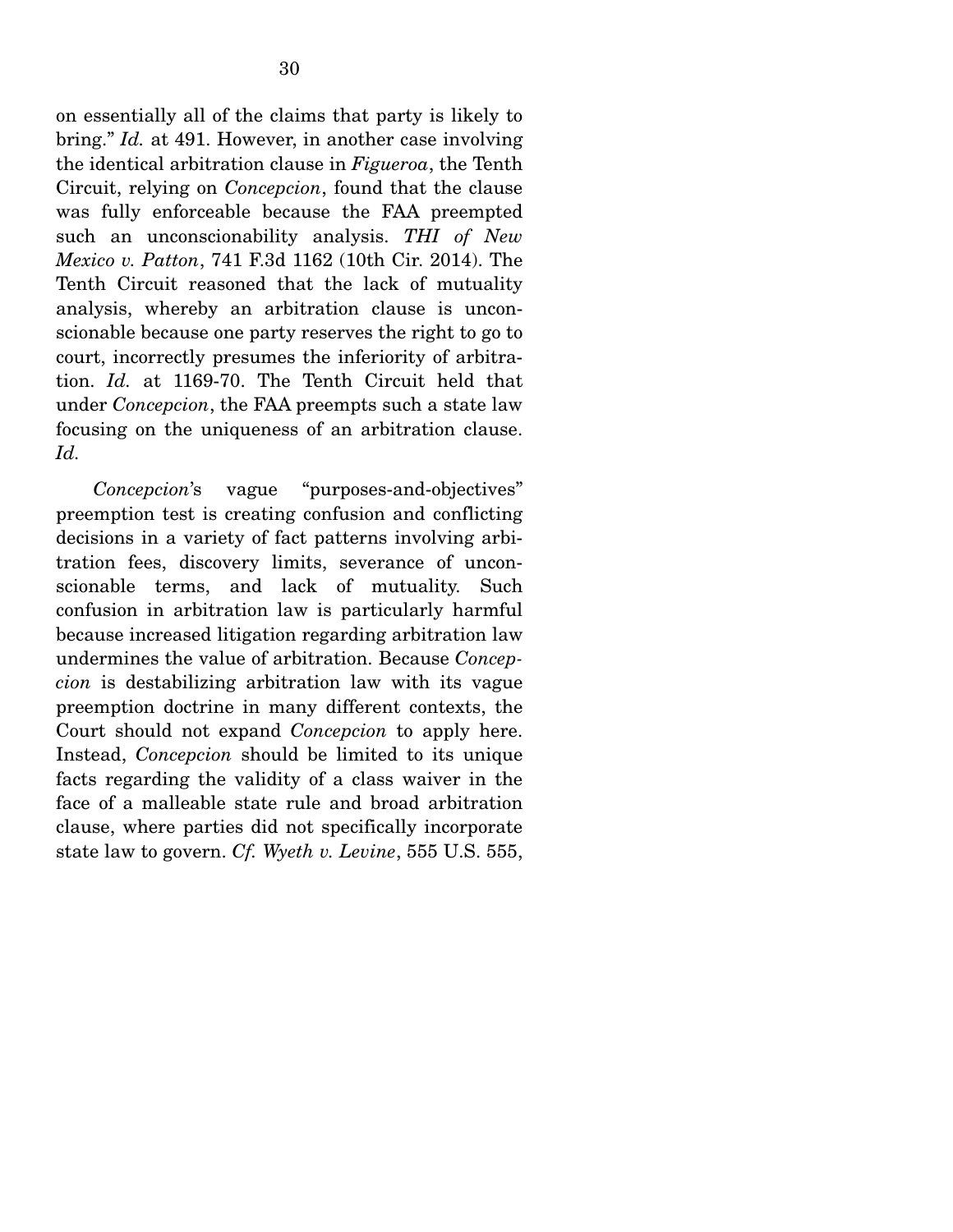594, 604 (2009) (Thomas, J., concurring) ("purposesand-objectives" preemption analysis is "freewheeling" and "inherently flawed," gives effect to "judicially manufactured policies," and ultimately results in an "illegitimate" and "unconstitutional invalidation of state laws").

## **D. The Court Should Re-Affirm The Role Of State Arbitration Law Because Of The Shrinking Scope Of Judicial Review Of Arbitration Agreements**

 There is a more troubling aspect arising from *Concepcion* when one considers the broader context of the Court's arbitration jurisprudence. Some courts are using *Concepcion*'s broad preemption test to narrow the scope of judicial review regarding the enforceability of arbitration agreements. As explained in the prior section, *Concepcion*'s vague preemption doctrine is circumscribing the unconscionability analysis of courts, which in turn makes it more difficult for courts to police the fairness of arbitration clauses. As demonstrated by the *Lucas* case discussed in the prior section, some courts broadly construe *Concepcion* as preempting any argument related to the uniqueness of an arbitration clause, and hence some courts are rejecting unconscionability attacks regarding one-sided, unfair arbitration procedures. Furthermore, in *American Express Co. v. Italian Colors Rest.*, 133 S. Ct. 2304 (2011), the Court limited the applicability of the effective vindication doctrine and characterized the doctrine as dicta. For decades,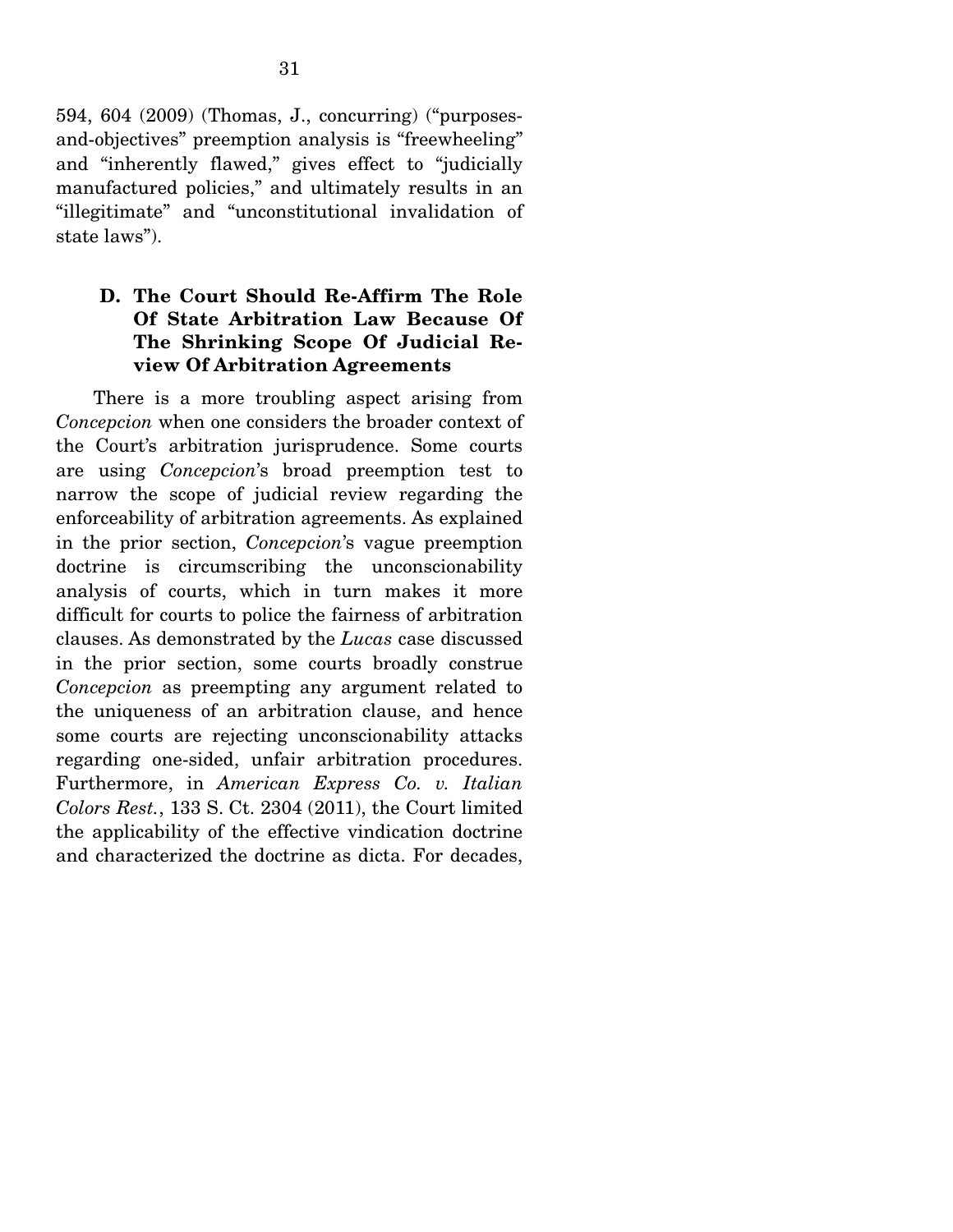the effective vindication doctrine provided a tool for courts to review the fairness of particular arbitration agreements to ensure that parties could effectively vindicate their rights. However, courts are construing the *American Express* case as limiting the ability of parties to challenge unfair arbitral terms. *Byrd v. SunTrust Bank*, 2013 WL 3816714, at \*18 (W.D. Tenn. July 22, 2013) ("[The Court's *American Express* decision] makes it more difficult to demonstrate that particular provisions in an arbitration clause are unenforceable because those provisions make it more expensive to arbitrate a federal statutory claim."); *compare Kristian v. Comcast Corp.*, 446 F.3d 25, 29 (1st Cir. 2006) (finding "provisions of . . . arbitration agreements . . . invalid because they prevent the vindication of statutory rights under *state* and federal law") (emphasis added), *with Torres v. CleanNet, U.S.A., Inc.*, 2015 WL 500163, at \*6-7 (E.D. Pa. Feb. 5, 2015) (*American Express* limited the effective vindication doctrine as dicta, and this dicta does not apply to protect the vindication of state statutory rights). Additionally, in *Rent-A-Center, West, Inc. v. Jackson*, 561 U.S. 63 (2010), the Court addressed delegation clauses whereby parties delegate to the arbitrator issues regarding the enforceability of arbitration agreements. The Court found that such delegation clauses are fully enforceable unless a party makes the difficult showing of directing a narrow, specific challenge to the delegation clause. *Id.* at 72.

 Taken together, *Concepcion*'s expansive preemption test, *American Express*' limiting of the effective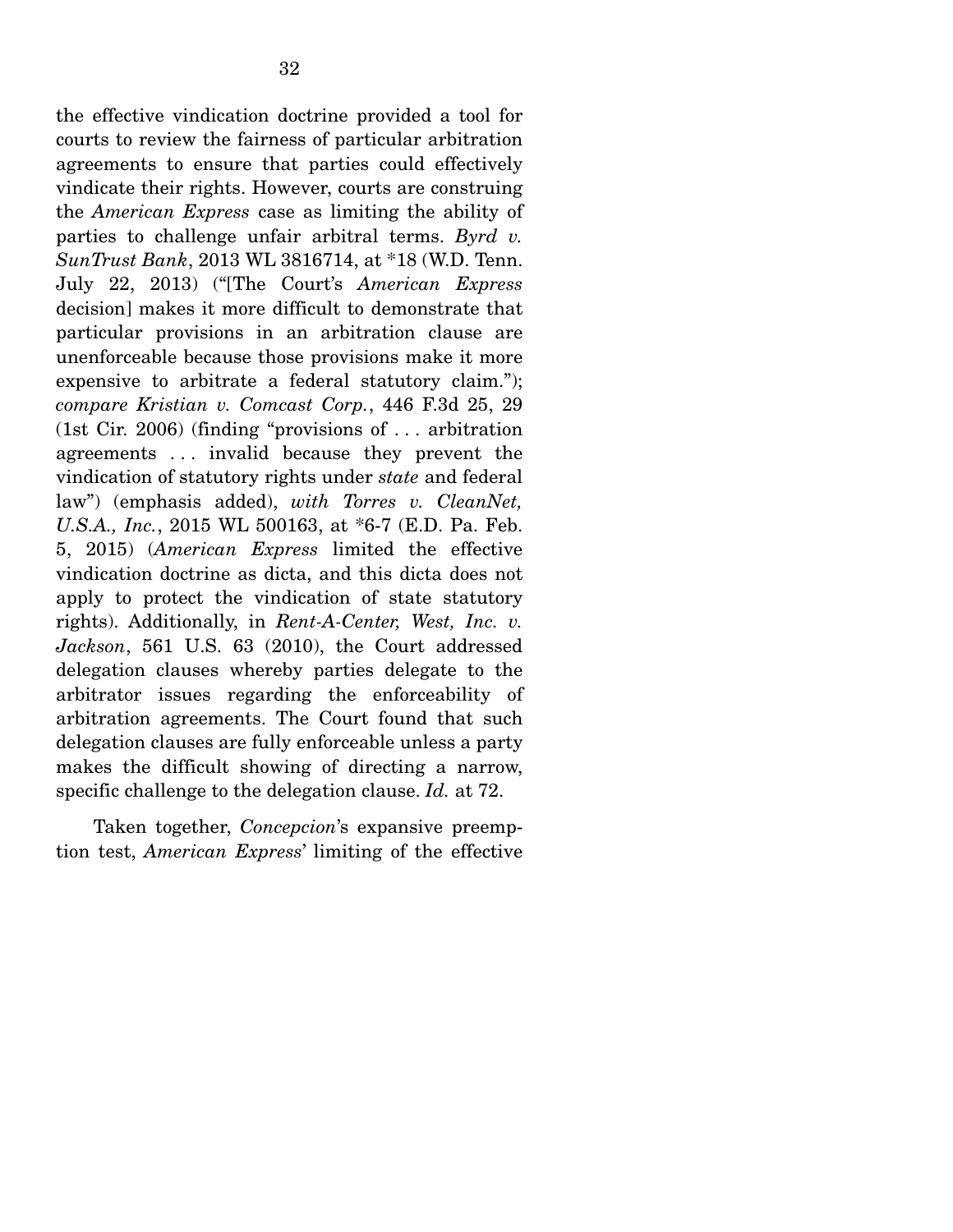vindication doctrine as dicta, and *Rent-A-Center*'s enforcement of delegation clauses are all combining to constrict the scope of judicial review of the enforceability of individual arbitration agreements. The significance of these cases is that there is less judicial oversight of arbitration agreements for fundamental fairness.

 Furthermore, as demonstrated by the Consumer Financial Protection Bureau's landmark report to Congress regarding arbitration, meaningful consent from consumers is often lacking in connection with arbitration agreements. Consumer Fin. Prot. Bureau, *Arbitration Study, Report to Congress, Pursuant to Dodd-Frank Wall Street Reform and Consumer Protection Act § 1028(a)*, at 11 (March 2015) ("Consumers are generally unaware of whether their credit card contracts include arbitration clauses."). However, the foundation of all arbitration is supposed to be based on the meaningful consent of the parties. *Cf*. *Wellness Int'l Network v. Sharif*, 575 U.S. \_\_\_ (2015) (waiver of the right to Article III adjudication should be "knowing and voluntary").

 In light of the narrowing scope of judicial review of arbitration agreements under the FAA, it seems that courts are moving closer to a model of almost rubberstamping arbitration agreements, without much analysis of the fairness of particular arbitration provisions. Courts are increasingly sending consumers and employees, without meaningful consent, into a quasi-judicial system lacking many procedural protections. Because of the decreasing level of judicial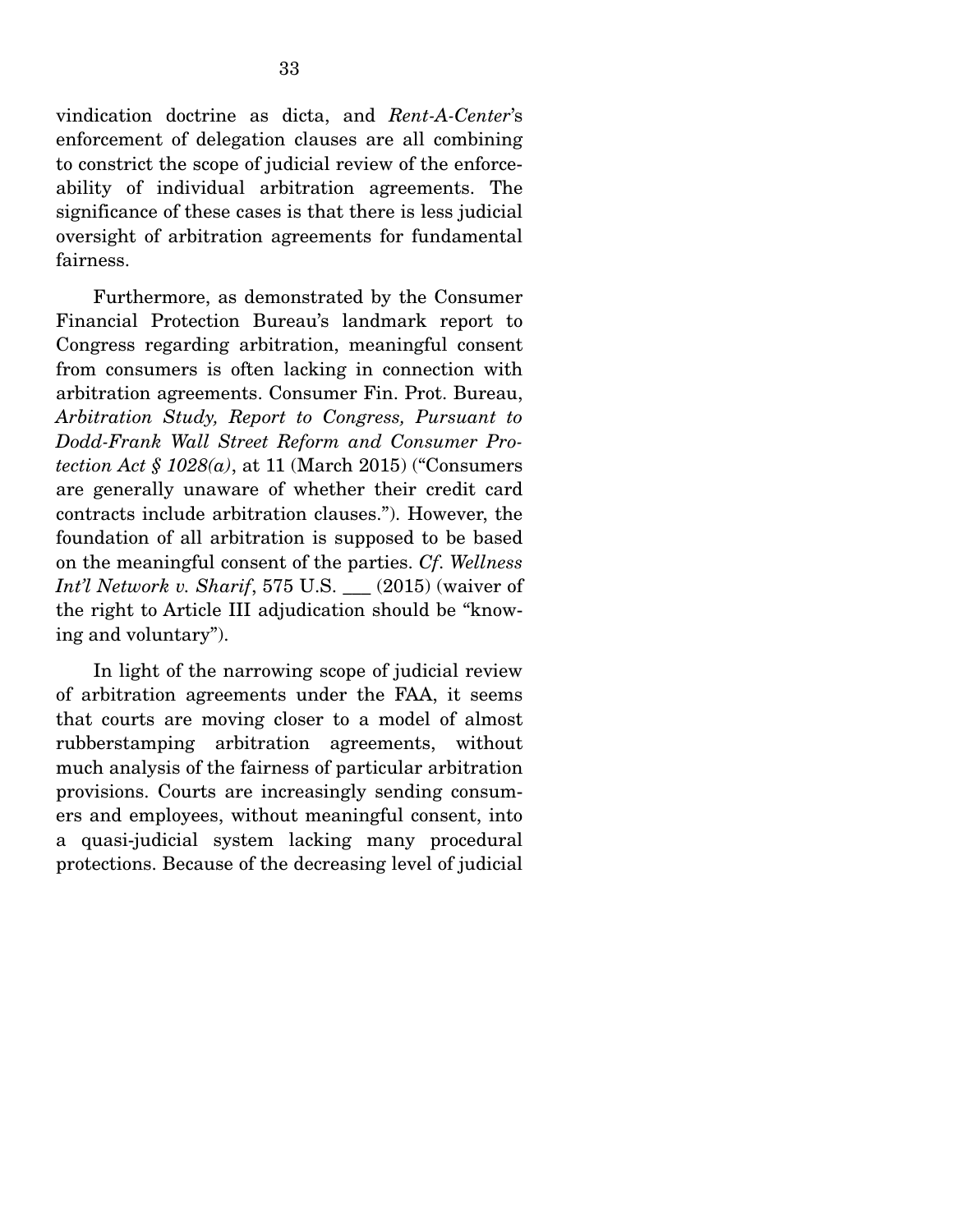review of arbitration agreements under the FAA, state law can play an increasingly important role in reviewing the enforceability and fairness of arbitration agreements. Considering this broader context of the development of FAA jurisprudence and the explosion of arbitration clauses in America, the Court should re-affirm the role of state law in connection with arbitration agreements when selected by the parties and avoid further expansion of *Concepcion* preemption in this case.

## **III. The Court Should Affirm The Appellate Court's Interpretation Of The Contractual Terms Because Disregarding The Appellate Court's Interpretation Would Result In Erosion Of State Sovereignty**

 To better understand the preemption issues and federalism concerns in this case, it is helpful to recall the context in which Congress enacted the FAA in 1925. This background provides additional reasons why the Court should not disturb the state court's interpretation of the phrase "the law [of a customer's] state" to refer to California law in this case.

 It is important to remember that arbitration laws existed in America long before the enactment of the FAA and similar state statutes during the 1920s. The FAA and similar state statutes enacted during the 1920s are "modern" arbitration statutes, in the sense that these statutes generally provide for the enforcement of an agreement to arbitrate *future* disputes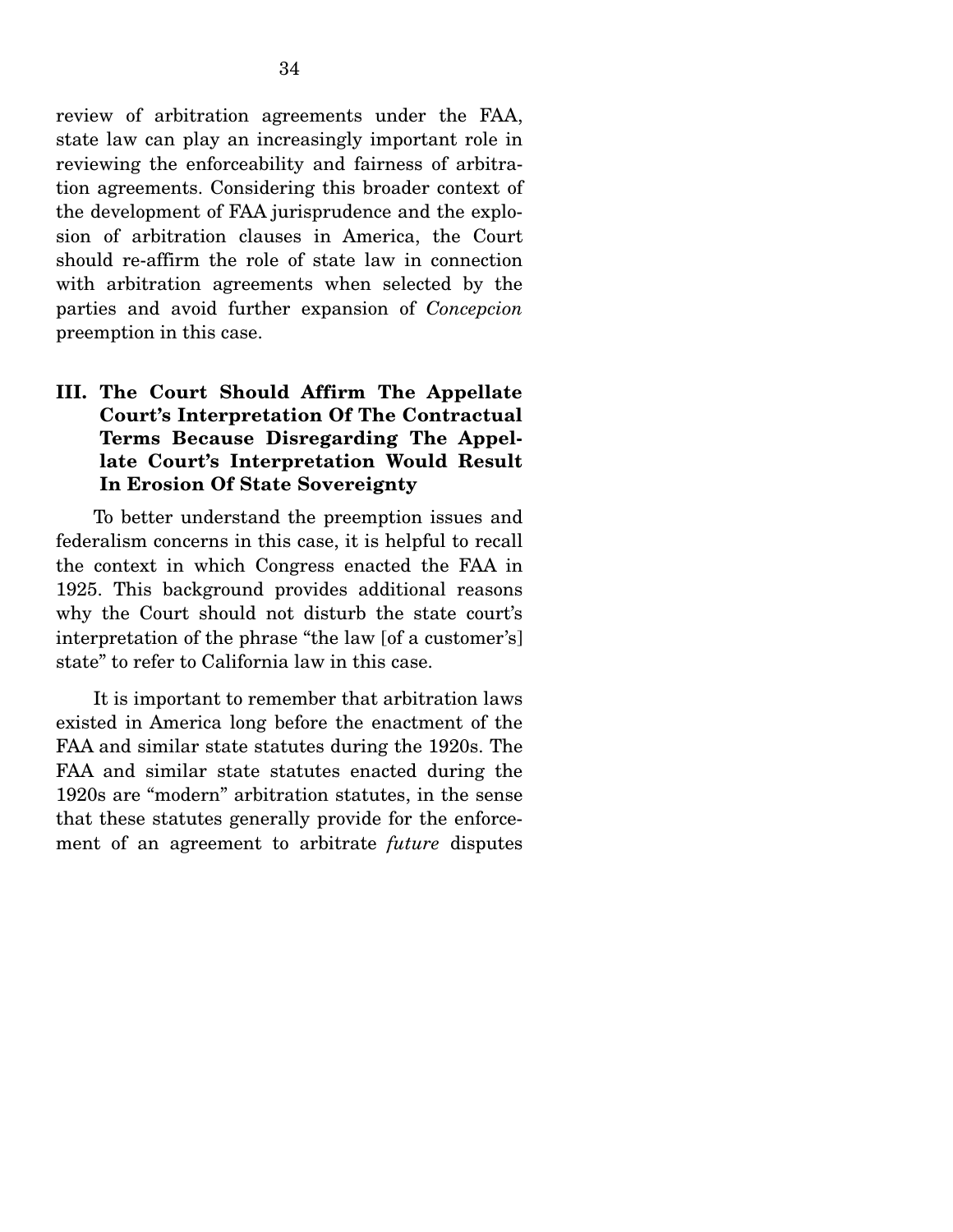arising out of the agreement. Ian R. Macneil, *American Arbitration Law: Reformation, Nationalization, Internationalization* 15 (1992). However, arbitration law in America did not begin with these modern arbitration statutes. Prior to the enactment of modern arbitration laws during the 1920s, nineteenthcentury America was teeming with a rich, complex body of arbitration laws, both statutory and judgemade. *Id.* at 15; Wesley A. Sturges, *A Treatise on Commercial Arbitration and Awards* 2 (1930) (nearly every state permitted "at least two general systems of arbitration," arbitration pursuant to common law and arbitration pursuant to state statutes); James S. Caldwell, *A Treatise of the Law of Arbitration* (1853). There was, and still is, a rich tapestry of state arbitration laws that should co-exist with the FAA in our federalist system. In cases like *Mattel*, *Mastrobuono*, and *Volt*, this Court has recognized that through the parties' agreement, parties may tap into and incorporate these state laws.

 Merchants during the early 1900s developed and lobbied for the FAA because they desired a binding way to resolve future commercial disputes outside of court, particularly in light of a changing and growing national economy in a pre-*International Shoe* era. Imre S. Szalai, *Outsourcing Justice: The Rise of Modern Arbitration Laws in America* 98-99, 176-77 (2013). The quintessential type of dispute covered by the FAA involved contractual, not statutory, claims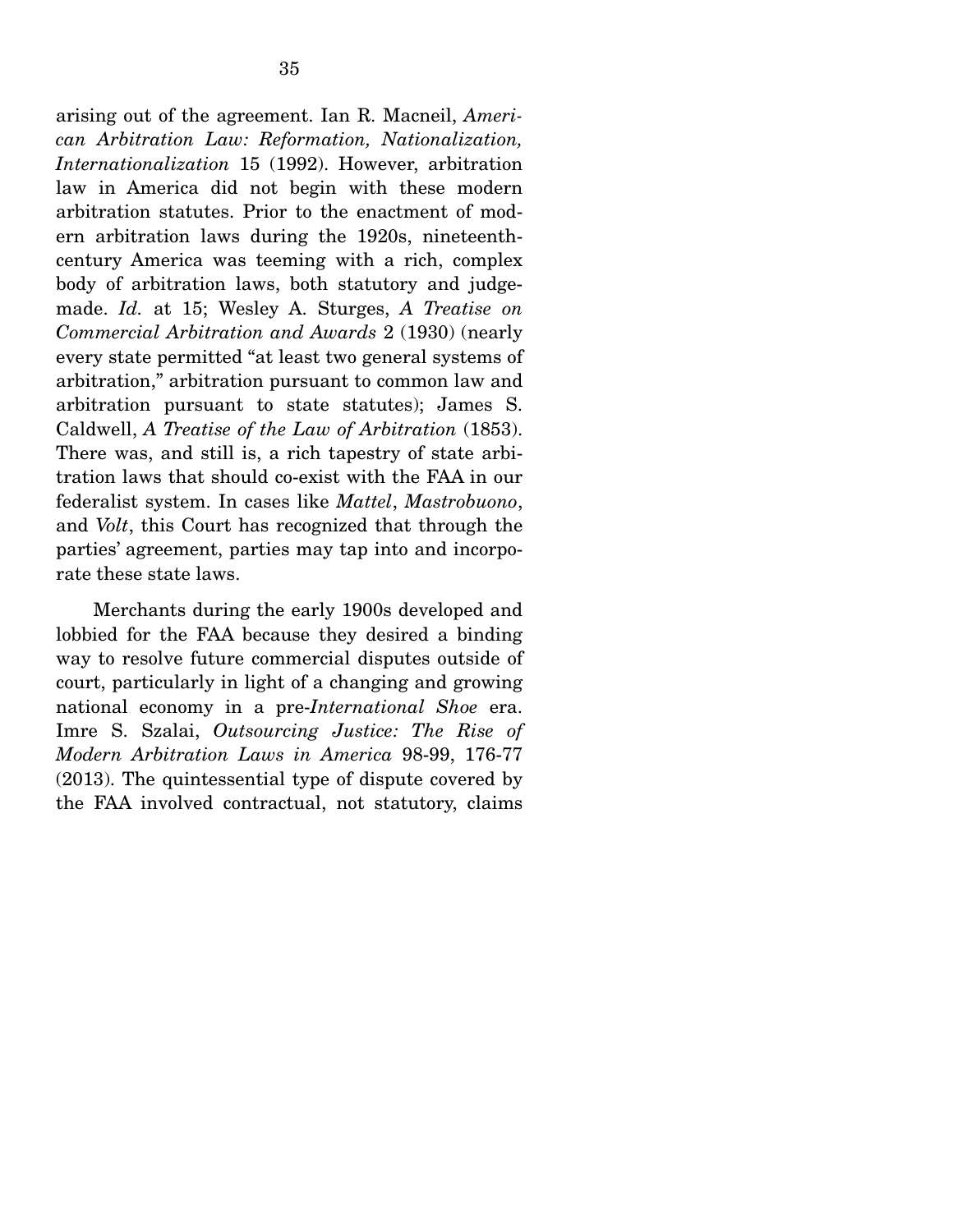regarding the quality of goods shipped from one state to another.<sup>4</sup> Also, the enactment of the FAA was part of a broader movement for procedural reform. Szalai, *supra*, at 166-73; *see also* Hiro N. Aragaki, *The Federal Arbitration Act as Procedural Reform*, 89 N.Y.U. L. Rev. 1939 (2014). Business interests turned to arbitration because of frustrations with the delays and technicalities of an overly-complex, overburdened judicial system of the early 1900s. Szalai, *supra*, at 166-73. Both the FAA and the Rules Enabling Act of 1934, which, of course, led to the establishment of a nationally-uniform set of procedural rules for the federal courts, were landmark procedural reforms which grew out of this same environment of frustration with the complex, existing judicial system. *Id.*

 The governing, universal understanding of arbitration law at the time of the FAA's enactment was that arbitration law was procedural law and the law of the forum. *Allied-Bruce Terminix Cos. v. Dobson*, 513 U.S. 265, 287 & n.1 (1995) (Thomas, J.,

<sup>4</sup> *See* 9 U.S.C. § 2 ("A written provision in . . . a contract evidencing a transaction involving commerce to settle by arbitration *a controversy thereafter arising out of such contract*. . . .") (emphasis added); *see also Mitsubishi Motors Corp. v. Soler Chrysler-Plymouth, Inc.*, 473 U.S. 614, 646 (1985) (Stevens, J., dissenting, joined by Brennan, J.) ("The plain language of this statute . . . does not encompass a claim arising under federal law. . . . Nothing in the text of the 1925 Act, nor its legislative history, suggests that Congress intended to authorize the arbitration of any statutory claims."). The FAA was drafted to cover only claims arising out of a contract, not statutory claims, such as some of the claims in this case. JA 56-97.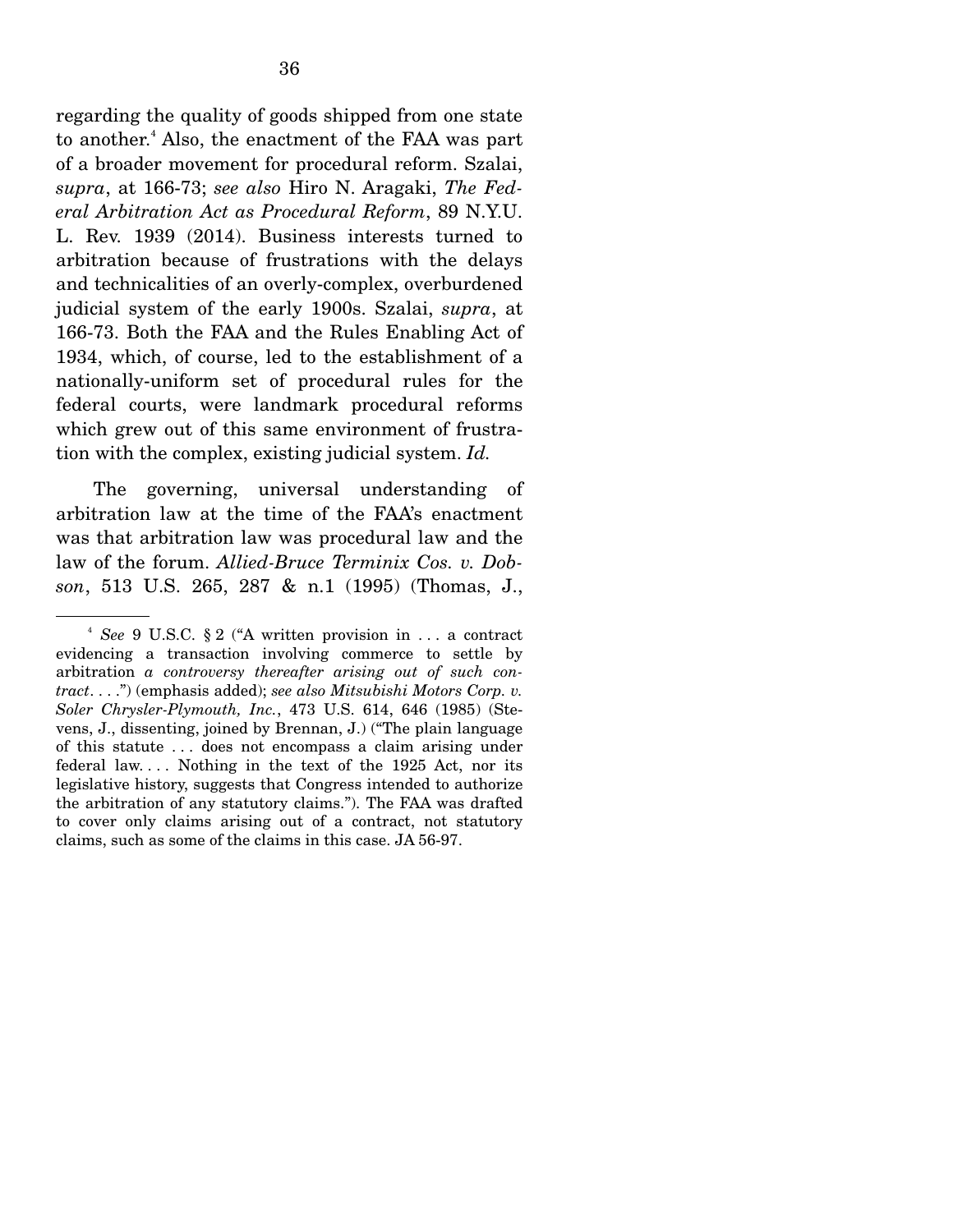dissenting, joined by Scalia, J.). As thoroughly demonstrated by the late-Professor Ian Macneil in his groundbreaking book regarding the FAA, Congress passed the FAA in 1925 as a procedural statute applicable solely in the federal courts. *See generally* Macneil, *supra*. However, in 1984, decades after the FAA's enactment, this Court held that the FAA governed state proceedings in *Southland v. Keating*, 465 U.S. 1 (1984). As a result of the *Southland* decision, many believe that *Southland* has created an ongoing, "permanent, unauthorized eviction of state-court power to adjudicate a potentially large class of disputes," and "*Southland* will not become more correct over time." *Allied-Bruce Terminix*, 513 U.S. at 285 (Scalia, J., dissenting) ("I will, however, stand ready to join four other Justices in overruling [*Southland*]."); *Southland*, 465 U.S. at 23 (O'Connor, J., dissenting, joined by Rehnquist, J.) ("Congress intended to require federal, not state, courts to respect arbitration agreements."). In light of these constitutional concerns regarding *Southland*'s interference with state sovereignty, the Court should respect the state court's interpretations of the terms of the arbitration agreement at hand and not prevent parties from choosing state law.<sup>5</sup>

<sup>5</sup> Petitioner DirecTV quotes from section 4 of the FAA to stress that arbitration must be compelled "in accordance with the terms of the agreement." Pet. Br. 4, 11 (quoting 9 U.S.C. § 4). However, when quoting section 4 of the FAA in its brief, DirecTV does so very selectively. DirecTV conveniently omits the language from section 4 of the FAA making it clear that section 4 (Continued on following page)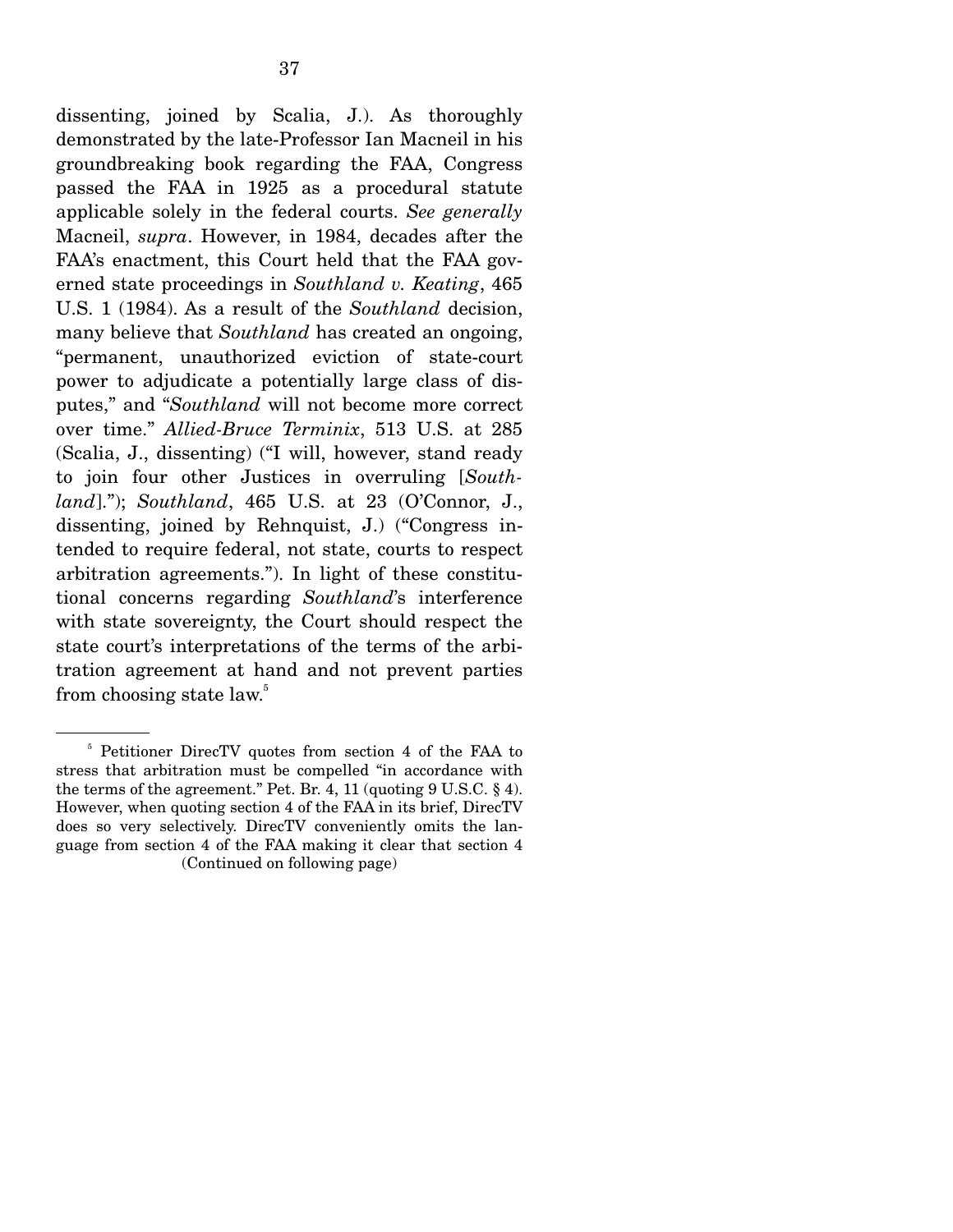Furthermore, even if one accepts *Southland* as correctly decided and that the FAA applies in state courts, the Court should still rule in favor of the respondents. As explained above, this Court generally does not sit to review state courts' interpretations of contractual terms based on state contract law. *Volt*, 489 U.S. at 474 ("Appellant acknowledges, as it must, that the interpretation of private contracts is ordinarily a question of state law, which this Court does not sit to review."). Moreover, as recognized in cases like *Mattel*, *Mastrobuono*, and *Volt*, courts must enforce the terms of an arbitration agreement, including terms that incorporate state law, even if the FAA would normally override the state law. State arbitration law should be allowed to flourish and co-exist with the FAA when the parties agreed to incorporate such state law.

#### **CONCLUSION**

--------------------------------- ---------------------------------

 To promote party autonomy, to carry out the FAA's core purpose, and to respect federalism values, *amici* respectfully ask the Court to enforce the

was designed for petitions to be filed only in "United States district court." *Compare* 9 U.S.C. § 4 (a party "may petition any United States district court" for an order compelling arbitration) *with* Pet. Br. 4 (a party "may petition any . . . court . . . " for an order compelling arbitration) (ellipsis in petitioner's brief). The FAA, which is a fully integrated, unitary statute covering the different stages of arbitration, was intended to apply only in federal court. *See generally* Macneil, *supra*.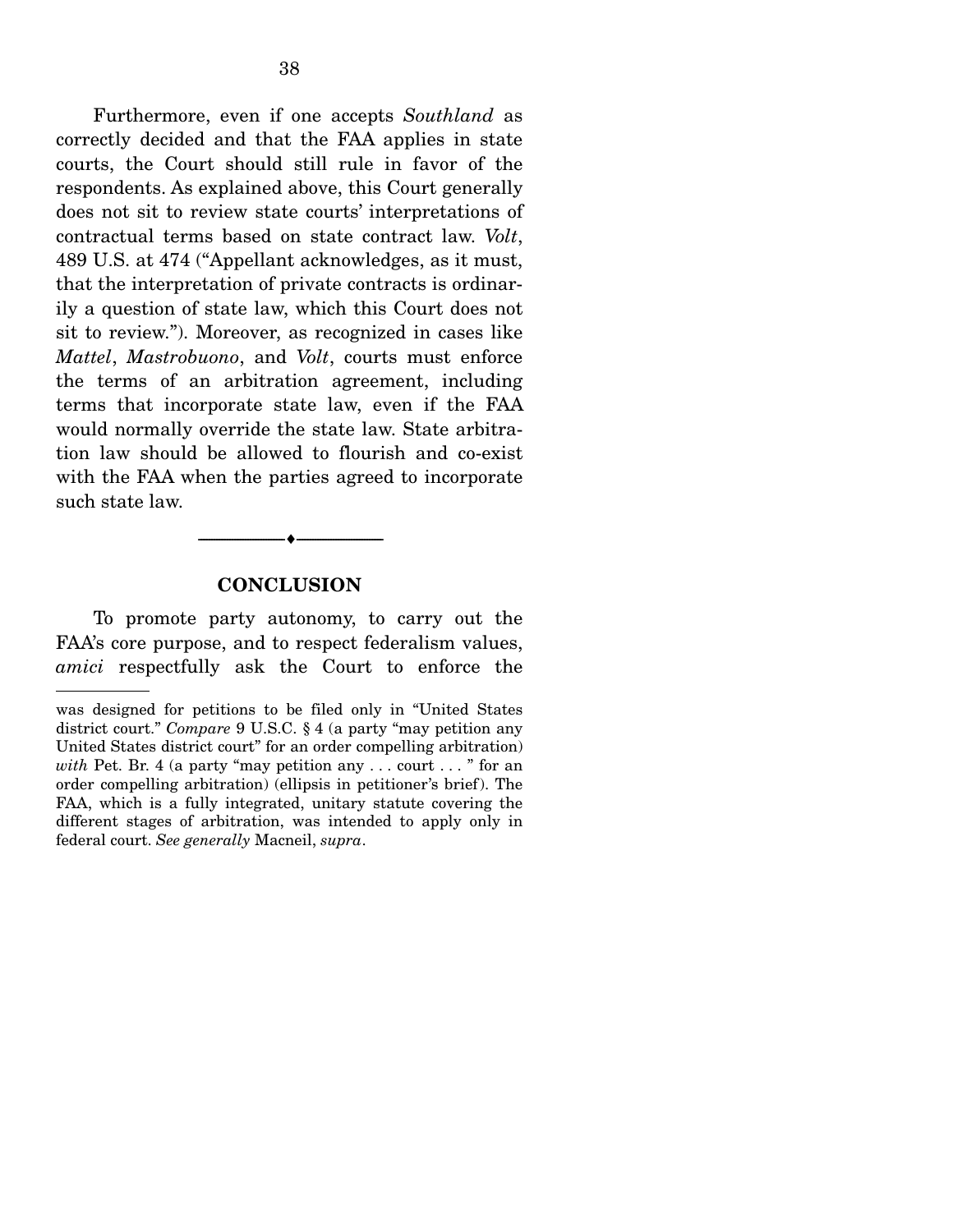bargained-for terms of the parties providing for "the law of [each customer's] state" to govern. The Court should affirm the appellate court's decision and interpretation of the contract in favor of the respondents.

Respectfully submitted,

Professor IMRE S. SZALAI *Counsel of Record*  LOYOLA UNIVERSITY NEW ORLEANS COLLEGE OF LAW 7214 St. Charles Avenue, Box 901 New Orleans, LA 70118 (504) 861-5589 iszalai@loyno.edu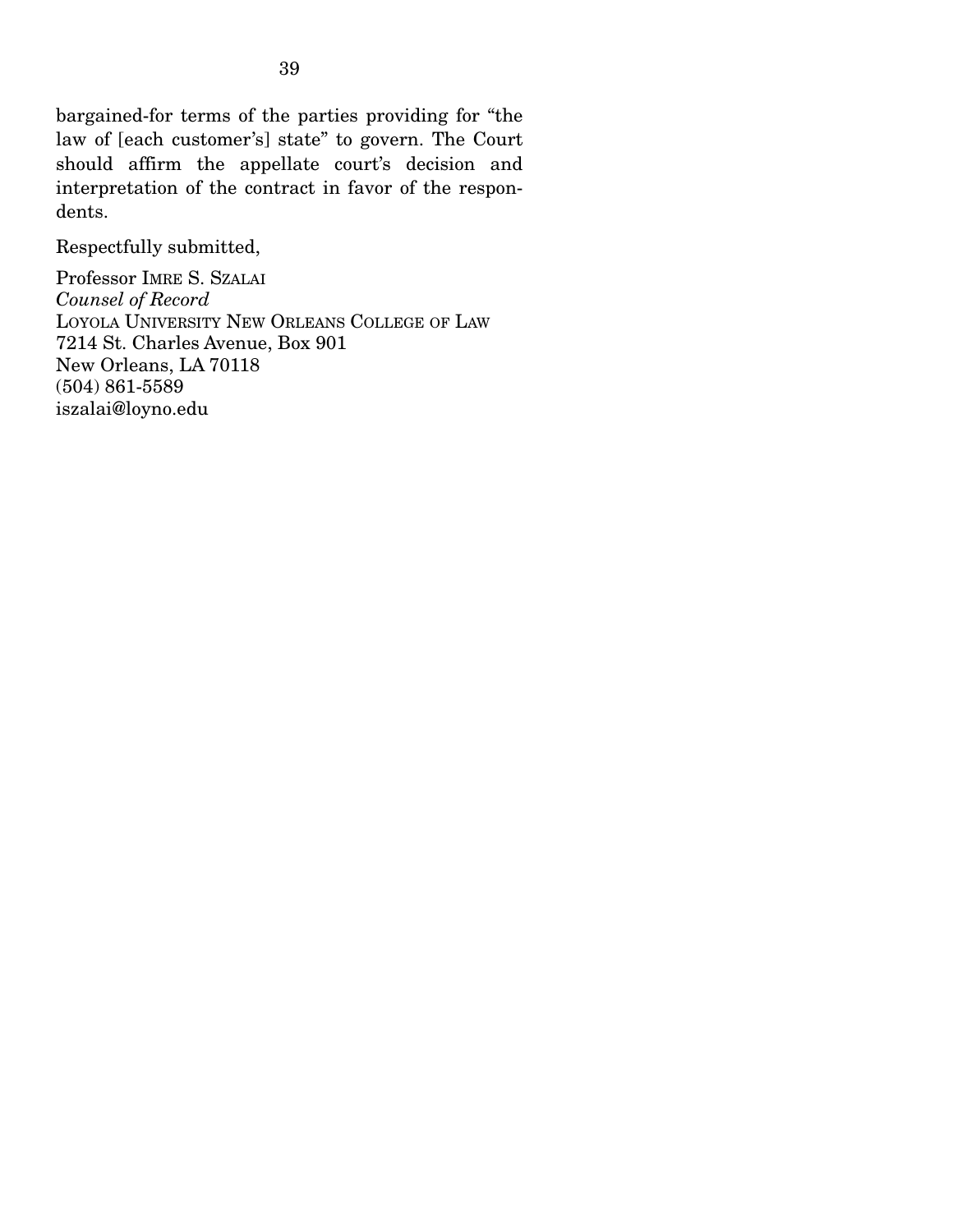### App. 1

## **List of Amici Curiae**

Barbara Babcock Judge John Crown Professor of Law, Emerita Stanford Law School

Christine P. Bartholomew Associate Professor of Law SUNY Buffalo School of Law

Debra Lyn Bassett Justice Marshall F. McComb Professor of Law Southwestern Law School

Benjamin G. Davis Associate Professor of Law University of Toledo College of Law

Ellen E. Deason Joanne Wharton Murphy/Classes of 1965 & 1973 Professor of Law The Ohio State University Moritz College of Law

J. Herbie DiFonzo Professor of Law Maurice A. Deane School of Law, Hofstra University

Michael Z. Green Professor of Law Texas A&M University School of Law

Jack B. Harrison Associate Professor of Law Salmon P. Chase College of Law Northern Kentucky University

Deborah R. Hensler Judge John W. Ford Professor of Dispute Resolution Stanford Law School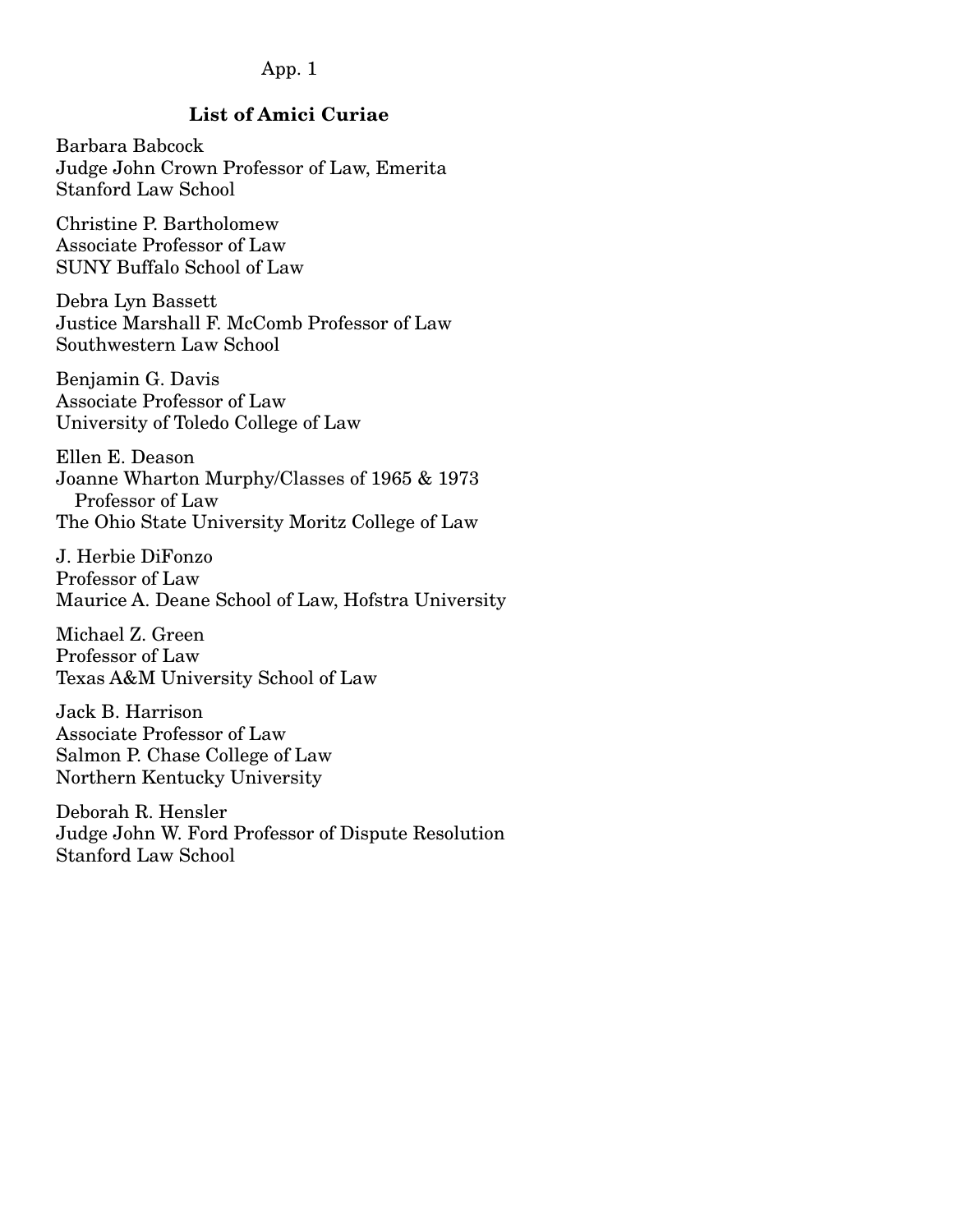### App. 2

Patricia W. Moore Professor of Law St. Thomas University School of Law

Jacqueline Nolan-Haley Professor of Law and Director of ADR & Conflict Resolution Program Fordham University School of Law

David B. Oppenheimer Clinical Professor of Law University of California, Berkeley School of Law

Richard C. Reuben James Lewis Parks Professor of Law and Journalism University of Missouri School of Law

Cassandra Burke Robertson Professor of Law and Laura B. Chisolm Distinguished Research Scholar Case Western Reserve University School of Law

Victoria Shannon Sahani Assistant Professor of Law Washington and Lee University School of Law

Andrea Kupfer Schneider Professor of Law and Director, Dispute Resolution Program Marquette University Law School

Joan E. Steinman Distinguished Professor of Law Chicago-Kent College of Law